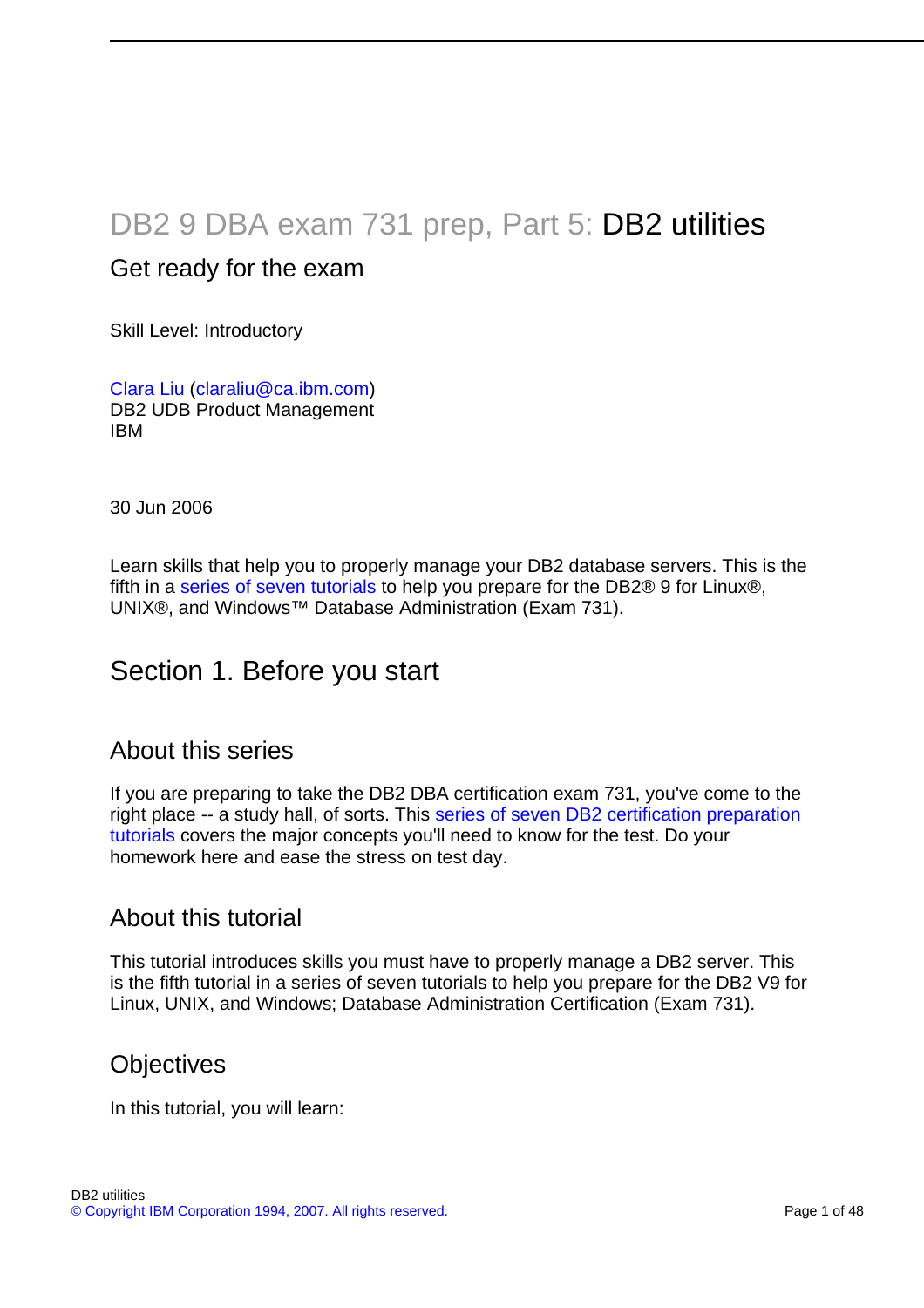- How to extract data using the EXPORT utility
- How to populate tables with the IMPORT and LOAD utilities
- The advantages and disadvantages of using IMPORT and LOAD
- When and how to use the db2move, db2look, and db2batch commands
- How to use the RUNSTATS, REORG, REORGCHK, and REBIND utilities, and the FLUSH PACKAGE CACHE statement
- What can be done with the DB2 Control Center
- When and how to use the DB2 Design Advisor

### **Prerequisites**

To take the DB2 9 DBA exam, you must have already passed the [DB2 9](http://www-03.ibm.com/certify/tests/test_index.shtml) [Fundamentals exam 730.](http://www-03.ibm.com/certify/tests/test_index.shtml) We recommend that you take the [DB2 Fundamentals](http://www.ibm.com/developerworks/offers/lp/db2cert/db2-cert730.html?S_TACT=105AGX19&S_CMP=db2cert) [tutorial series](http://www.ibm.com/developerworks/offers/lp/db2cert/db2-cert730.html?S_TACT=105AGX19&S_CMP=db2cert) before starting this series.

This tutorial is one of the tools to help you prepare for Exam 731. You should also review the resources at the end of this tutorial for more information about DB2 utilities (see [Resources\)](#page-46-0).

Although not all materials discussed in the Fundamentals tutorial series are required to understand the concepts described in this tutorial, you should at least have a basic knowledge of:

- DB2 products
- DB<sub>2</sub> tools
- DB2 instances
- Databases
- Database objects

### System requirements

You do not need a copy of DB2 to complete this tutorial. However, you will get more out of the tutorial if you download the free trial version of [IBM DB2 9](http://www.ibm.com/developerworks/downloads/im/udb/?S_TACT=105AGX19&S_CMP=db2cert) to work along with this tutorial

# Section 2. Data movement utilities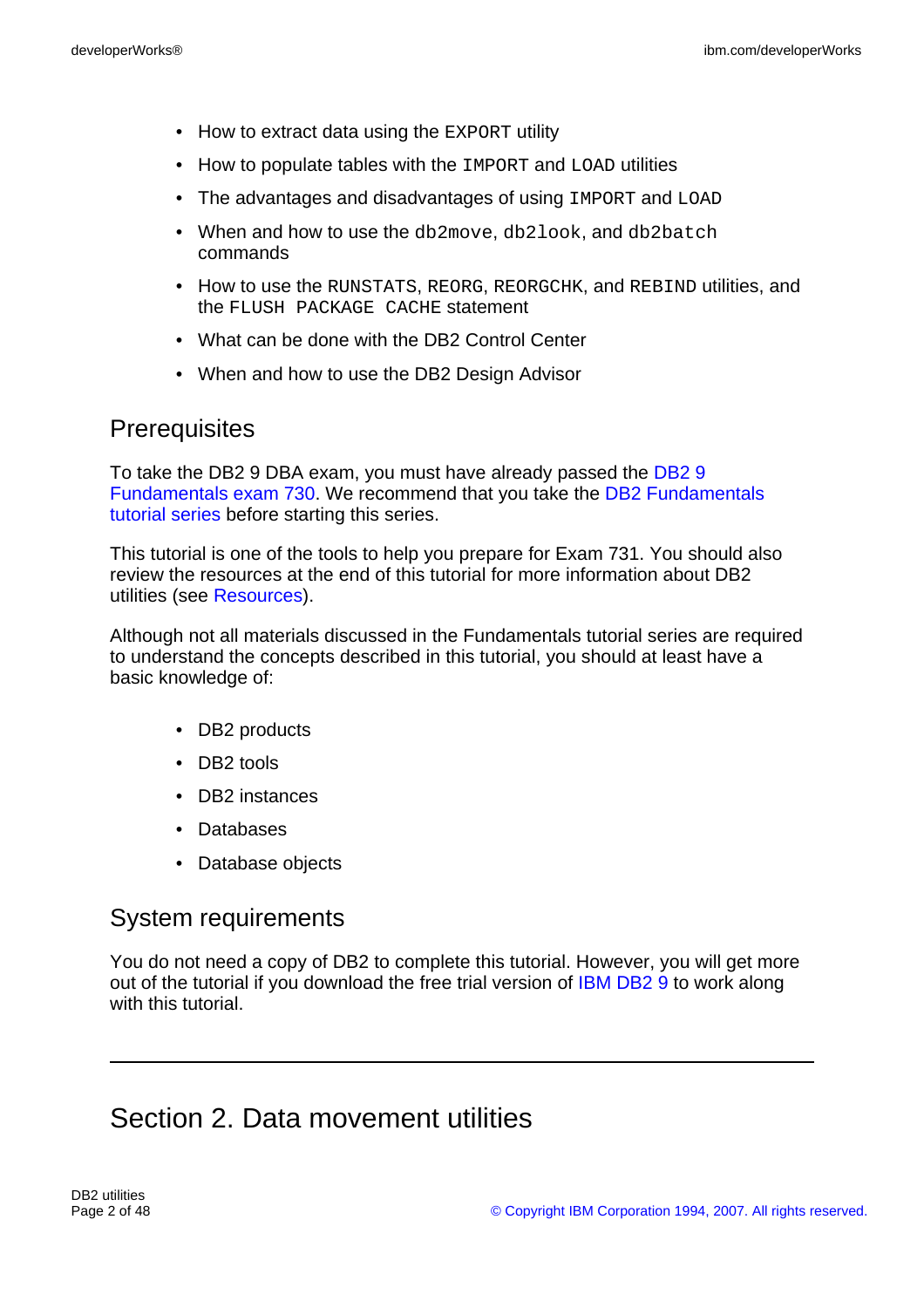## Utilities and file formats

Three data movement utilities are available in DB2:

- EXPORT
- IMPORT
- LOAD

It is important to make sure that the data you want to transfer is compatible with both the source and target platforms. File formats supported by the utilities are:

- **Non-delimited or fixed-length ASCII (ASC):** As the name implies, this file type contains ASCII data in fixed length to align with column data. Each ASC file is a stream of ASCII characters consisting of data values ordered by row and column. Rows in the data stream are separated by row delimiters, which are assumed to be newline characters.
- **Delimited ASCII (DEL):** This is the most common file format used by a variety of database managers for data exchange. It contains ASCII data and uses special character delimiters to separate column values. Rows in the data stream are separated by a newline character as the row delimiter.
- **PC version of the Integrated Exchange Format (PC/IXF):** This is a structured description of a database table. This file format can be used not only to import data but also to create a table that does not already exist in the target database.
- **Worksheet Format (WSF):** Data stored in this format can be interpreted in worksheets. It can be used for export and import only.
- **Cursor:** A cursor is declared with a query. It can only be used as the input of a load operation.

# Section 3. DB2 EXPORT utility

## Overview of the EXPORT utility

The EXPORT utility extracts data from database tables to a file using an SQL SELECT or XQUERY statement. The exported data can be in the DEL, IXF, or WSF file formats. It is recommended that you include the MESSAGES clause in the export to capture errors, warnings, and informational messages during the export.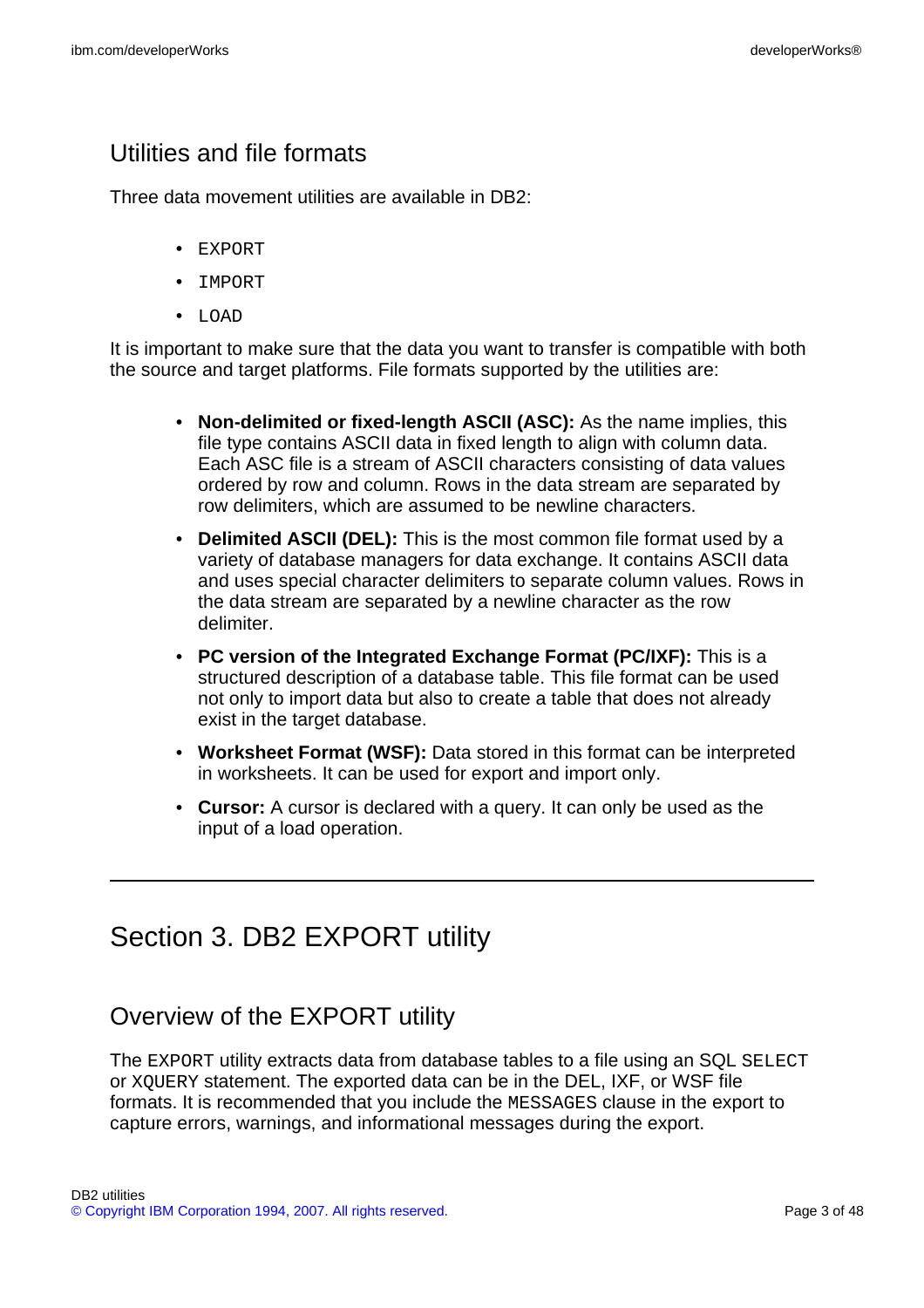To successfully invoke the EXPORT utility, you must have SYSADM or DBADM authority, or CONTROL or SELECT privilege on the tables or views being accessed in the EXPORT command.

With the new label-based access control (LBAC) support introduced in DB2 9.1, you need to pay attention to your LBAC credentials, which may or may not allow you to access protected rows and/or columns. When exporting data from a table that has protected rows, your LBAC credentials might limit the rows that are exported. Rows you don't have read access to will not be exported. No error or warning is given. However, if your LBAC credentials does not allow reading from one or more protected columns included in the export, the export will fail with an error.

Let's look at a simple export example. The command below exports the result of the SELECT statement to a file in DEL format. The message file  $\text{msg}_1$  out records useful information as well as any errors or warnings encountered:

```
EXPORT TO myfile.del OF DEL
   MESSAGES msg.out
     SELECT staff.name, staff.dept, org.location
       FROM org, staff
      WHERE org.deptnumb = staff.dept;
```
## File type modifiers

In the example on the previous panel, data is extracted to a file in DEL format. By default, column values are separated by commas (,) and character strings are enclosed by double quotation marks ("). What if the data to be extracted already contains commas and double quotes? It will then be impossible for the import or load utility to determine which symbols are actual data and which are delimiters. To customize how EXPORT operates, you can use the MODIFIED BY clause and specify what you want to change with file type modifiers. The EXPORT command with the MODIFIED BY clause will look like this:

```
EXPORT TO file_name OF file_type
  MODIFIED BY file_type_modifiers
   MESSAGES message_file
   select_statement
```
A complete listing of the file type modifiers can be found in the Command Reference Guide, under EXPORT. Some commonly used modifiers are listed here for demonstration:

- chardelx
	- Specify  $x$  to be the new single character string delimiter. The default value is a double quotation mark (").
- coldelx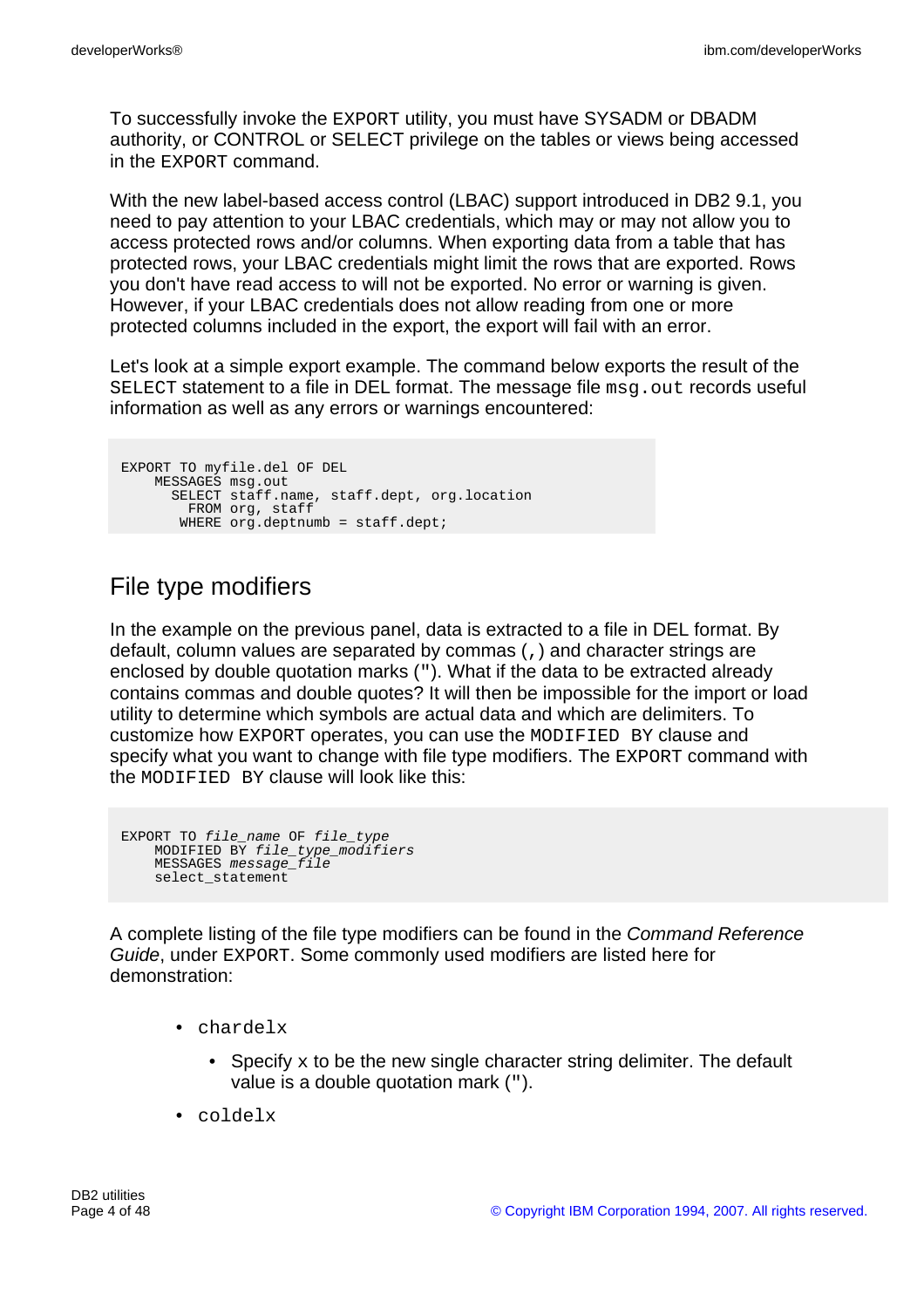- Specify  $x$  to be the new single character column delimiter. The default value is a comma  $($ ,).
- codepage=x
	- Specify  $x$ , an ASCII character string, to be the new code page of the output data. During the export operation, character data is converted to this code page from the application code page.
- timestampformat="x"
	- $\bullet$  x is the format of the time stamp in the source table.

Consider this example:

```
EXPORT TO myfile.del OF DEL
 MODIFIED BY chardel! coldel@ codepage=1208 timestampformat="yyyy.mm.dd hh:mm tt"
 MESSAGES msg.out
  SELECT * FROM schedule
```
The command above exports data from the SCHEDULE table in DEL format with the following behavior:

- Character strings are enclosed by the exclamation mark (!)
- Columns are delimited by the @ sign
- Character strings are converted to code page 1208
- The user-defined timestamp in the SCHEDULE table has a format of yyyy.mm.dd hh:mm tt

### Exporting large objects with the LOBSINFILE modifier

When exporting tables with large object columns, by default only the first 32 KB of LOB data is exported. This part of the object is placed in the same file as the rest of the column data. To export the LOB data in full and store them in files different from the other column data, you must use the LOB options. In DB2 V9.1, you can specify whether you want multiple LOB values to be concatenated and exported in the same output file or each LOB value to be exported to a separate file.

Below is an EXPORT command with the LOBSINFILE modifier which causes the export utility to write multiple LOB values in the same output file.

```
EXPORT TO file_name OF file_type
   LOBS TO lobfile_directory_1, lobfile_directory_2, ...
   LOBFILE lobfilename
   MODIFIED BY LOBSINFILE
   MESSAGES message_file
   select_statement
```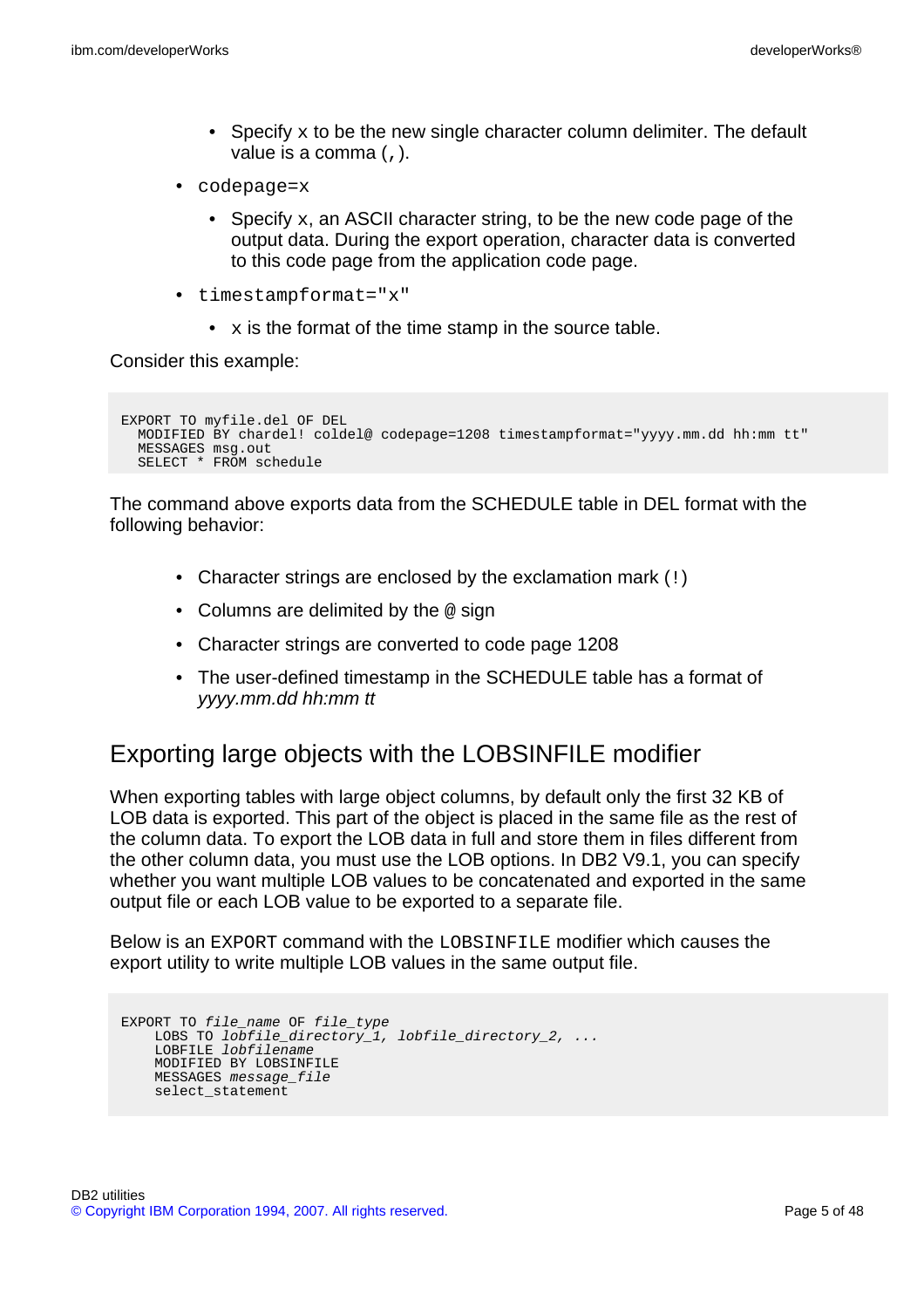The LOBS TO clause specifies the directories in which the LOB files will be stored. If no LOBS TO clause is found, LOB data is sent to the current working directoy. Notice from the command above that you can specify more than one path as the LOB file target directories. There will be at least one file per LOB path, and each file will contain at least one LOB.

It is probably helpful to identify the extracted LOB files with user-specified file names. The LOBFILE clause can be used for this purpose. Each LOB file will have a sequence number as the file extension (e.g., lobfile.001, lobfile.002, lobfile.003, etc.).

When either the LOBS TO OF LOBFILE option is specified, the LOBSINFILE behavior will be implicitly activated. However, it is always a good practice to explicitly specify the LOBSINFILE modifier to avoid confusion with the LOBSINSEPFILES modifier behavior which will be discussed later.

## LOB Location Specifier

When exporting large objects with the LOBSINFILE modifier, a LOB Location Specifier (LLS) is generated and stored in the export output file. The LLS is a string used to indicate where LOB data can be found. It has a format of filename.ext.lob.nnn.mmm/. Let's look at that in more detail:

- $\bullet$  filename.ext.lob is the name of the file that contains the LOB data. ext is a sequence number, as described in the previous panel.
- nnn is the offset of the large object within the LOB file in bytes.
- mmm is the length of the large object in bytes.

For example, an LLS of resume.001.1ob.1257.2415/ indicates that the large object is located in the file resume.001.lob, that the actual LOB data begins at an offset of 1257 bytes of the file, and that it is 2,415 bytes long.

To clearly illustrate how LLS is used, examine the example below.

EXPORT TO empresume.del DEL LOBS TO d:\lob1\ LOBFILE resume MODIFIED BY LOBSINFILE MESSAGES msg.out SELECT \* FROM emp\_resume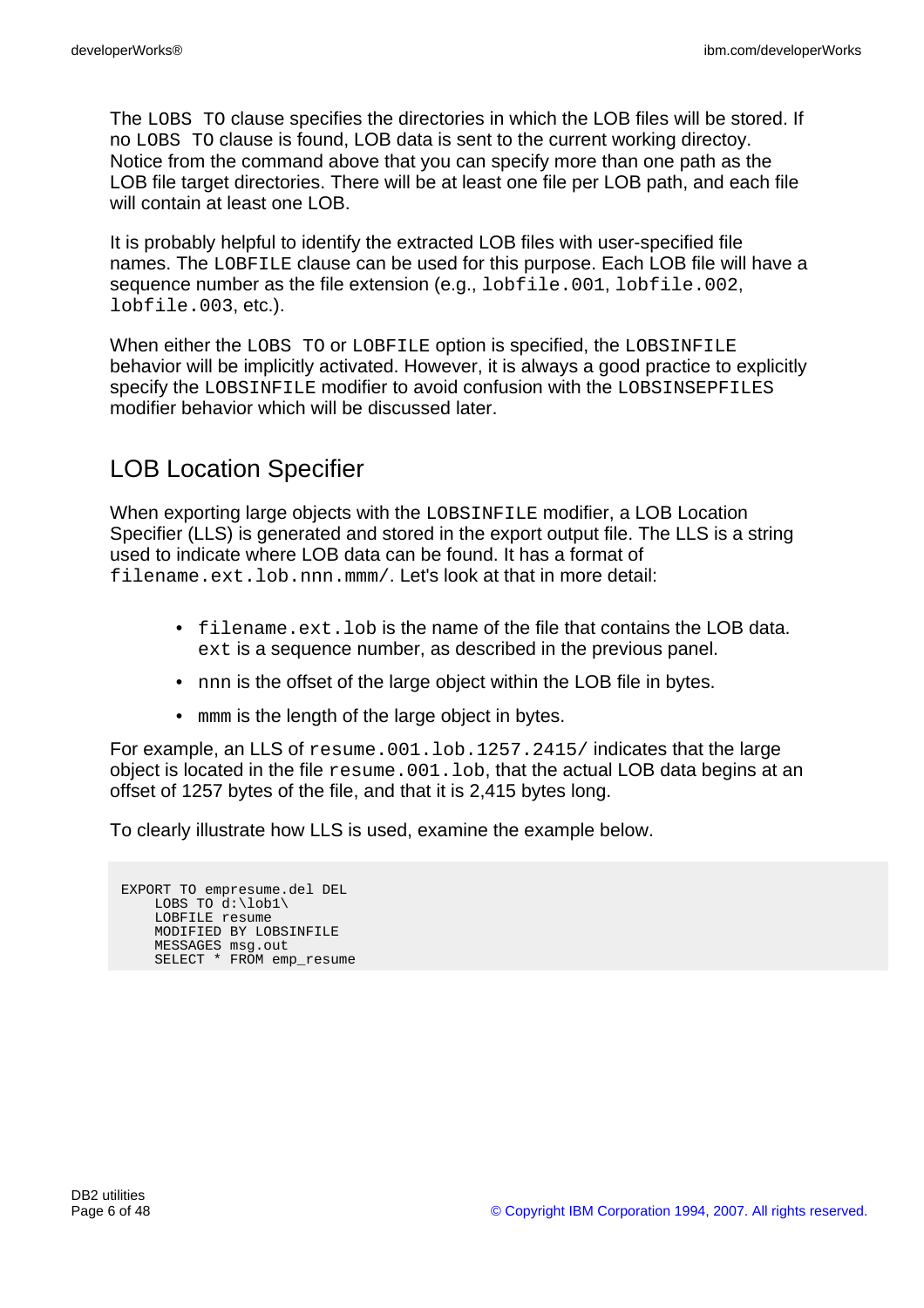#### File: empresume.del

| "000130","ascii","resume.001.lob.0.1257/","    |          |
|------------------------------------------------|----------|
| "000130","html","resume.001.lob.1257.2415/","  |          |
| "000140","ascii","resume.001.lob.3672.1261/",  |          |
| "000140","html","resume.001.lob.4933.2440/",   |          |
| "000150","ascii","resume.001.lob.7373.1308/"," | $\cdots$ |
| "000150","html","resume.001.lob.8681.2467/","  |          |
| "000190","ascii","resume.001.lob.11148.1237/", |          |
| "000190","html","resume.001.lob.12385.2402/"," |          |
|                                                |          |

Directory: d:\lob1\

resume.001 - contains 8 LOB data

## Exporting large objects with the LOBSINSEPFILES modifier

As mentioned in the previous sections, you can also choose to export LOB data in full and store each of them in separate files. The LOB options described earlier remain the same, except that the LOBSINSEPFILES modifier is used instead.

Here is an example with such modifier.

```
EXPORT TO empresume.del DEL
    LOBS TO d:\lob1\
   LOBFILE resume
   MODIFIED BY LOBSINSEPFILES
   MESSAGES msg.out
   SELECT * FROM emp_resume
```
With this EXPORT command, the export utility will write LOB data in files with names resume.ext.lob (i.e. resume.001.lob, resume.002.lob, resume.003.lob, etc.) which are all located in the LOB path d:\lob1.

## Exporting XML data

With the introduction of native XML support in DB2 9.1, the export utility is extended to also support XML. If you were to export a table (defined with XML data) without specifying any XML related options, the associated XML data will be written to a file or files separate from the rest of the exported relational data. Let's look at an example. The following EXPORT command is issued on the PRODUCT table which has one XML column defined:

```
EXPORT TO prodexport.del DEL
   MESSAGES msg.out
   SELECT * FROM product
```
In this example, the export utility will generate two output files. One of them is the prodexport.del file which contains relational data of the table as well as the XML data specifier (XDS).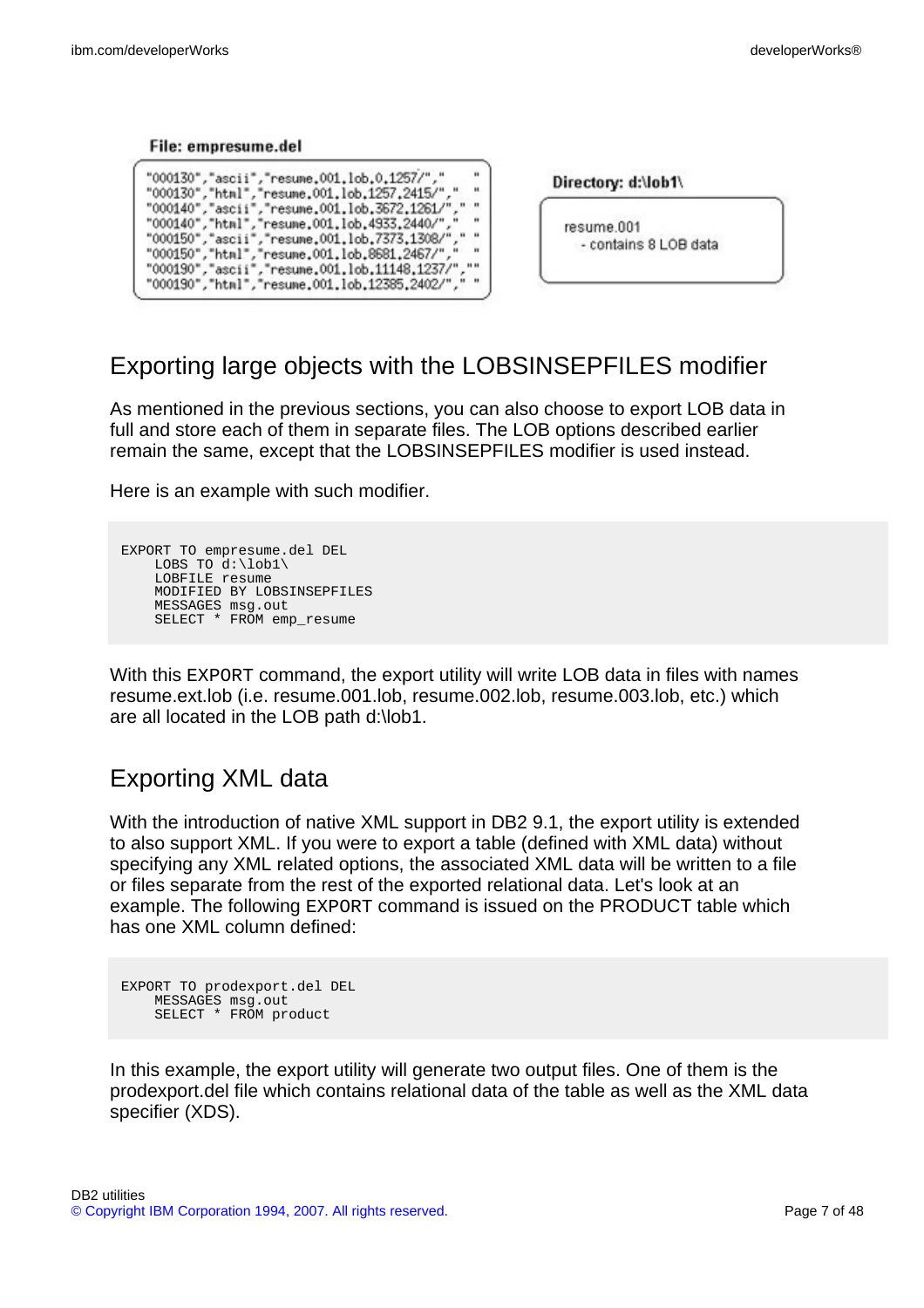#### File: prodexport.del

| "100-100-01",,,,,," <xds fil="prodexport.del.001.xml" len="252" off="0"></xds> "   |  |
|------------------------------------------------------------------------------------|--|
| "100-101-01",,,,,," <xds fil="prodexport.del.001.xml" len="271" off="252"></xds> " |  |
| "100-103-01",,,,,," <xds fil="prodexport.del.001.xml" len="304" off="523"></xds> " |  |
| "100-201-01",,,,,," <xds fil="prodexport.del.001.xml" len="222" off="827"></xds> " |  |

XDS is a string represented as an XML tag named "XDS". It has attributes that describe information about the actual XML data in the column. Here are the attributes you might see in an XDS string.

- FIL specifies the name of the file that contains the XML data.
- OFF specifies the byte offset of the XML data in the file named by the FIL attribute.
- LEN specifies the length in bytes of the XML data in the file named by the FIL attribute.
- SCH specifies the fully qualified SQL identifier of the XML schema used to validate this XML document. This attribute will be discussed in the next panel.

From the content of prodexport.del above, you can see that the first XML data is stored in prodexport.del.001.xml starting at 0 byte offset and it has a length of 252 bytes.

The other file generated by the export utility in this example is prodexport.del.001.xml which contains the XML content. Every XML data exported are concatenated and written to this file. Here is the content of the prodexport.del.001.xml file to give you a better idea.

#### File: prodexport.del.001.xml

<?xml version="1.0" encoding="UTF-8" ?><product\_pid="100-100-01"><description><n ame>Snow Shovel, Basic 22"</name><details>Basic Snow Shovel, 22" wide, straight handle with D-Grip</details><price>9.99</price><weight>1 kg</weight></descriptio n></product><?xml version="1.0" encoding="UTF-8" ?><product pid="100-101-01"><de scription><name>Snow Shovel, Deluxe 24"</name><details>A Deluxe Snow Shovel, 24 inches wide, ergonomic curved handle with D-Grip</details><price>19.99</price><w eight>2 kg</weight></description></product><?xml version="1.0" encoding="UTF-8" ?><product pid="100-103-01"><description><name>Snow Shovel, Super Deluxe 26" Wid e</name><details>Super Deluxe Snow Shovel, 26" wide, ergonomic battery heated cu rved handle with upgraded D-Grip</details><price>49.99</price><weight>3 kg</weig ht></description></product><?xml version="1.0" encoding="UTF-8" ?><product pid=" 100-201-01"><description><name>Ice Scraper, Windshield 4" Wide</name><details>Ba sic Ice Scraper 4" wide, foam handle</details><price>3.99</price></description>< /product>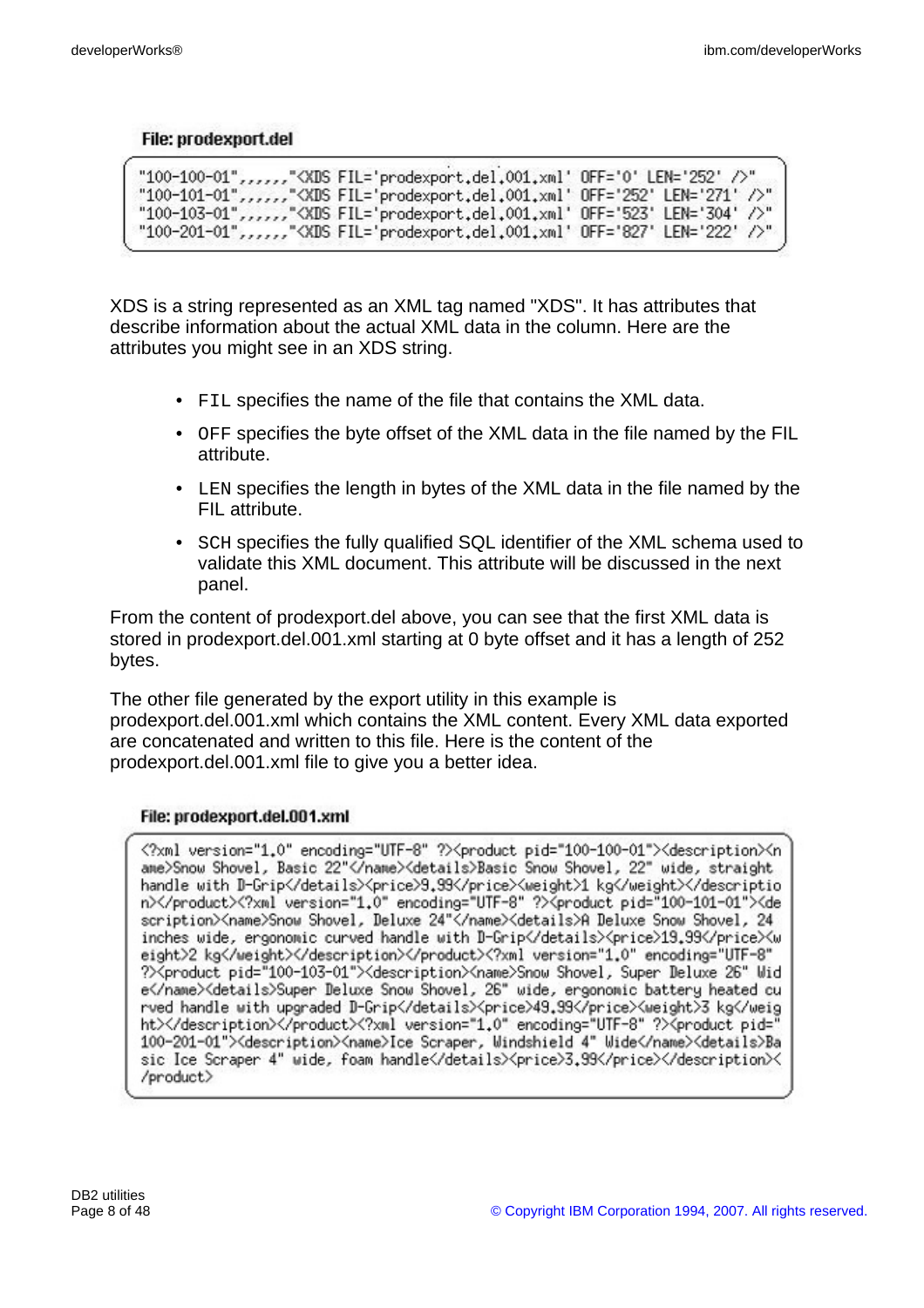## Exporting XML data with XML options and modifiers

Like exporting large objects, you can specify the path(s) where the exported XML documents will go and the base filename of the output files. Consider the following example:

```
EXPORT TO prodexport.del DEL
   XML TO d:\xmlpath
   XMLFILE proddesc
   MODIFIED BY XMLINSEPFILES XMLNODECLARATION XMLCHAR
   XMLSAVESCHEMA
   MESSAGES msg.out
   SELECT * FROM product
```
Here, the relational data of the PRODUCT table is exported to the prodexport.del file. All XML data is then written in the directory specified in the XML TO clause, d:\xmlpath. The files with XML data are named proddesc.ext.xml where ext is a sequence number (e.g., proddesc.001.xml, proddesc.002.xml, proddesc.003.xml, etc.). This base filename is defined with the XMLFILE option.

You might also notice that a few modifiers are used in the example. Here is a summary of all the XML-related modifiers.

- XMLINSEPFILES causes the export utility to write each exported XML document to a separate XML file.
- XMLNODECLARATION indicates that the XML data is exported without an XML declaration tag. An XML declaration tag is by default written at the beginning of an XML document that includes an encoding attribute.
- XMLCHAR indicates that the XML data is written in the character codepage. By default, XML data is written out in Unicode. When this modifier is used, the value of the codepage file type modifier or the application codepage will be used instead.
- XMLGRAPHIC indicates that the exported XML data will be encoded in the UTF-16 codepage regardless of the codepage file type modifier or the application codepage. Note that XMLGRAPHIC is not used in this example.

The last option we are introducing here is XMLSAVESCHEMA. When an XML document was inserted, it can be validated against an XML schema. The XMLSAVESCHEMA option causes the export utility to also save the XML schema information for every exported XML data. A fully qualified SQL identifier of that schema will be stored as an SCH attribute inside the corresponding XML data specifier (XDS). Note that if the exported XML document was not validated against an XML schema or the schema object no longer exists in the database, an SCH attribute will not be included in the corresponding XDS.

The following shows you the result of the above export example.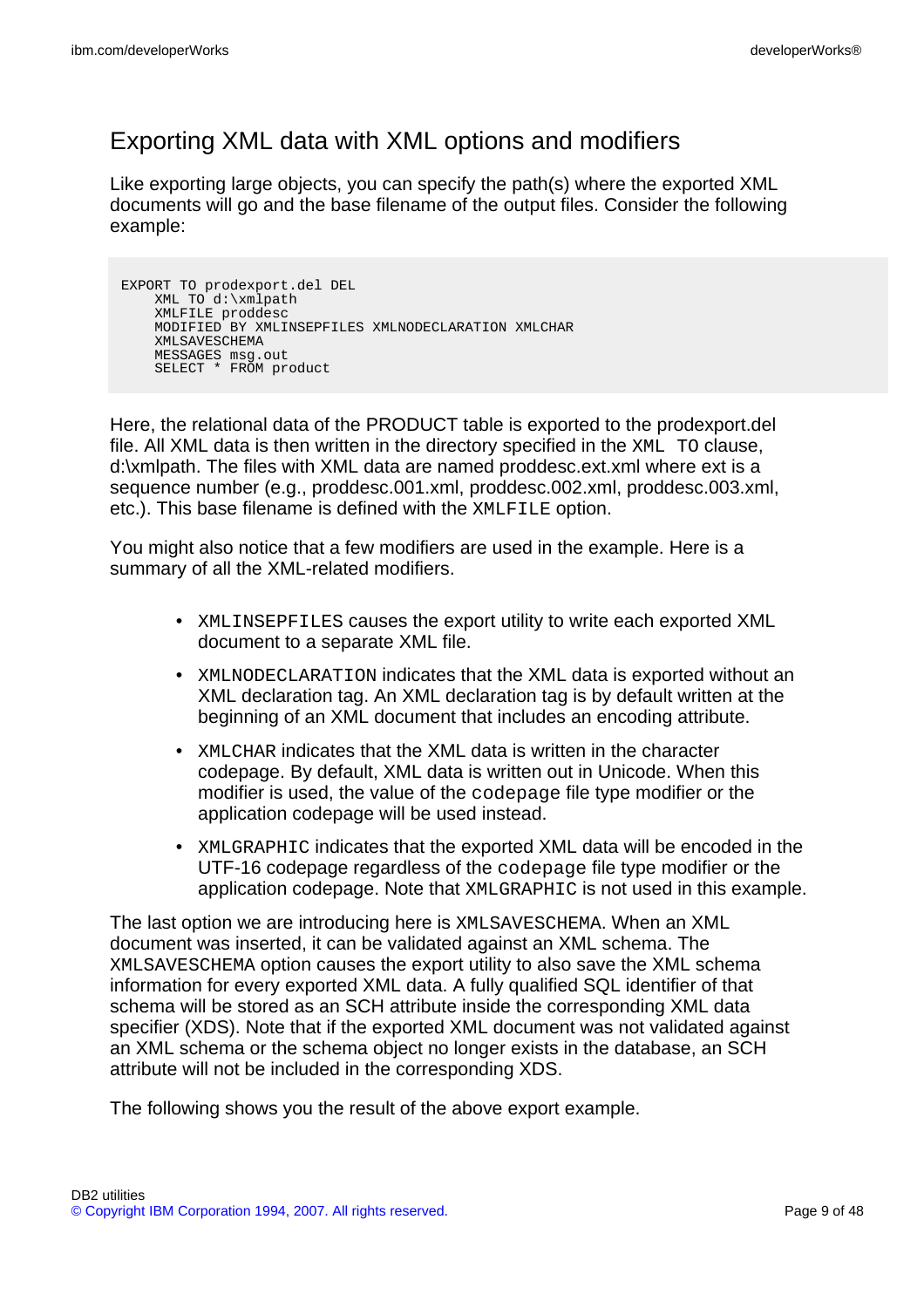#### File: prodexport.del

```
"100-100-01",,,,,,"<XDS FIL='proddesc.001.xml' />"<br>"100-101-01",,,,,,"<XDS FIL='proddesc.002.xml' SCH='DB2INST1.PRODUCT'/>"<br>"100-103-01",,,,,,"<XDS FIL='proddesc.003.xml' SCH='DB2INST1.PRODUCT'/>"<br>"100-201-01",,,,,,"<XDS
```
#### File: proddesc.001.xml

<product pid="100-100-01"><description><name>Snow Shovel, Basic 22"</name><detai ls>Basic Snow Shovel, 22" wide, straight handle with D-Grip</details><price>9.99 </price><weight>1 kg</weight></description></product>

#### File: proddesc.002.xml

<product pid="100-101-01"><description><name>Snow Shovel, Deluxe 24"</name><deta ils>A Deluxe Snow Shovel, 24 inches wide, ergonomic curved handle with D-Grip</d etails><price>19.99</price><weight>2 kg</weight></description></product>

#### File: proddesc.003.xml

<product pid="100-103-01"><description><name>Snow Shovel, Super Deluxe 26" Wide< /name><details>Super Deluxe Snow Shovel, 26" wide, ergonomic battery heated curv ed handle with upgraded D-Grip</details><price>49.99</price><weight>3 kg</weight ></description></product>

#### File: proddesc.004.xml

<product pid="100-201-01"><description><name>Ice Scraper, Windshield 4" Wide</na meXdetails>Basic Ice Scraper 4" wide, foam handle</details><price>3.99</price>< /description></product>

### Exporting XML data with an XQuery

The EXPORT command also allows you to specify an XQuery statement so that the export utility writes the result of an XQuery to an XML file. Let's examine the following example.

```
EXPORT TO custexport.del DEL
   XML TO d:\xmlpath
   XMLFILE custphone
   MODIFIED BY XMLINSEPFILES XMLNODECLARATION
    MESSAGES msg.out
    SELECT XMLQUERY ('$doc/customerinfo/phone' PASSING INFO AS "doc") FROM customer
```
The XQuery in the above example returns all the phone numbers for every customer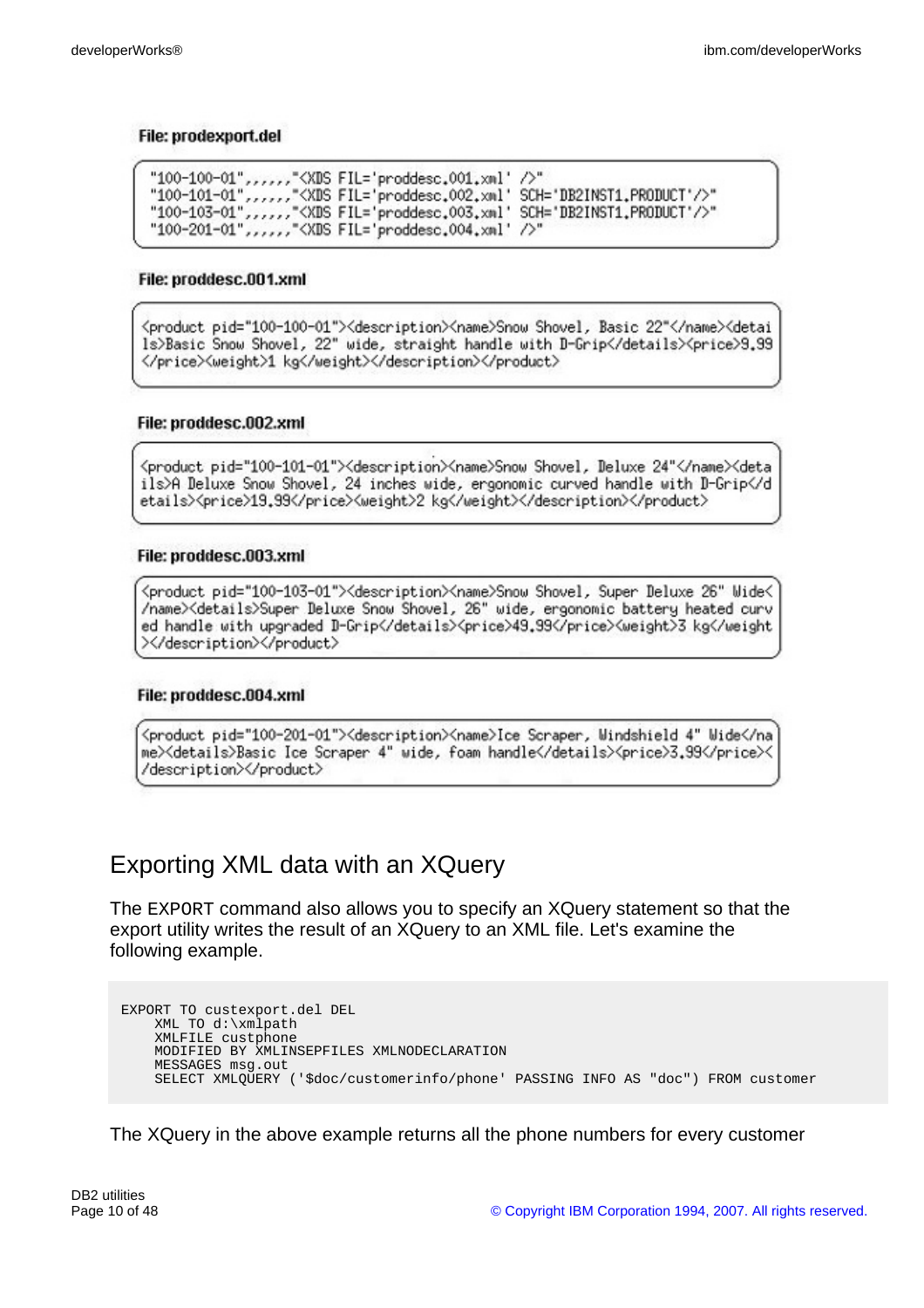stored in the CUSTOMER table under the XML column INFO. All the XML options and modifiers discussed apply to XQuery statements. Hence, this example will generate separate XML documents for each result of the XQuery. The files are located in d:\xmlpath and they are named custphone.ext.xml where ext is a sequence number. In addition, no XML declaration tag will be included in the documents.

Here is the content of one of the exported XML documents.

#### File: custphone.004.xml

```
<?xml version="1.0" encoding="UTF-8" ?><phone type="work">905-555-7258</phone><p
hone type="home">416-555-2937</phone><phone type="cell">905-555-8743</phone><pho
ne tupe="cottage">613-555-3278</phone>
```
## Exporting from the Control Center

In addition to executing the EXPORT command from the DB2 command line, you can export using the Control Center. From this tool, it is possible to specify all the options and clauses supported by the export such as the large objects and XML data. As illustrated in the figure below, the Schedule tab allows you to create a task and schedule the export to run at a given time.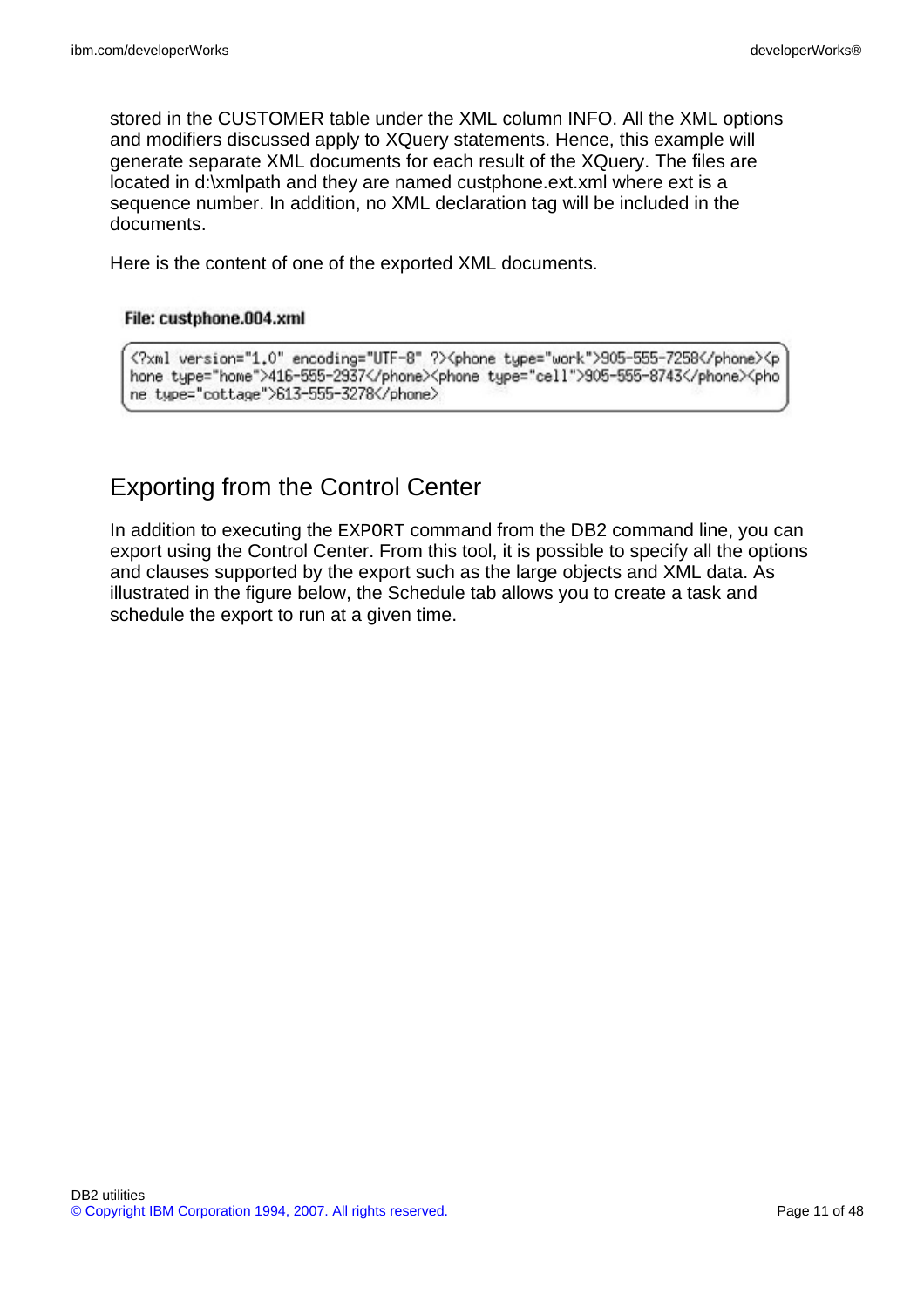| Output file dept del<br>File format<br><sup>(2</sup> Delinited)<br>Options.<br>C Work sheet format (WSF)<br>Compatible with Lotus 1-2-3 Re<br>Format<br>C Integrated exchange format (D/F) | <br>" Export Table - DEPARTMENT<br>CLARALIU-DB2-SAMPLE-CLARALIU-DEPARTMENT<br>Target Columns Schedule<br>Column names to be used in the output file                                                                                                                                                                                                          | $\vert x \vert$<br>્રિ                                                                                                                                                                                                                                                                                                                                                                                                                                                                                             |                |
|--------------------------------------------------------------------------------------------------------------------------------------------------------------------------------------------|--------------------------------------------------------------------------------------------------------------------------------------------------------------------------------------------------------------------------------------------------------------------------------------------------------------------------------------------------------------|--------------------------------------------------------------------------------------------------------------------------------------------------------------------------------------------------------------------------------------------------------------------------------------------------------------------------------------------------------------------------------------------------------------------------------------------------------------------------------------------------------------------|----------------|
| SELECT statement<br><b>SOL Assist</b><br>SELECT "FROM CLARALIU.DEPARTMEN"<br>Message file mog out<br>Reset<br>OK.                                                                          | Large object files<br>Specify one or more paths where lar<br>d'Vobpath1, d'Vobpath2<br>Specify the base file names to use fo<br>lobdata<br>F Place each large object (LOB) is<br><b>204L files</b><br>Specify one or more paths where XX<br>d'umlpath1<br>Specify the base file names to use fo<br>xmidata<br>○ Place each XML document in a<br>Reset<br>OK: | 1.44<br>" Export Table - DEPARTMENT<br>CLARALIU-DB2-SAMPLE-CLARALIU-DEPARTMENT<br>Target Columns Schedule<br>C Run now without saving task history<br>G Create this as a task in the Task Center<br>Run System<br>localhost<br>Scheduler System CLARALIU<br>Advanced.<br>٠<br>Task name<br>Export - 6/12/06 4:37:07 PM ED<br>C Save task only<br>C Save and run task now<br>G Schedule task execution<br>Details<br>Run once, on 6/12/06 at 4:37:07 PM.<br>Change.<br>Runtime authorization<br>User ID<br>Password | $\mathfrak{g}$ |

# Section 4. DB2 IMPORT utility

### Overview of the IMPORT utility

The IMPORT utility populates data into a table with an input file in a file type of ASC, DEL, IXF, or WSF. The target can be a table, a typed table, or a view. However, imports to system tables, temporary tables, and materialized query tables are not permitted. It is also recommended that you use the MESSAGES clause so that errors, warnings, and informational messages are recorded.

To successfully import data, you must have SYSADM or DBADM authority, or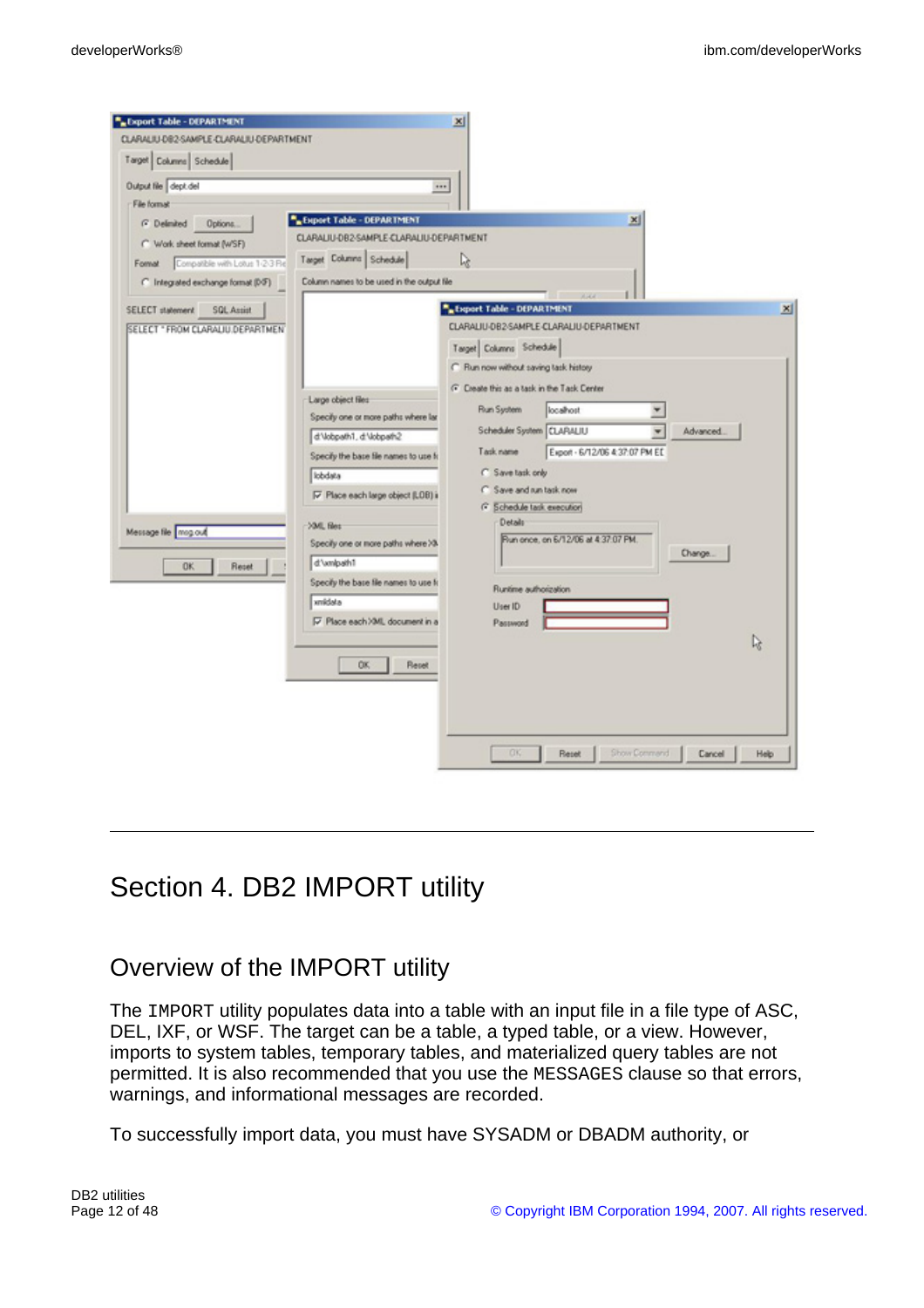underlying privileges (SELECT, INSERT, CONTROL, or CREATETAB) on the target table or database, depending on which option you use. To import data into a table that has protected rows and columns, you must have LBAC credentials that allow write access to all protected data in the table. In addition, importing to table with protected rows requires that your LBAC credentials is part of the security policy protecting the table.

The IMPORT command is shown below with five different options:

```
IMPORT FROM file_name OF file_type
   MESSAGES message_file
   [ INSERT | INSERT_UPDATE | REPLACE | REPLACE_CREATE |
CREATE ]
   INTO target_table_name
```
- The INSERT option inserts imported data to the table. The target table must already exist.
- The INSERT UPDATE inserts data to the table, or updates existing rows of the table with matching primary keys. The target table must exist with a primary key defined.
- The REPLACE option deletes all existing data and inserts imported data to an existing target table.
- With the REPLACE CREATE option, if the target table exists, the utility deletes existing data and inserts new data as if the REPLACE option were specified. If the target table is not defined, the table and its associated indexes will be created before data is being imported. As you can imagine, the input file must be in PC/IXF format, because that format contains a structured description of an exported table. If the target table is a parent table referenced by a foreign key, REPLACE\_CREATE cannot be used.
- The CREATE option creates the target table and its indexes, then imports data into the new table. The only file format supported is PC/IXF. You can also specify the name of the table space where the new table should be created.

#### Example:

```
IMPORT FROM emp.ixf OF IXF
   MESSAGES msg.out
   CREATE INTO employee IN datatbsp INDEX IN indtbsp
```
### IMPORT options

IMPORT is basically a utility to insert data into a table in bulk. This bulk insert operation is just like a normal insert statement in that the activity is logged, indexes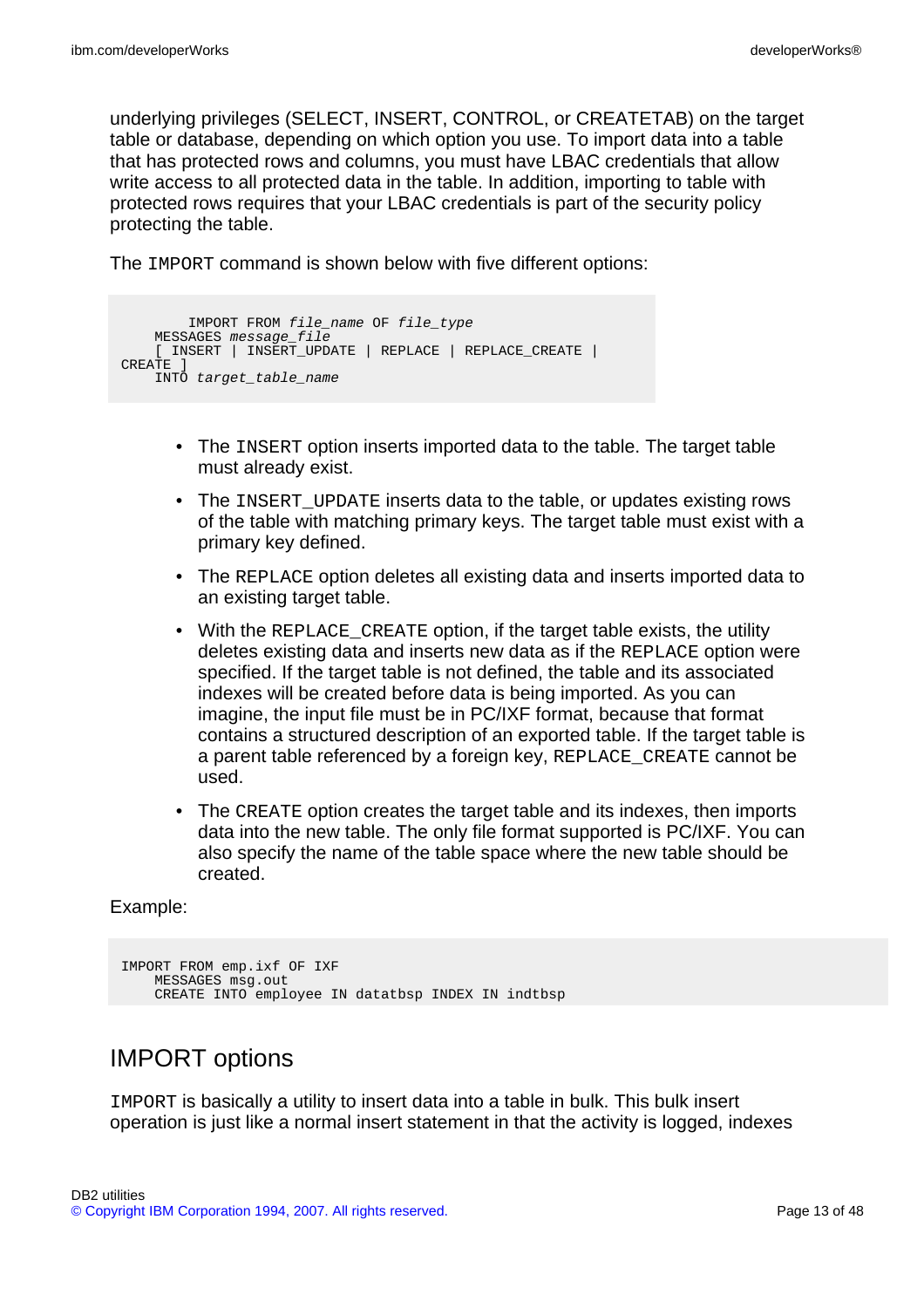are updated, referential integrity is checked, and table constraints are checked. By default, IMPORT commits only once, at the end of the operation. If a large number of rows are imported or inserted into the table, sufficient transaction logs are required for rollback and recovery. You can request periodic commits to prevent the logs from getting full. By committing the inserts regularly, you also reduce the number of rows being lost if a failure occurs during the import operation. The COMMITCOUNT option forces a COMMIT after a set number of records are imported. You can also specify the AUTOMATIC option which allows the import internally determines when a commit needs to be performed. The utility will consider issuing a commit to avoid running into log full situation or to avoid lock escalation. Here is an example of how you can use the COMMITCOUNT option:

IMPORT FROM myfile.ixf OF IXF COMMITCOUNT 500 MESSAGES msg.out INSERT INTO newtable

If for some reason the above command fails during its execution, you could use the message file to determine the last row that was successfully imported and committed. Then, you could restart the import with the RESTARTCOUNT option. Note that the behavior of the SKIPCOUNT option is the same as RESTARTCOUNT. In the command below, the utility will skip the first 30,000 records before beginning the IMPORT operation.

IMPORT FROM myfile.ixf OF IXF COMMITCOUNT 500 RESTARTCOUNT 30000 ROWCOUNT 100000 MESSAGES msg.out INSERT INTO newtable

In the example, notice that the ROWCOUNT option is also used. It specifies the number of physical records to be imported. Because the RESTARTCOUNT option is used, the import utility will skip the first 30,000 records and import the next 100,000 records into the table.

By default, the import utility will acquire an exclusive lock on the target table before any rows are inserted. The exclusive lock is released as soon as the import completes. This is the behavior of the ALLOW NO ACCESS option. In order to allow concurrent applications to access the table data, you can use the ALLOW WRITE ACCESS option. Note that this option is not compatible with the REPLACE, CREATE, or REPLACE\_CREATE import options. Here is an example of the ALLOW WRITE ACCESS option.

IMPORT FROM myfile.ixf OF IXF ALLOW WRITE ACCESS MESSAGES msg.out INSERT INTO newtable

## Importing XML data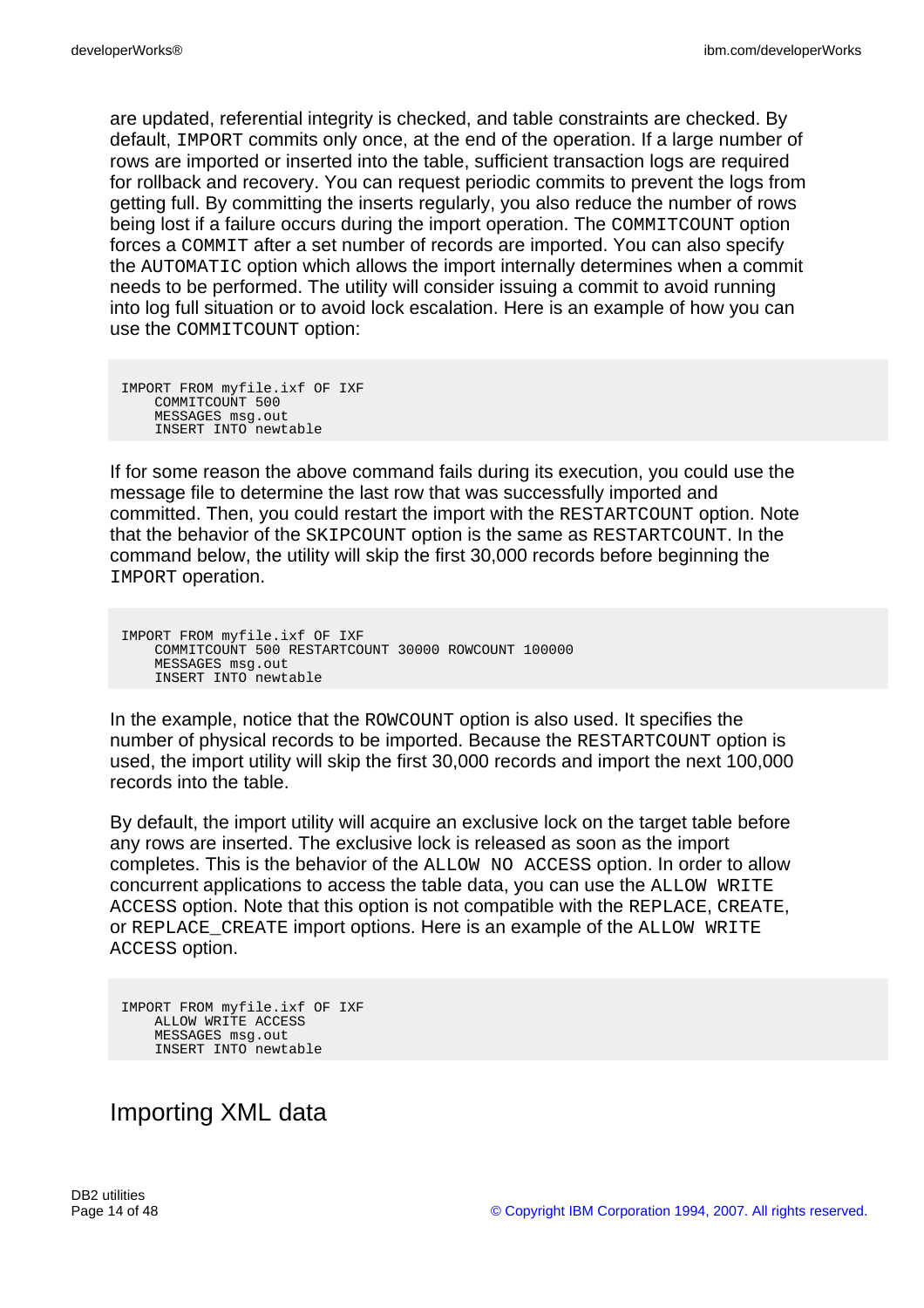To import XML files, use the XML FROM option to specify one or more paths where XML files are stored. Otherwise, the import utility will look for the XML files in the current directory. You can choose how the XML documents are parsed; strip whitespace or preserve whitespace. If the XMLPARSE option is not specified, the parsing behavior for XML documents will be determined by the CURRENT XMLPARSE OPTION special register. Here is an example of the XML FROM and XMLPARSE options

```
IMPORT FROM myfile.ixf OF IXF
   XML FROM d:\xmlpath
   XMLPARSE PRESERVE WHITESPACE
   MESSAGES msg.out
   INSERT INTO newtable
```
When you insert or update an XML document, you might want to determine whether the structure, content, and data types of the XML document are valid. The import utility also supports XML validation through the use of the XMLVALIDATE option. There are three possible methods.

- USING XDS Recall that you can export XML schema information and store it in the SCH attribute of the XML Data Specifier (XDS). The value of the SCH attribute will be used to perform validation. If there is no SCH attribute in the XDS, either the DEFAULT, IGNORE, or MAP will be considered.
- USING SCHEMA schema-sqlid Use the XML schema specified in this clause.
- USING SCHEMALOCATION HINTS Validate the XML documents against the schemas identified by the XML schema location hints in the source XML documents.

```
IMPORT FROM myfile.ixf OF IXF
   XML FROM d:\xmlpath
   XMLPARSE PRESERVE WHITESPACE
   XMLVALIDATE USING XDS
       DEFAULT S1.SCHEMA_A
        IGNORE (S1.SCHEMA_X, S1.SCHEMA_Y, S1.SCHEMA_Z)
       MAP (S1.SCHEMA_A, S1.SCHEMA_B)
   COMMITCOUNT 500 RESTARTCOUNT 30000
   MESSAGES msg.out
   INSERT INTO newtable
```
The above IMPORT command will:

- Insert data from myfile.ixf and XML files located in d:\xmlpath.
- Whitespace is preserved when the XML document is parsed.
- Each XML document is validated using the schema information identified in the SCH attribute of the XDS. However, if XDS for any particular row doesn't contain a SCH attribute, S1.SCHEMA\_A will be used instead.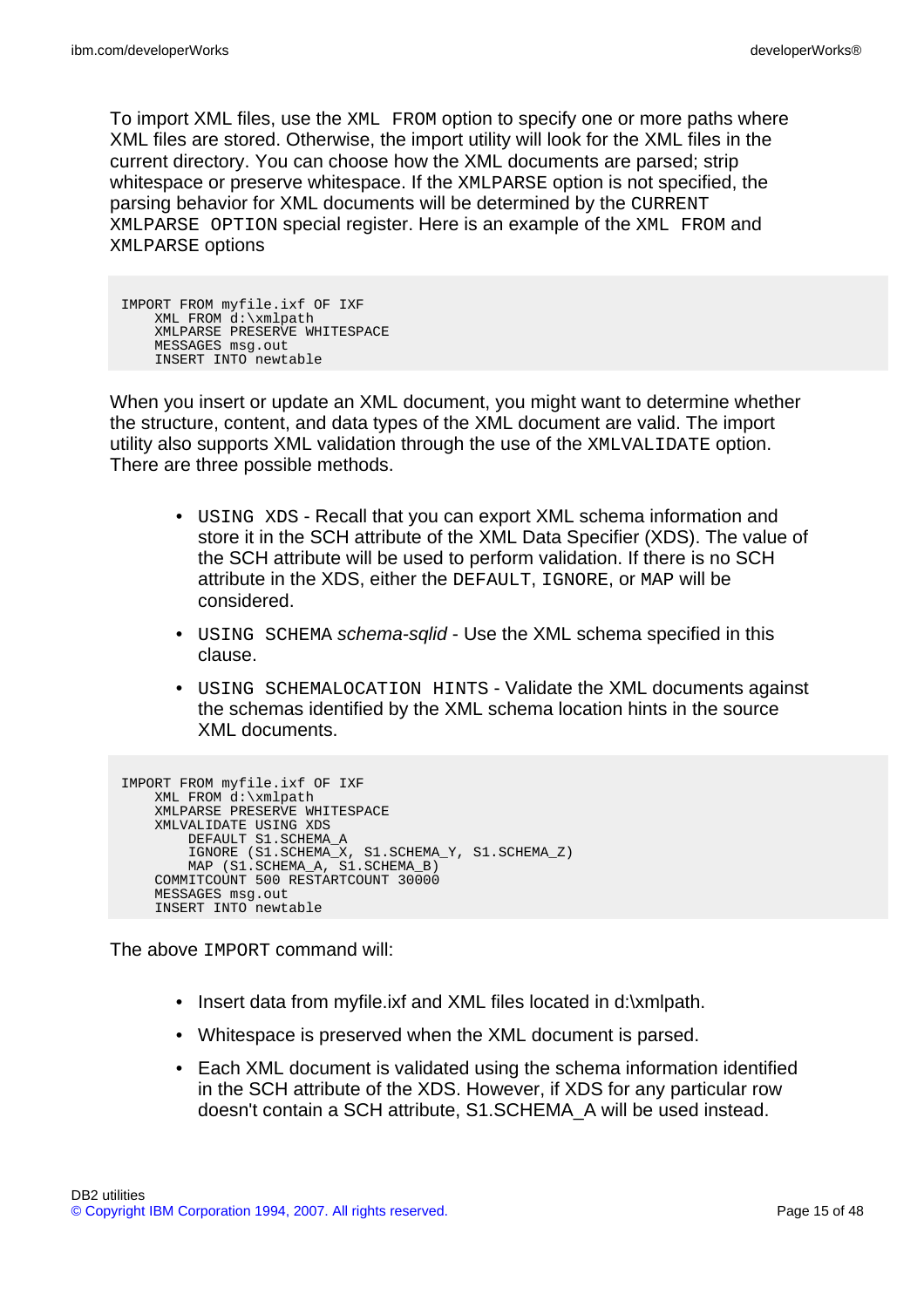- For SCH attribute specified as S1.SCHEMA\_X, or S1.SCHEMA\_Y, or S1.SCHEMA\_Z, validation will not be performed for the imported XML document.
- If the SCH attribute is specified as S1.SCHEMA\_A, it will then mapped to S1.SCHEMA\_B. Note that although the DEFAULT clause specifies S1.SCHEMA\_A, any subsequent mapping will not be performed.
- The import utility will issue a commit after every 500 rows are imported.
- The import operation is started at record 30,001. The first 30,000 records are skipped.
- Any errors, warnings, and informational messages are written to the msg.out file.
- New data are inserted (or appended) into the *newtable*.

This example only gives you some idea of how the imported XML documents can be validated. There are more examples in the DB2 Information Center that demonstrate the power of the XMLVALIDATE option.

### File type modifiers

The IMPORT utility also supports file type modifiers to customize the import operation. A complete list of modifiers can be found in the DB2 Command Reference, under IMPORT. A few of them are outlined here:

- compound=x
	- Uses non-atomic compound SQL to insert data. x number of statements will be attempted each time.
- indexschema=schema
	- Uses the specified schema for the index during index creation.
- striptblanks
	- Truncates any trailing blank spaces when loading data into a variable-length field.
- lobsinfile
	- Indicates that LOB data is being imported. The utility will check the LOBS FROM clause to get the path of the input LOB files.

Here's an example of these file type modifiers in action:

```
IMPORT FOR inputfile.asc OF ASC
   LOBS FROM /u/db2load/lob1, /u/db2load/lob2
    MODIFIED BY compount=5 lobinsfile
   INSERT INTO newtable
```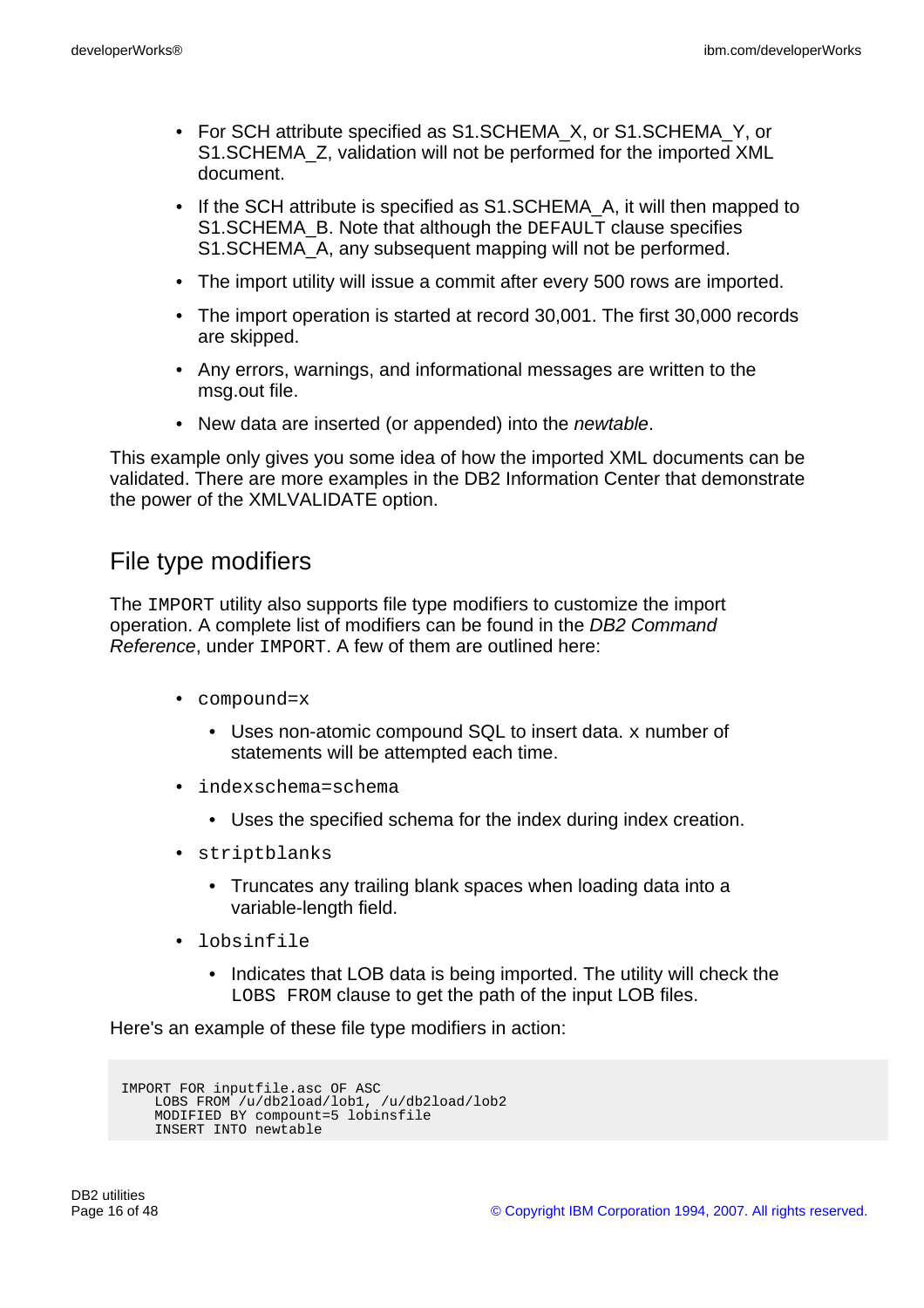## IMPORT using the Control Center

The Control Center provides easy-to-use graphical interfaces to perform import operations. All the import options and file modifiers discussed in the previous panel are also available in this interface.

|                                                                           |                                                                                                                                                                                                                 | $\vert x \vert$                                                                       |           |
|---------------------------------------------------------------------------|-----------------------------------------------------------------------------------------------------------------------------------------------------------------------------------------------------------------|---------------------------------------------------------------------------------------|-----------|
| CLARALIU - DB2 - SAMPLE - CLARALIU.DEPARTMENT                             |                                                                                                                                                                                                                 |                                                                                       |           |
| File Options Columns Schedule                                             |                                                                                                                                                                                                                 |                                                                                       |           |
| Commit frequency (number of records)                                      | 이름                                                                                                                                                                                                              |                                                                                       |           |
| Start import after record number                                          | $\frac{1}{2}$                                                                                                                                                                                                   |                                                                                       |           |
| Compound SQL size (number of statements)                                  | 릘<br>Ŭ.                                                                                                                                                                                                         |                                                                                       |           |
| Maximum rows                                                              | 름<br>0                                                                                                                                                                                                          |                                                                                       |           |
| Maximum warnings                                                          | $\frac{1}{2}$                                                                                                                                                                                                   |                                                                                       |           |
| Suppress all warnings about rejected rows (NOROWWARNINGS)                 |                                                                                                                                                                                                                 |                                                                                       |           |
| Allow write access during table import                                    |                                                                                                                                                                                                                 |                                                                                       |           |
| O po not time out while waiting for locks (NOTIMEOUT)                     |                                                                                                                                                                                                                 | r (                                                                                   |           |
| Do not load default values for columns that are not nullable (NODEFAULTS) |                                                                                                                                                                                                                 |                                                                                       |           |
|                                                                           | File Options Columns Schedule<br>Transformation                                                                                                                                                                 |                                                                                       |           |
|                                                                           |                                                                                                                                                                                                                 | Use the following table to define the mapping of the input columns to target columns: |           |
|                                                                           | Input data column position                                                                                                                                                                                      | Target column name                                                                    | Columns.  |
|                                                                           | 1<br>$\overline{2}$                                                                                                                                                                                             | DEPTNO<br>DEPTNAME                                                                    | Move Up.  |
|                                                                           | 3                                                                                                                                                                                                               | MGRNO                                                                                 | Move Down |
|                                                                           | 4<br>5                                                                                                                                                                                                          | ADMRDEPT<br>LOCATION                                                                  |           |
|                                                                           | Identity column behavior:<br>cdefault><br>Generated column behavior:<br><default><br/>Use defaults for blanks<br/>Use these directories to find large object (LOB) data:<br/>d: Vobpath1, d: Vobpath2</default> |                                                                                       |           |
|                                                                           | Use these directories to find XML data:                                                                                                                                                                         |                                                                                       |           |
|                                                                           | d \xmlpath1                                                                                                                                                                                                     |                                                                                       |           |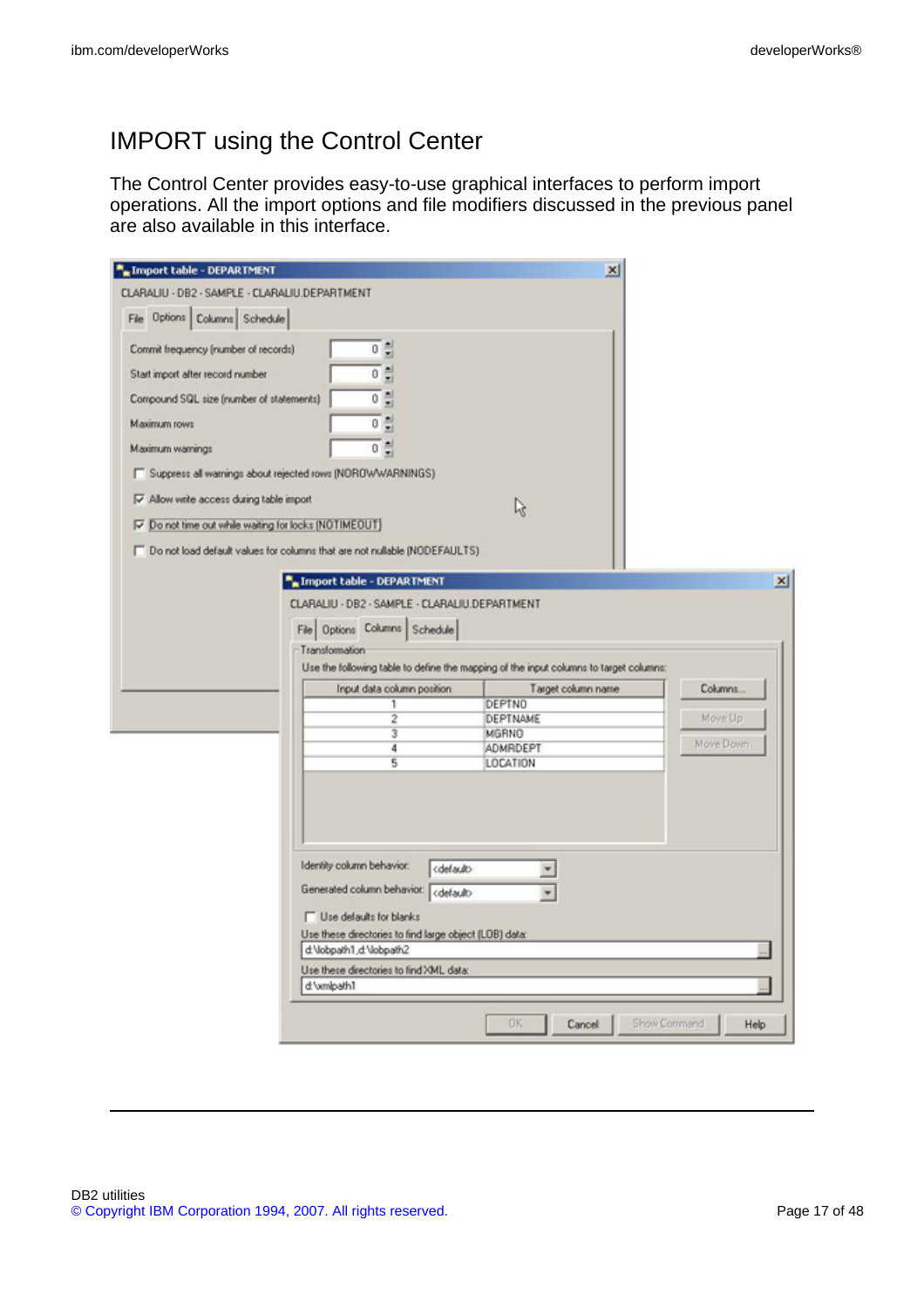# Section 5. DB2 LOAD utility

## Overview of the LOAD utility

The LOAD utility is another method to populate tables with data. Formatted pages are written directly into the database. This mechanism allows more efficient data movement than the IMPORT utility. However, some operations, such as referential or table constraints check and triggers invocation, are not performed by the LOAD utility.

The following is the core of the LOAD command; other options and modifiers are supported and will be introduced in subsequent panels in this section. To successfully execute this command, you must have SYSADM, DBADM, or LOAD authority, or INSERT and/or DELETE privileges on the table involved in the load. To load data into a table that has protected columns, you must have LBAC credentials that allow write access to all protected columns in the table. To load data into a table that has protected rows, you must have been granted a security label for write access that is part of the security policy protecting the table.

```
LOAD FROM input_source OF input_type
    MESSAGES message_file
    [ INSERT | REPLACE | TERMINATE | RESTART ]
    INTO target_tablename
```
The format of a source input for LOAD can be DEL, ASC, PC/IXF, or CURSOR. A cursor is a result set returned from a SELECT statement. An example of using CURSOR as the load input is shown here:

DECLARE mycursor CURSOR FOR SELECT col1, col2, col3 FROM tab1; LOAD FROM mycursor OF CURSOR INSERT INTO newtab;

The load target must exist before the utility starts. It can be a table, a typed table, or a table alias. Loading to tables with XML columns, system tables and temporary tables is not supported.

Use the MESSAGES option to capture any errors, warnings, and informational messages during the load.

LOAD can be executed in four different modes:

- The **INSERT** mode adds input data to a table without changing the existing table data.
- The **REPLACE** mode deletes all existing data from the table and populates it with input data.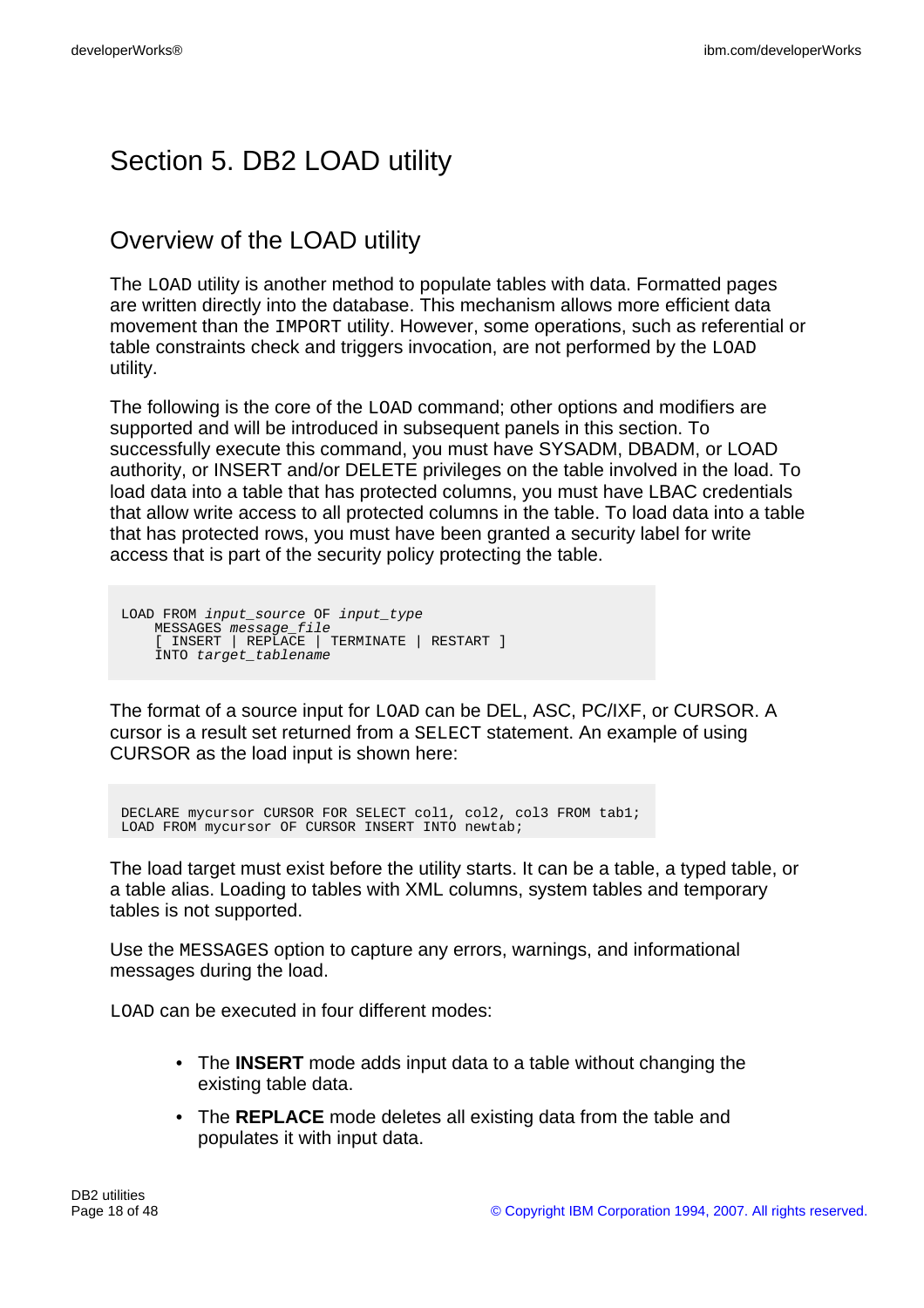- The **TERMINATE** mode terminates a load operation and rolls back to the point in time at which it started. One exception is that if REPLACE mode was specified, the table will be truncated.
- The **RESTART** mode is used to restart a previously interrupted load. It will automatically continue from the last consistency point. To use this mode, specify the same options as in the previous LOAD command but with RESTART. It allows the utility to find all necessary temporary files generated during the load processing. Therefore, it is important not to manually remove any temporary files generated from a load unless you are sure they are not required. Once the load completes without error, the temporary files will be automatically removed. By default they are created in the current working directory. You can specify the directory where temporary files are stored with the TEMPFILES PATH option.

## <span id="page-18-0"></span>Four phases of a load process

A complete load process has four distinct phases.

### 1. **Load phase:**

- Loads data into the table.
- Collects index keys and table statistics.
- Records consistency points.
- Places invalid data into dump files and records messages in the message file. When rows of data do not comply with the definition of the table, they are considered to be invalid data and will be rejected (not loaded into the table). Use the dumpfile modifier to specify the name and location of a file to record any rejected rows.

### 2. **Build phase:**

• Creates indexes based on the keys collected during the load phase. If STATISTICS USE PROFILE is specified, statistics is also collected according to the profile defined for the target table. This profile must be created before load is executed, otherwise a warning is returned and no statistics are collected.

### 3. **Delete phase:**

• Deletes rows that caused unique key violations and places them in the exception table. Besides data simply doesn't match the definition of the target table as described above, there may be data that passes the load phase but violates a unique constraint defined in the table. Note that only the unique key-violated rows are considered as bad data here; other constraints are not being checked at this time. Since this type of data is already loaded into the table, the LOAD utility will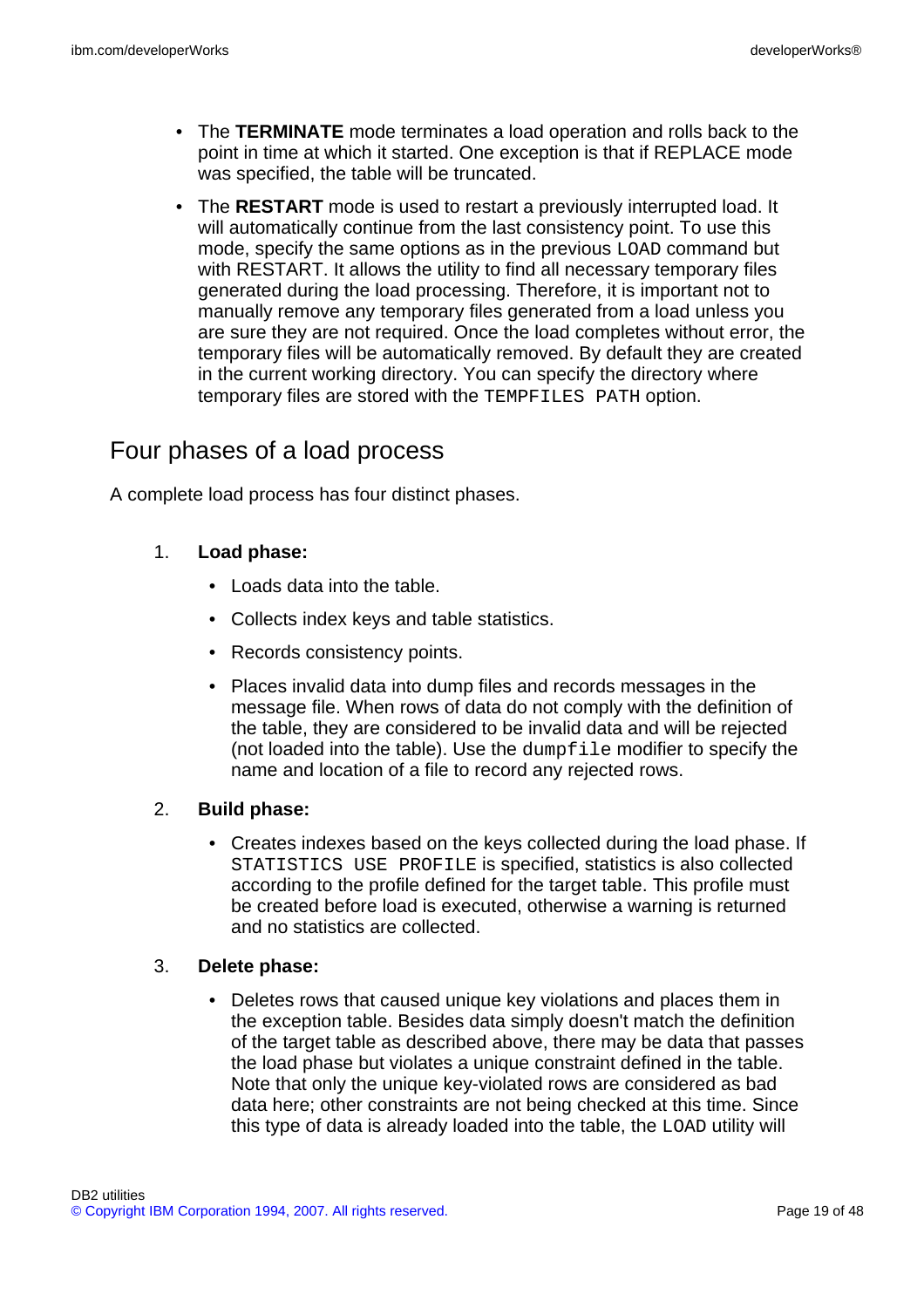delete the offending rows in this phase. An exception table can be used to store the deleted rows so that you can decide what to do with them after the load operation completes. If no exception table is specified, the offending rows are deleted without a trace. The exception table is discussed in more detail below.

• Records messages in the message file.

#### 4. **Index copy phase:**

• If ALLOW READ ACCESS is specified with the USE TABLESPACE option, index data is copied from the system temporary table space to the table space where the index should reside.

An exception table is a user-defined table that has to have the same column definition of the target table being loaded. If at least one of the columns is not present in the exception table, the offending rows will be discarded. Only two additional columns can be added to the end of the table: a timestamp column to record when a row is inserted, and a CLOB column to store the reason (or message) why the row is considered bad.

You'll have noticed that some of the concepts presented on this panel haven't been covered in detail yet. We will use some examples and put the pieces together in the rest of the section.

### A load example

Let's look at an example to illustrate the steps involved in a load process:

```
LOAD FROM emp.ixf OF IXF
    MESSAGES msg.out
    MODIFIED BY DUMPFILE=c:\emp.dmp
   TEMPFILES PATH d:\tmp
   INSERT INTO employee
   FOR EXCEPTION empexp
```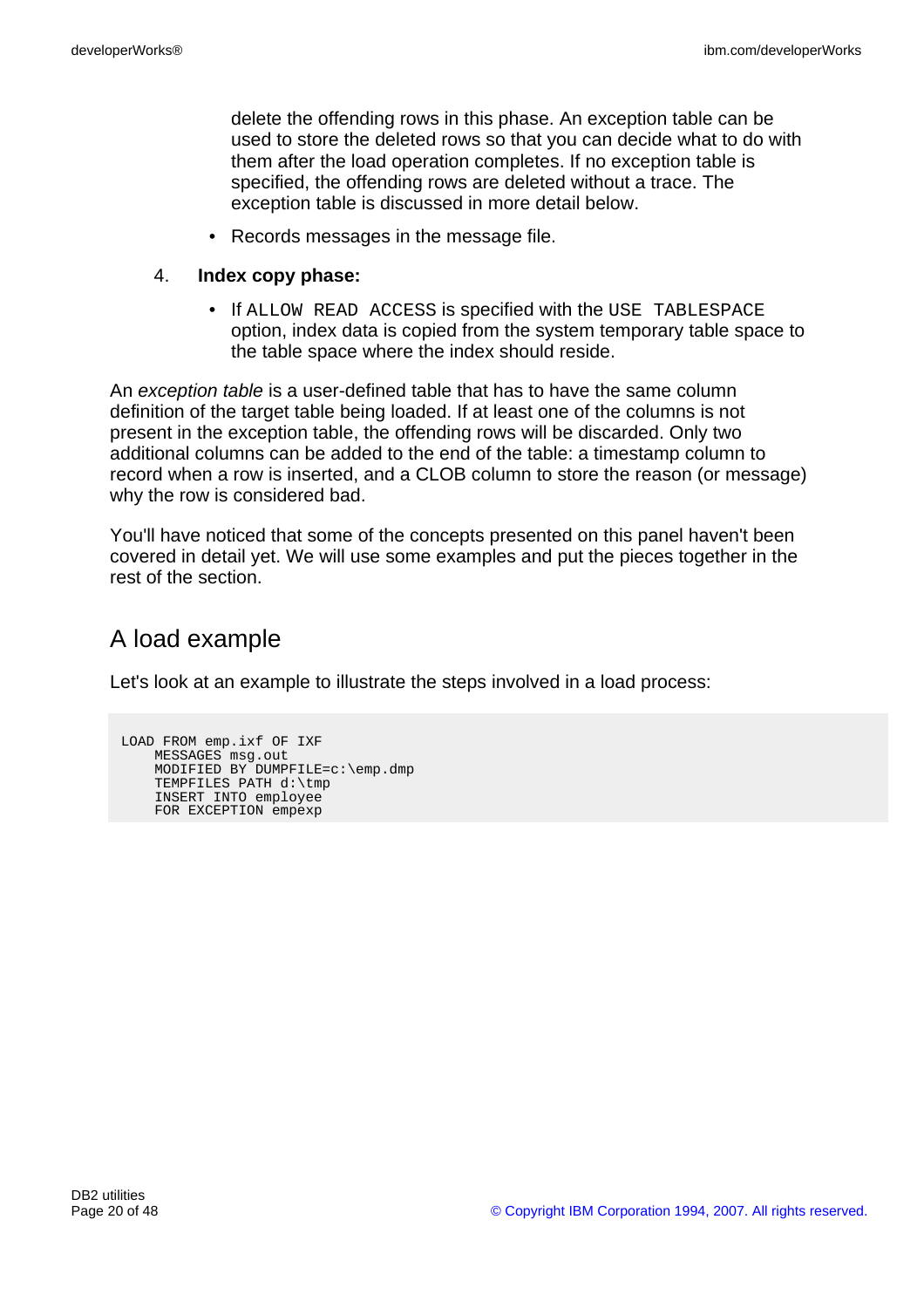

- In the diagram above, (1) shows the content of the input source file.
- The target table EMPLOYEE shown in (2) is created with the following column definition:
	- The first column must be unique.
	- The last column is a numeric column that cannot be NULL.
- An exception table, EMPEXP, shown in (3), is created with the same columns as EMPLOYEE as well as the timestamp and message columns.

In the load phase, all the data from the input file is loaded into EMPLOYEE -- except for the two rows marked in pink, as they do not match with the NOT NULL and NUMERIC column definitions. Since the DUMPFILE modifier is specified, these are recorded in the file  $C:\emptyset$ emp.dmp.

In the delete phase, the two rows marked in yellow are deleted from EMPLOYEE and inserted into the exception table EMPEXP. This is caused by unique violation of the first column in the EMPLOYEE table.

At the end of the load, you should examine the message file, the dump file, and the exception table, then decide how to deal with the rejected rows. If the load completes successfully, the temporary files generated in  $D:\temp$  are removed.

### Load options and file type modifiers

Some load options and file type modifiers were introduced in the previous panel. A few more are discussed here.

### **Load options:**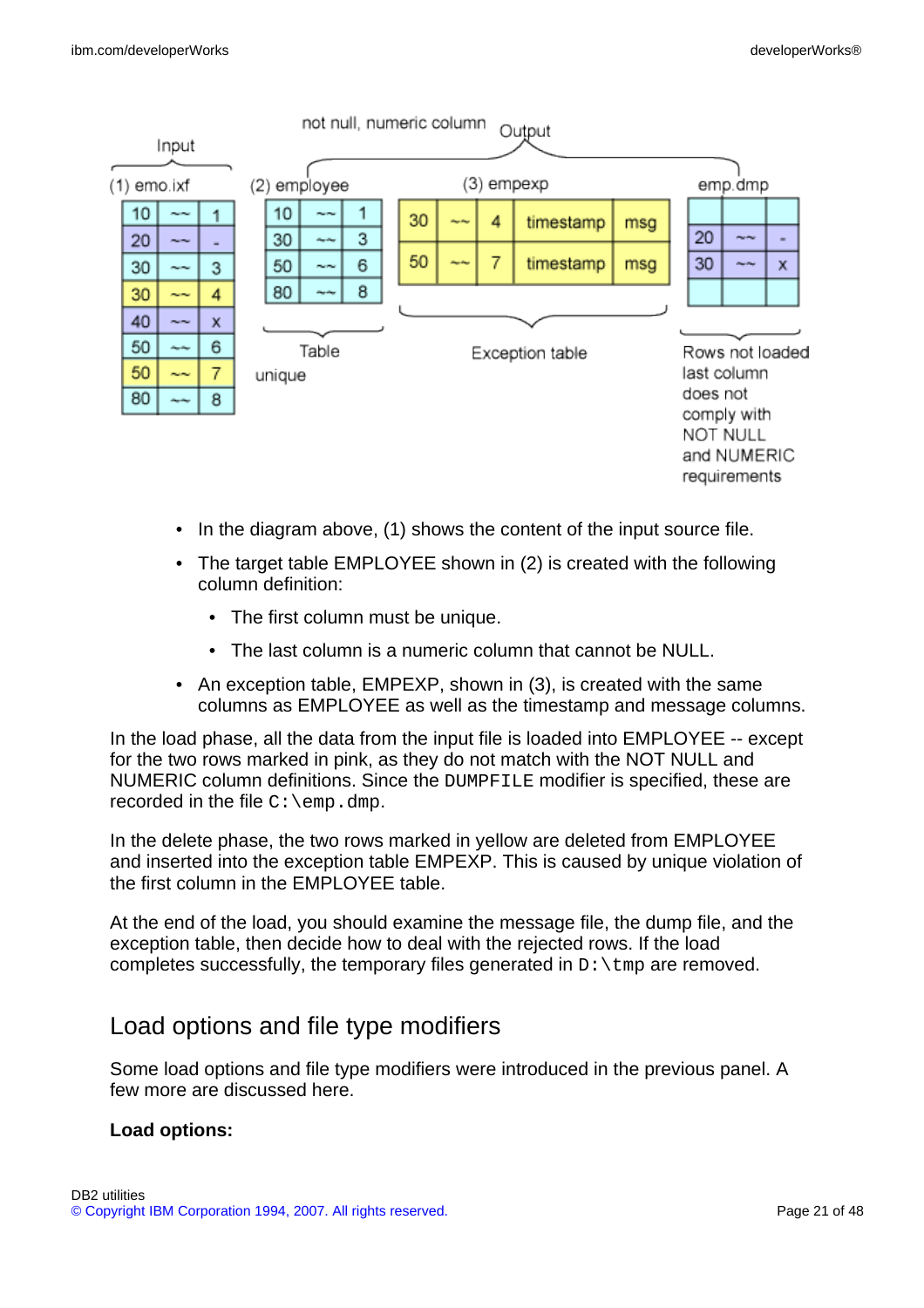- ROWCOUNT n: Allows users to specify only the first n records in the input file to be loaded.
- SAVECOUNT n: Establishes consistency points after every n rows are loaded. Messages are generated and recorded in the message file to indicate how many input rows were successfully loaded at the time of the save point. This point is not possible when input file type is CURSOR.
- WARNINGCOUNT n: Stops the load after n warnings have been raised.
- INDEXING MODE [ REBUILD | INCREMENTAL | AUTOSELECT | DEFERRED ]: In the build phase, indexes are built. This option specifies whether the LOAD utility is to rebuild indexes or to extend them increment ally. Four different modes are supported:
	- REBUILD mode forces all indexes to be rebuilt.
	- INCREMENTAL mode extends indexes with new data only.
	- AUTOSELECT mode allows the utility to choose between REBUILD and INCREMENTAL.
	- DEFERRED mode means index create is not going to happen during he load. The indexes involved are marked with refresh required. They will be rebuilt when the database is restated or at the first access to such indexes.
- STATISTICS USE PROFILE: After a load is performed, previous statistics of the target table are most likely not valid, as a lot more data has been added. You can choose to collect the statistics in the build phase according to the profile defined for the target table.

**File type modifiers.** File type modifiers are specified with the MODIFIED BY clause. Here are few you may find useful:

- fastparse: Syntax checking on loaded data is reduced to enhance performance.
- identityignore, identitymissing, and identityoverride: Used to ignore, indicate missing, or override identity column data, respectively.
- indexfreespace n, pagefreespace n, and totalfreespace n: Leaves specified amount of free pages in index and data pages.
- norowwarnings: Suppresses row warnings.
- lobsinfile: Indicates that LOB files are to be loaded; checks LOBS FROM option for LOB path.

### Table access during load

While a table is being loaded, it is locked by the LOAD utility with an exclusive lock.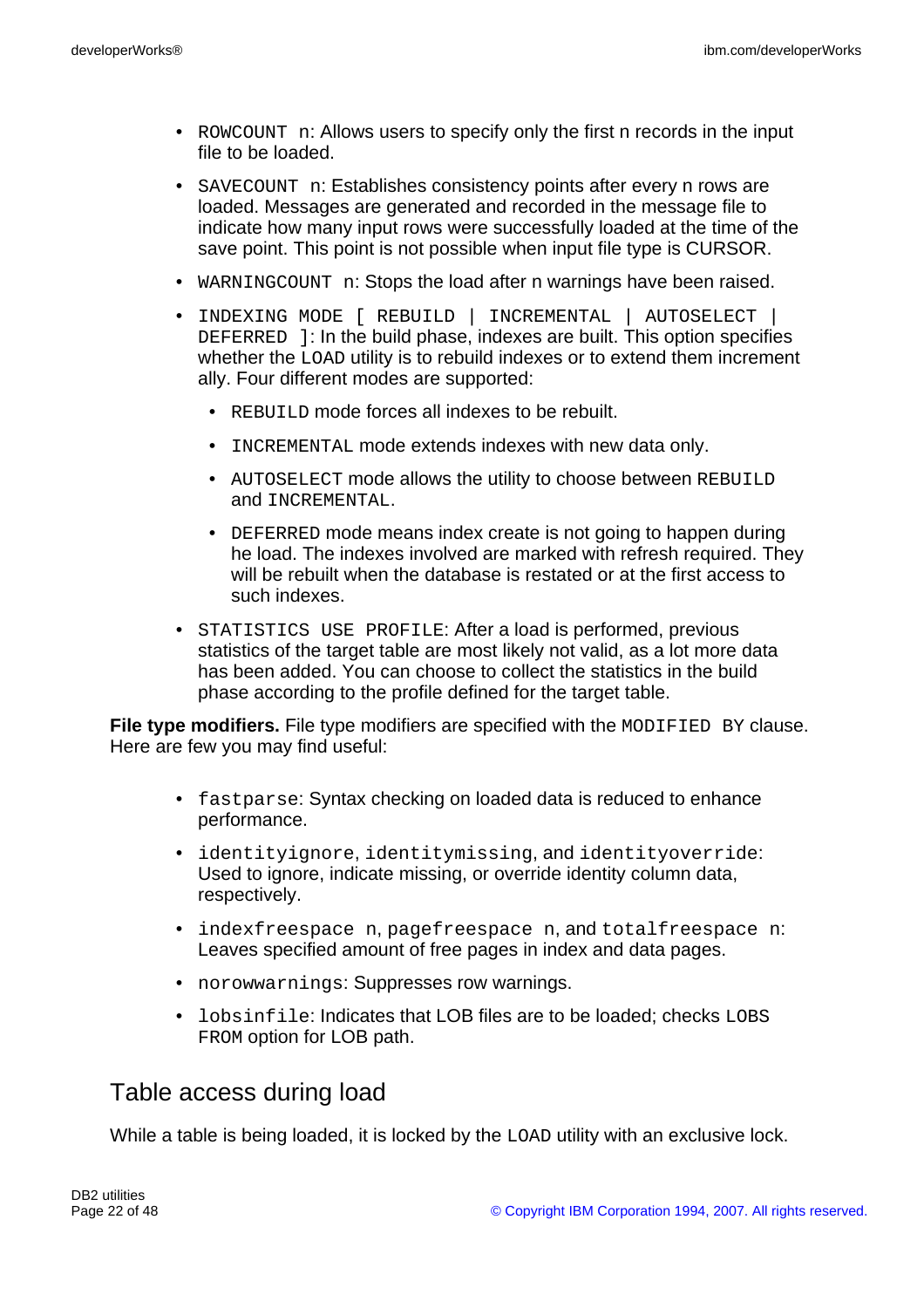No other access is allowed until the load completes. This is the default behavior of the ALLOW NO ACCESS option. During such a load, the table is in the state of LOAD IN PROGRESS. There is a handy command that checks the status of a load operation and also returns the table state:

#### LOAD QUERY TABLE table\_name

You may have guessed that there is an option to allow table access. The ALLOW READ ACCESS option causes the table to be locked in share mode. Readers may access the data that already exists in the table but not the new portion. Data that is being loaded is not available until the load is complete. This option puts the loading table in LOAD IN PROGRESS state as well as READ ACCESS ONLY state.

As mentioned in the last panel, a full index can be rebuilt or an index can be extended with the new data during the build phase. With the ALLOW READ ACCESS option, if a full index is being rebuilt, a shadow copy of the index is created. When the LOAD utility gets to the index copy phase (see [Four phases of a load process\)](#page-18-0), the target table is then taken offline and the new index is copied into the target table space.

Regardless of which table access option is specified, various locks are required for the load to process. If the target table is already locked by some application, the LOAD utility will have to wait until the locks are released. Instead of waiting for a lock, you can use the LOCK WITH FORCE option in the LOAD command to force off other applications that hold conflicting locks.

### Set Integrity Pending table state

So far, we know that input data that does not comply with the target table definition is not loaded into the table. Such data is rejected and recorded in the message file at the load phase. In the delete phase, the LOAD utility deletes rows that violated any unique constraints. The offended rows are inserted into an exception table if specified. What about other constraints that the table might have defined, such as referential integrity and check constraints? These constraints are not checked by the LOAD utility. The table will be placed in SET INTEGRITY PENDING state, which forces you to manually check data integrity before the table can be accessed. Table state can be queried using the LOAD QUERY command as discussed in the previous panel. The column CONST CHECKED in the system catalog table SYSCAT.TABLES also indicates the status of each constraint defined in the table.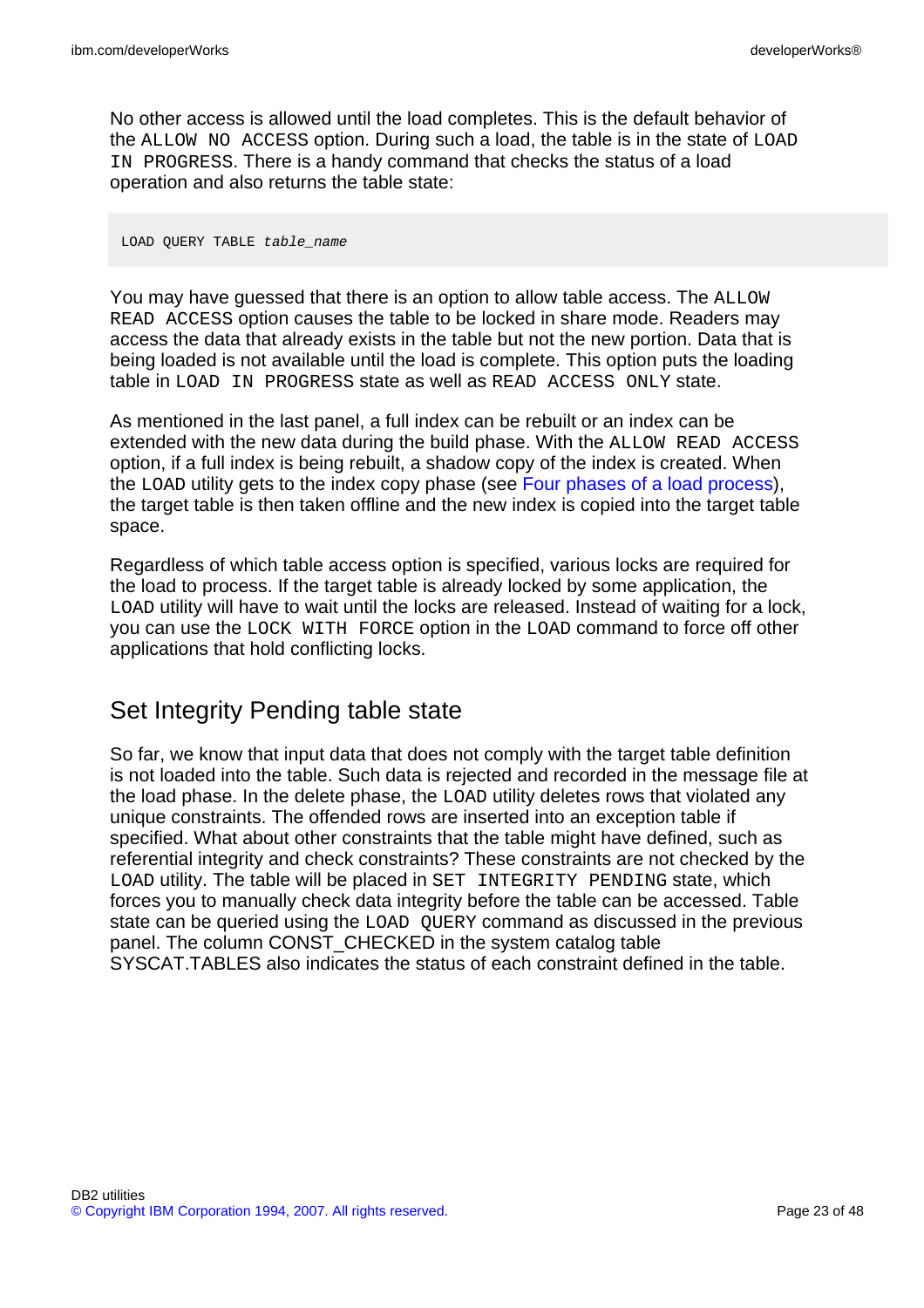| Value | Description                                                                                                                                                                                                           |
|-------|-----------------------------------------------------------------------------------------------------------------------------------------------------------------------------------------------------------------------|
| Ÿ     | Checked by SYSTEM                                                                                                                                                                                                     |
| N     | Not checked (in CHECK PENDING)                                                                                                                                                                                        |
| U     | Checked by USER<br>(As result of<br>SET INTEGRITY IMMEDIATE UNCHECKED)                                                                                                                                                |
| w     | Previously checked by USER and some data<br>needs to be verified by SYSTEM (In CHECK<br>PENDING)                                                                                                                      |
| F     | Byte 5 - Materialized query table cannot be<br>refreshed incrementally<br>Byte 7 - content of staging table is incomplete<br>and cannot be used for incremental refresh of<br>the associated materialized query table |

|         |        | select tabname, status, CONST_CHECKED from SYSCAT.TABLES |
|---------|--------|----------------------------------------------------------|
| TABNAME | STATUS | CONST CHECKED                                            |
| TABLE   | N      | YYYYYYYYYYYYYYYYYYYYYYYYYYY                              |

- Byte 1 foreign key constraints
- Byte 2 check constraints
- Byte 5 materialized query table
- Byte 6 generated columns
- Byte 7 staging table

To manually turn off integrity checking for one or more tables, use the SET INTEGRITY command. Examples are presented here to demonstrate some options of the command. To check integrity for the appended option of the tables EMPLOYEE and STAFF immediately, use this command:

SET INTEGRITY FOR employee, staff IMMEDIATE CHECKED INCREMENTAL

To bypass foreign key checking on table EMPLOYEE with the IMMEDIATE UNCHECKED option:

SET INTEGRITY FOR employee FOREIGN KEY IMMEDIATE UNCHECKED

In some cases, you may want to place the target table as well as its descendent tables with foreign key relationship in SET INTEGRITY PENDING state after the load completes. This ensures that all these tables are in control for accessibility until a manual integrity check is performed. The load option is SET INTEGRITY PENDING CASCADE IMMEDIATE, which indicates that the check pending state for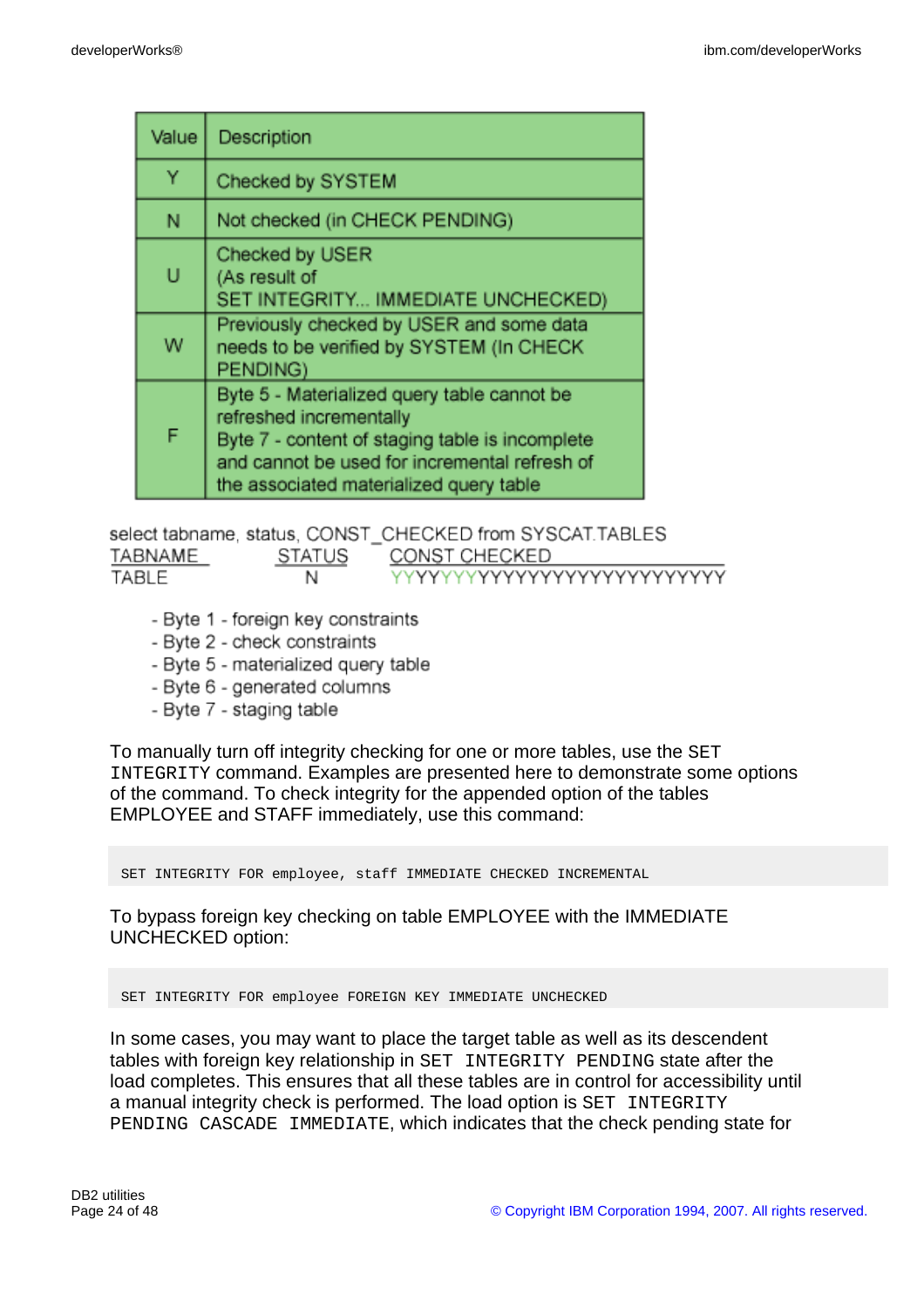foreign key constraints is immediately extended to all descendent foreign key tables. By default, only the loaded table will be placed in check pending state. It is the behavior of load option SET INTEGRITY PENDING CASCADE DEFERRED.

### Table space states

Since the LOAD utility writes formatted pages into the database directly, no database logging is performed to record the new data being loaded. If you have a recoverable database (i.e., with LOGREATIN and/or USEREXIT turned on), DB2 needs to ensure that the database is still recoverable after the load completes. In order to enforce recoverability, the table space where the table is stored will be placed in BACKUP PENDING mode. This means that the table space must be backed up before it can be accessed.

This is the default way to make the table space accessible after a load operation completes. Another method is to back up the loaded data while the load is running with the option COPY YES. A backup file will be created at the end of the load.

There is another option you may consider if you want to avoid backing up the table space right after the load completes. The load option NONRECOVERABLE marks the table being loaded as unrecoverable. The associated table space is fully accessible after load completes. DB2 does not stop you in querying and modifying the table data. However, if later you need to restore the table space and roll forward to a time that passes the NONRECOVERABLE load operation, the loaded table is not recoverable. The recovery progress skips all the logs associated with the table. You can only drop and recreate the table. Therefore, it is still recommended that you back up the table space at a convenient time so that the existing and loaded data is saved in a backup.

# LOAD using the Control Center

The Control Center provides easy-to-use graphical interfaces to perform load operations. As shown below, advanced options are described with hints. They can easily be set using the Control Center.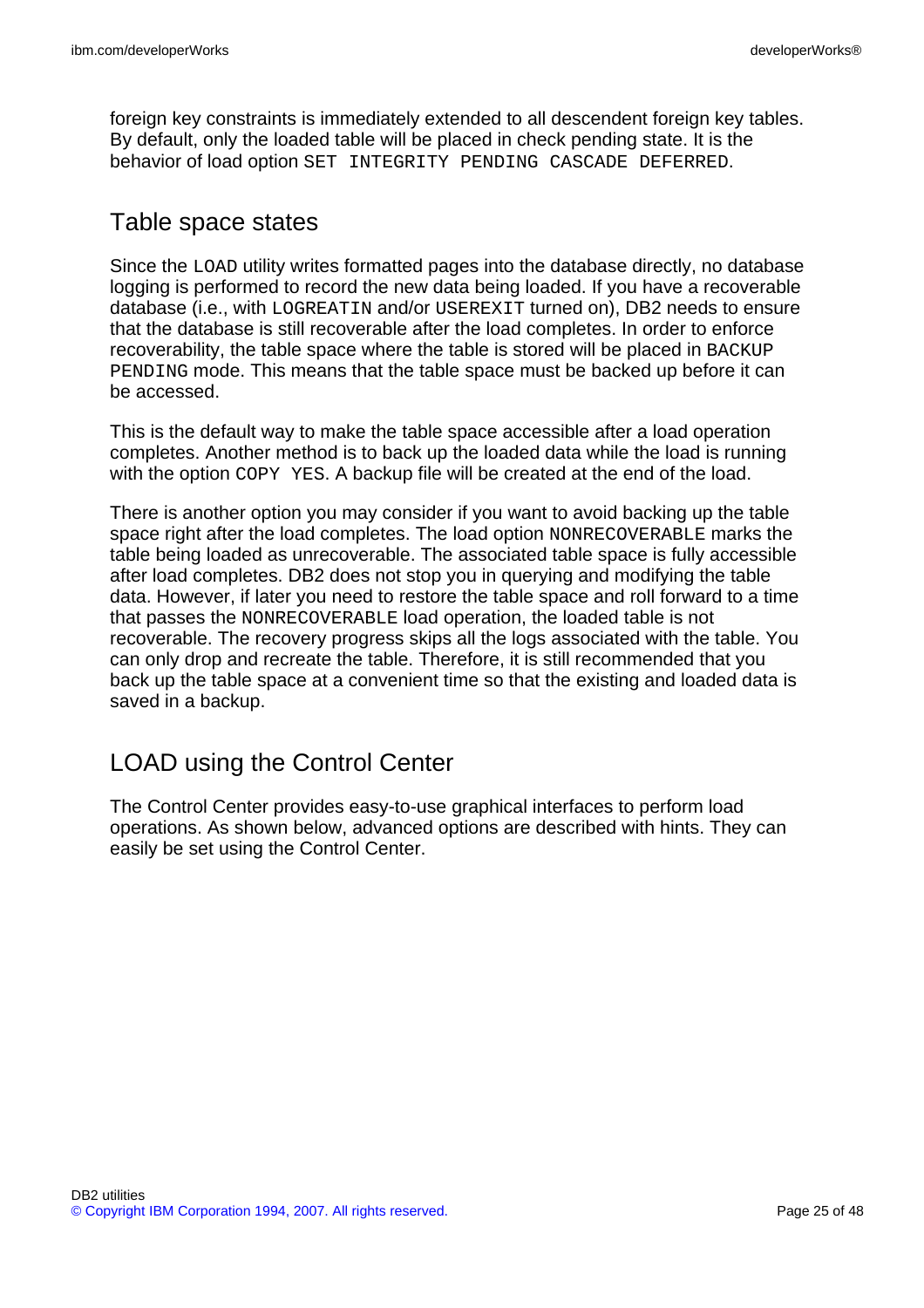|                | Set advanced options.                                                                                                                                                                                                               |                 |       |         |   |                       |
|----------------|-------------------------------------------------------------------------------------------------------------------------------------------------------------------------------------------------------------------------------------|-----------------|-------|---------|---|-----------------------|
|                | This page contains additional, more advanced, load options. When you select an option an explanation for that option is given in the Hint<br>section. Select the options you require and change the values according to your needs. |                 |       |         |   |                       |
| 4. Performance |                                                                                                                                                                                                                                     |                 |       |         |   |                       |
|                | Options:                                                                                                                                                                                                                            |                 |       |         |   | Detaults              |
| 会              | Parameter Description                                                                                                                                                                                                               | e Value         | $\pm$ | Changed | 盘 | DB2 Parameter         |
|                | $\triangledown$ Recovery                                                                                                                                                                                                            |                 |       |         |   |                       |
|                | Stop the load after a set number of warnings                                                                                                                                                                                        | 100             |       | ☞       |   | WARNINGCOUNT          |
|                | $\triangledown$ Performance                                                                                                                                                                                                         |                 |       |         |   |                       |
|                | Degree of CPU parallelism                                                                                                                                                                                                           | default         |       |         |   | CPU PARALLELISM       |
|                | Degree of disk parallelism                                                                                                                                                                                                          | default         |       |         |   | DISK PARALLELISM      |
|                | Databuller size used for transferring data                                                                                                                                                                                          | default         |       |         |   | DATA BUFFER           |
|                | $\nabla$ Output                                                                                                                                                                                                                     |                 |       |         |   |                       |
|                | Base name for temporary files                                                                                                                                                                                                       | c: Voadtemp     |       | ⊌       |   | <b>TEMPFILES PATH</b> |
|                | $\nabla$ Exceptions                                                                                                                                                                                                                 |                 |       |         |   |                       |
|                | Exception table                                                                                                                                                                                                                     | exceptdept      |       | ₩       |   | FOR EXCEPTION         |
|                | Suppress insertion of unique constraint exceptions into excep                                                                                                                                                                       | г               |       |         |   | NOUNIQUEEXC           |
|                | Exception file to write rejected rows                                                                                                                                                                                               | c:\dumpfile.out |       | ☞       |   | <b>DUMPFILE</b>       |
|                | <b>Diagnostics</b>                                                                                                                                                                                                                  |                 |       |         |   |                       |
|                | Suppress all warnings about rejected rows.                                                                                                                                                                                          |                 |       |         |   | NOROWWARNING!         |
|                |                                                                                                                                                                                                                                     |                 |       |         |   |                       |
|                |                                                                                                                                                                                                                                     |                 |       |         |   |                       |
|                |                                                                                                                                                                                                                                     |                 |       |         |   |                       |
| ٩I             |                                                                                                                                                                                                                                     |                 |       |         |   | ٠                     |
| Hint           |                                                                                                                                                                                                                                     |                 |       |         |   |                       |
|                |                                                                                                                                                                                                                                     |                 |       |         |   |                       |

# IMPORT vs. LOAD

Here is a comparison of the IMPORT and LOAD utilities: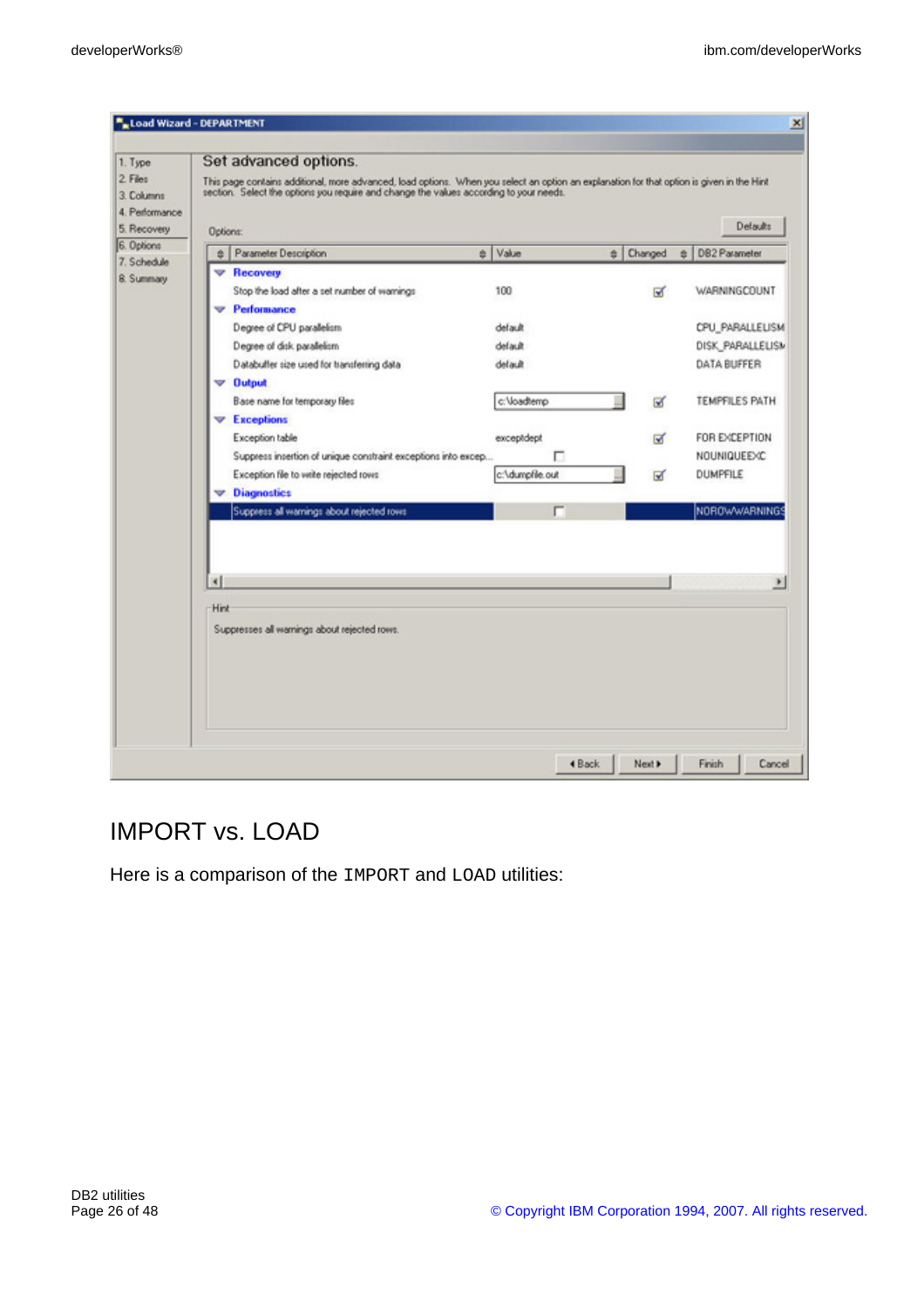| Import                                                                   | Load                                                                                                       |
|--------------------------------------------------------------------------|------------------------------------------------------------------------------------------------------------|
| Slower on large amounts of data                                          | Faster on large loads - writes formatted pages                                                             |
| Creation of tables & indexes with IXF format                             | Tables and indexes must exist                                                                              |
| WSF supported                                                            | WSF no supported                                                                                           |
| Import into tabloes and views<br>(Aliases supported)                     | Load tables only<br>(Aliases supported)                                                                    |
| No support for importing into<br>materialized query tables               | Supoort for loading into materialized query tables                                                         |
| All rows logged                                                          | Minimal logging performed                                                                                  |
| Triggers will be fired                                                   | Triggers not supported                                                                                     |
| Temporary space used within the database                                 | Temporary space used outside the database                                                                  |
| Constraints validated during import                                      | All unique keu is verified during load<br>Other contraints are validated with the<br>SET INTEGRITY command |
| If inturrupted, table is usable with data up to the<br>last commit point | If interrupted, the table is held in LOAD PENDING<br>state. Either restart or restore tables effected.     |
| Run RUNSTATA after import for Statistics                                 | Statistics can be gathered during Load                                                                     |
| Import into mainframe database via<br>DB2 Connect                        | Cannot load into mainframe database                                                                        |
| No back-up image required                                                | Backup can be created during load                                                                          |

# Section 6. DB2 data movement utilities

### db2move

db2move is a data movement tool that can be used to move large numbers of tables between DB2 databases. Supported actions in the command are EXPORT, IMPORT, LOAD, and COPY. The behavior of actions EXPORT, IMPORT, and LOAD is exactly the same as described in the previous panel. The only action you probably are not familiar with is COPY. It duplicates tables in a schema or schemas into a target database. The syntax of db2move is as simple as:

db2move database\_name action options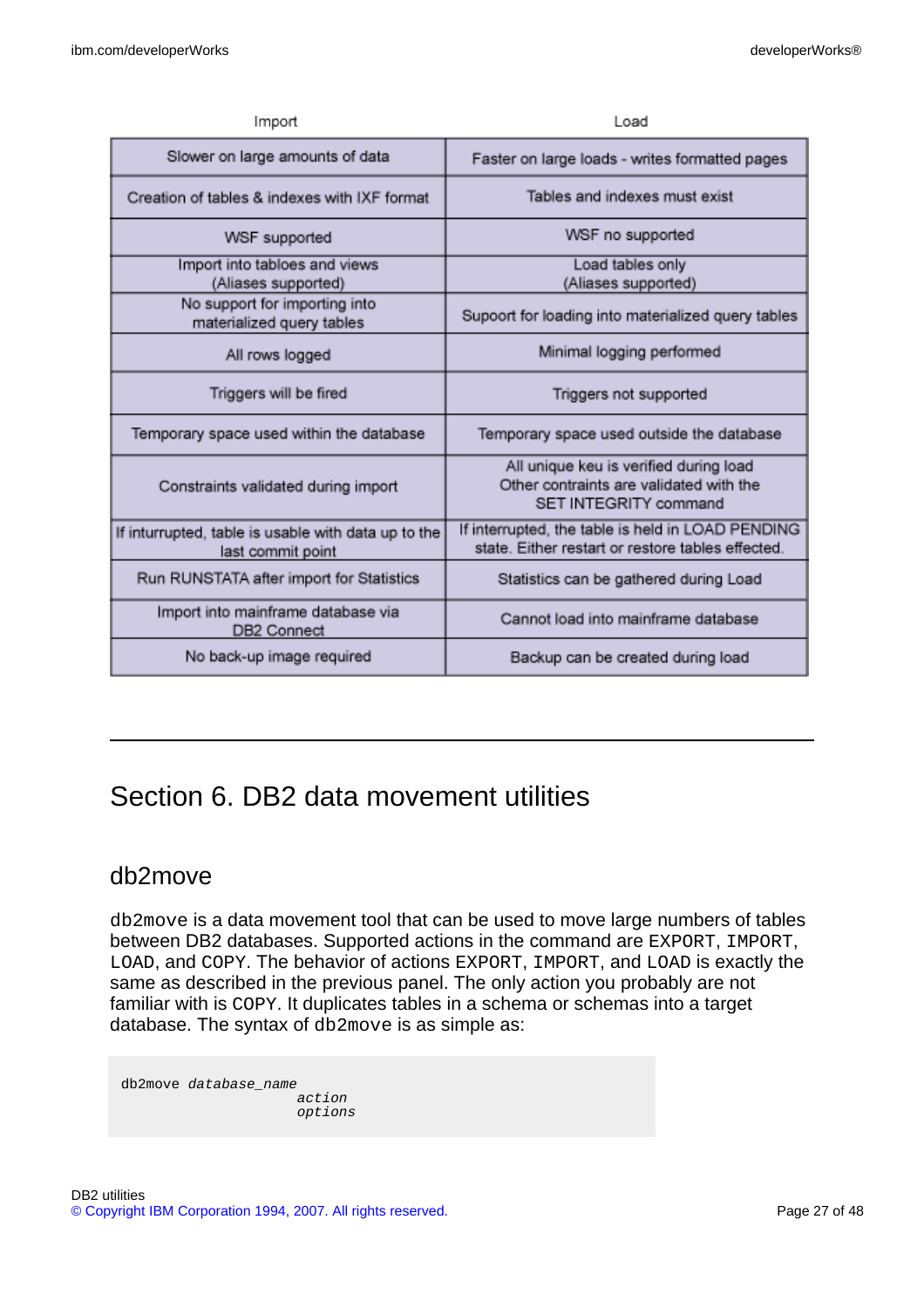A list of user tables is extracted from the system catalog tables, and each table is exported in PC/IXF format. The PC/IXF files can then be imported or loaded into another DB2 database.

Here are some examples. This command imports all tables in the sample database in REPLACE mode with the specified user ID and password:

db2move sample IMPORT -io REPLACE -u userid -p password

And this command loads all tables under the schemas db2admin and db2user in REPLACE mode:

db2move sample LOAD -sn db2admin,db2user -lo REPLACE

Refer to the Command Reference to get a complete listing and descriptions of all the options. However, the COPY action warrant a discussion. With the COPY action, you specify one or more schemas with the -sn option. Only tables with exactly the same schema names specified in the -sn option will be copied (via export). If multiple schema names are specified, use commas to separate them and no blanks are allowed. Refer to the example below.

db2move sample COPY -sn db2inst1,prodschema -co TARGET\_DB acctdb USER peter USING petepasswd DDL\_AND\_LOAD

The above db2move command copies supported objects under the schema db2inst1 and prodschema. The -co option that follows makes the command more interesting. Option TARGET DB specifies the target database which the schemas are going to be copied. This option is mandatory when COPY action is specified. In addition, the target database must be different from the source database. You may provide the user and password with the USER and USING options when connecting to the target database.

By default, supported objects from the source schema will be created and tables will be populated in the target database. This is the behavior of the DDL AND LOAD mode. Two other modes are available: DDL ONLY and LOAD ONLY. As the names imply, DDL\_ONLY only creates all the supported objects from the source schema and LOAD ONLY loads all specified tables from the source to the target database. Note that tables must already exist in the target database when this option is used.

Sometimes you may want to rename the schema when copying the objects to the target database. The SCHEMA MAP option can be used to provide you for this purpose. You simply provide one or more pairs of schema mapping like this:

SCHEMA\_MAP ((source\_schema1,target\_schema1),(source\_schema2,target\_schema2))

Extra attention is recommended when SCHEMA\_MAP is used. Only the schema of the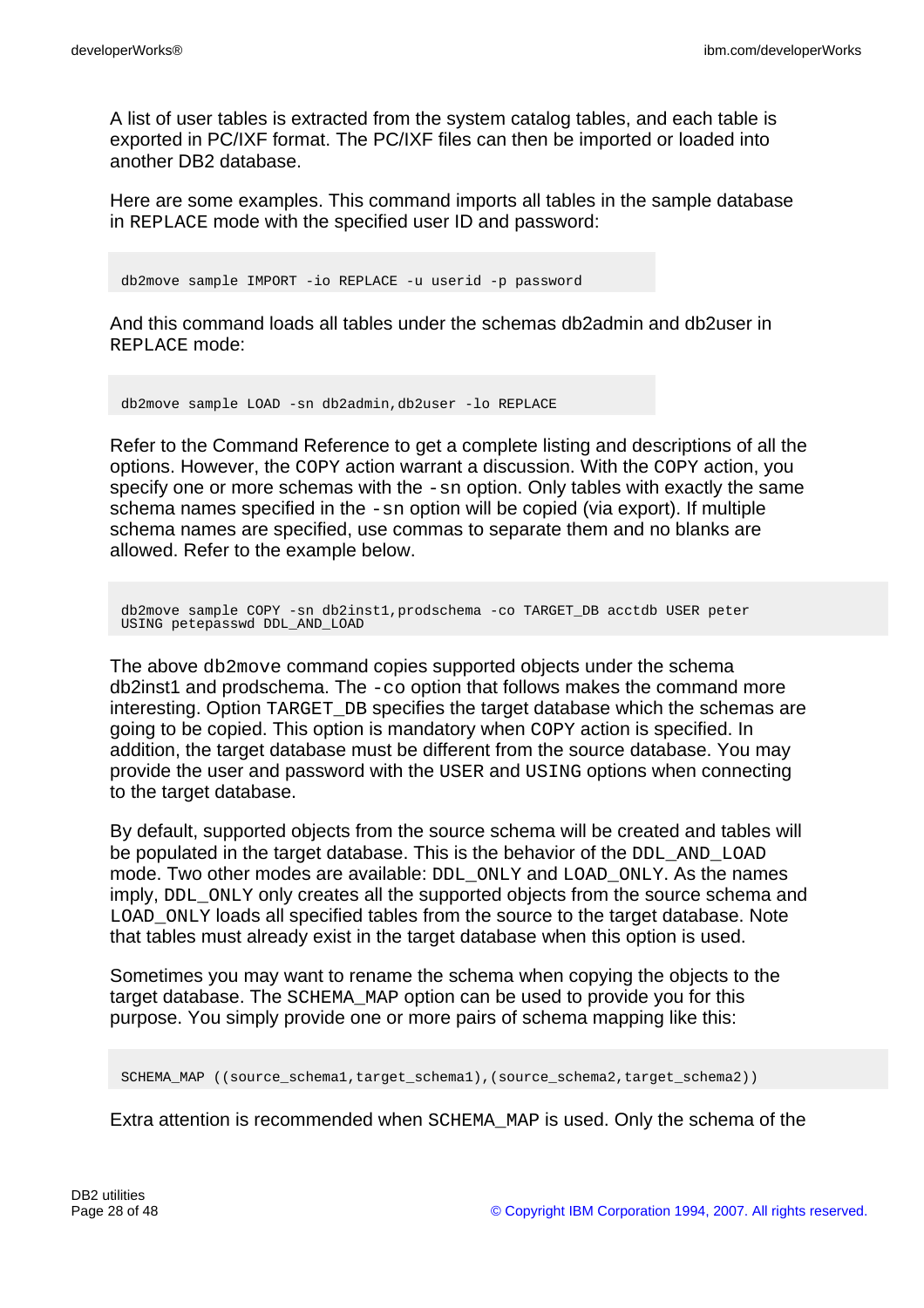object itself is renamed, qualifed objects inside the object body remains unchanged. For example:

CREATE VIEW FOO.v1 AS 'SELECT c1 FROM FOO.T1'

Schema rename from FOO to BAR will result in:

CREATE VIEW BAR.v1 AS 'SELECT c1 FROM FOO.T1'

BAR.v1 created in the target database might fail if FOO.T1 is not defined.

A similar mapping idea also applies to table spaces. For example, you want the copied tables to be stored in a different table space name from the source database. The db2move command is extended to let you specify table space name mappings. Consider the following option:

TABLESPACE\_MAP ((TS1,TS2),(TS2,TS3),SYS\_ANY)

The above table space name mapping indicates that source TS1 is mapped to target TS2, source TS2 is mapped to target TS3. The SYS\_ANY indicates that the remaining table spaces will use table spaces chosen by the database manager based on the table space selection algorithm. Let's put the pieces together in an example.

db2move sample COPY -sn db2inst1,prodschema -co TARGET\_DB acctdb USER peter USING petepasswd LOAD\_ONLY SCHEMA\_MAP ((db2inst1,db2inst2),(prodschema,devschema)) TABLESPACE\_MAP SYS\_ANY NONRECOVERABLE

This command copies supported objects in the db2inst1 and prodschema from the SAMPLE database to the ACCTDB database. The authorization id peter and the associated password is used to connect to ACCTDB. The target tables already exist in ACCTDB and the tables will be repopulated. All objects under the db2inst1 and prodschema schemas are now under db2inst2 and devschema respectively. Instead of using the table space name defined in the SAMPLE database, the default table space in ACCTDB will be used instead.

NONRECOVERABLE option allows the user to use the table spaces that were loaded into immediately after the copy is completed. Backups of the table spaces are not required but highly recommended at the earlier convenient time.

### db2look

db2look is a handy tool that can be invoked from the command prompt and the Control Center. The tool can: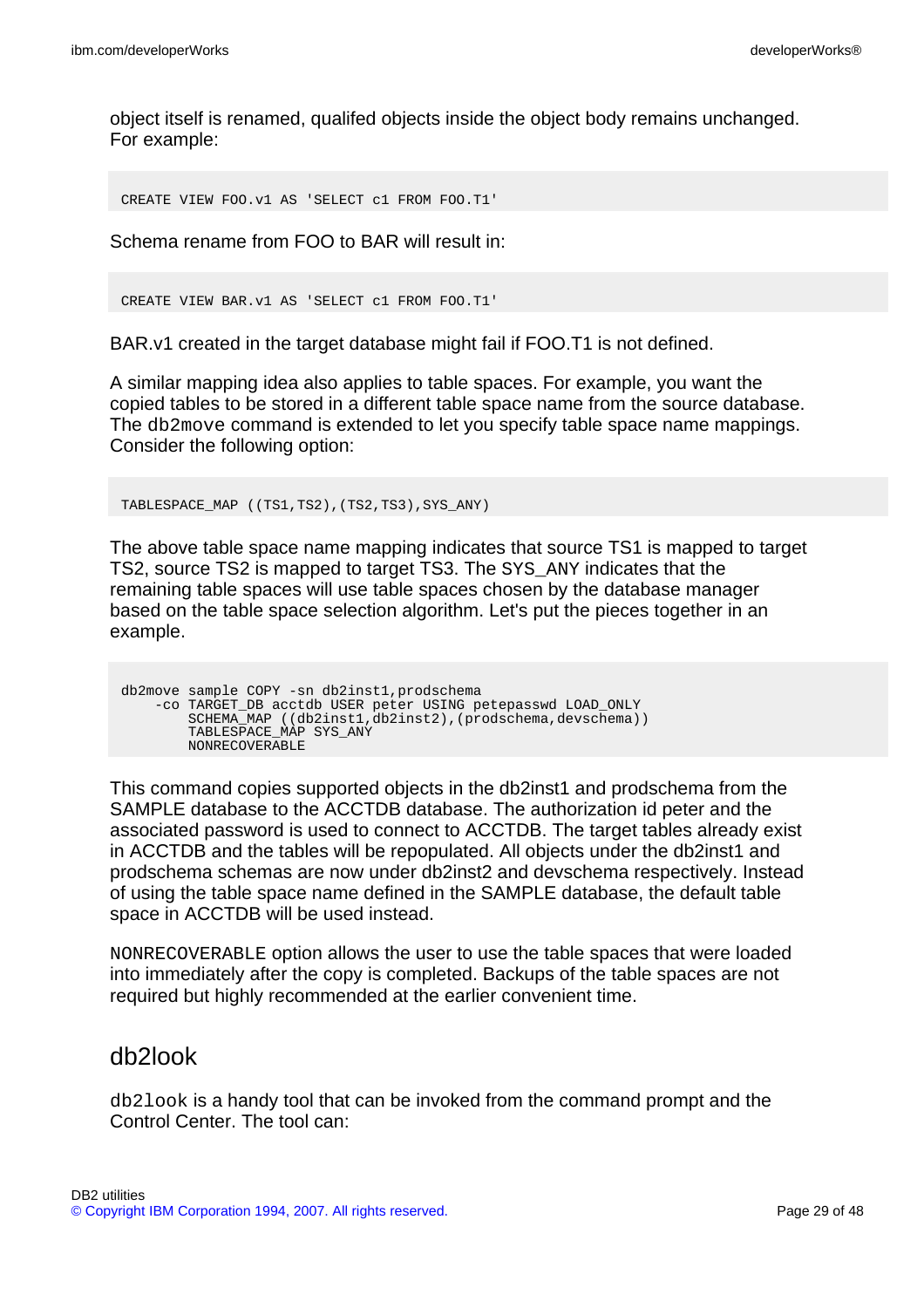- Extract database definition language (DDL) statements from database objects
- Generate UPDATE statements to update database manager and database configuration parameters
- Generate db2set commands to set the DB2 profile registries
- Extract and generate database statistical reports
- Generate UPDATE statements to replicate statistics on database objects

Utilities like LOAD require the existence of a target table. You can use db2look to extract the table's DDL, run it against the target database, and then invoke the load operation. db2look is very easy to use, as the following examples illustrates. This command generates DDL statements for all objects created by peter from the database department, and the output is stored in alltables.sql.

db2look -d department -u peter -e -o alltables.sql

The next command generates:

- DDL for all objects in the database department (specified by options  $-d$ ,  $-a$ , and  $-e$ ).
- UPDATE statements to replicate the statistics on all tables and indexes in the database (specified by option  $-m$ ).
- GRANT authorization statements (specified by option  $-x$ ).
- UPDATE statements for the database manager and database configuration parameters, and db2set commands for the profile registries (specified by option  $-f$ ).

db2look -d department -a -e -m -x -f -o db2look.sql

The db2look is also capable of generating commands to register XML schemas. The following example generates the necessary REGISTER XMLSCHEMA and COMPLETE XMLSCHEMA commands (specified by option  $-xs$ ) for objects with schema name db2inst1. The output db2look.sql will be created under /home/db2inst1 which is specified in the  $-xdir$  option.

db2look -d department -z db2inst1 -xs -xdir /home/db2inst1 -o db2look.sql

### db2batch

Benchmarking is a process of evaluating the application in various aspects such as database response time, cpu and memory usage. Benchmark tests are based on a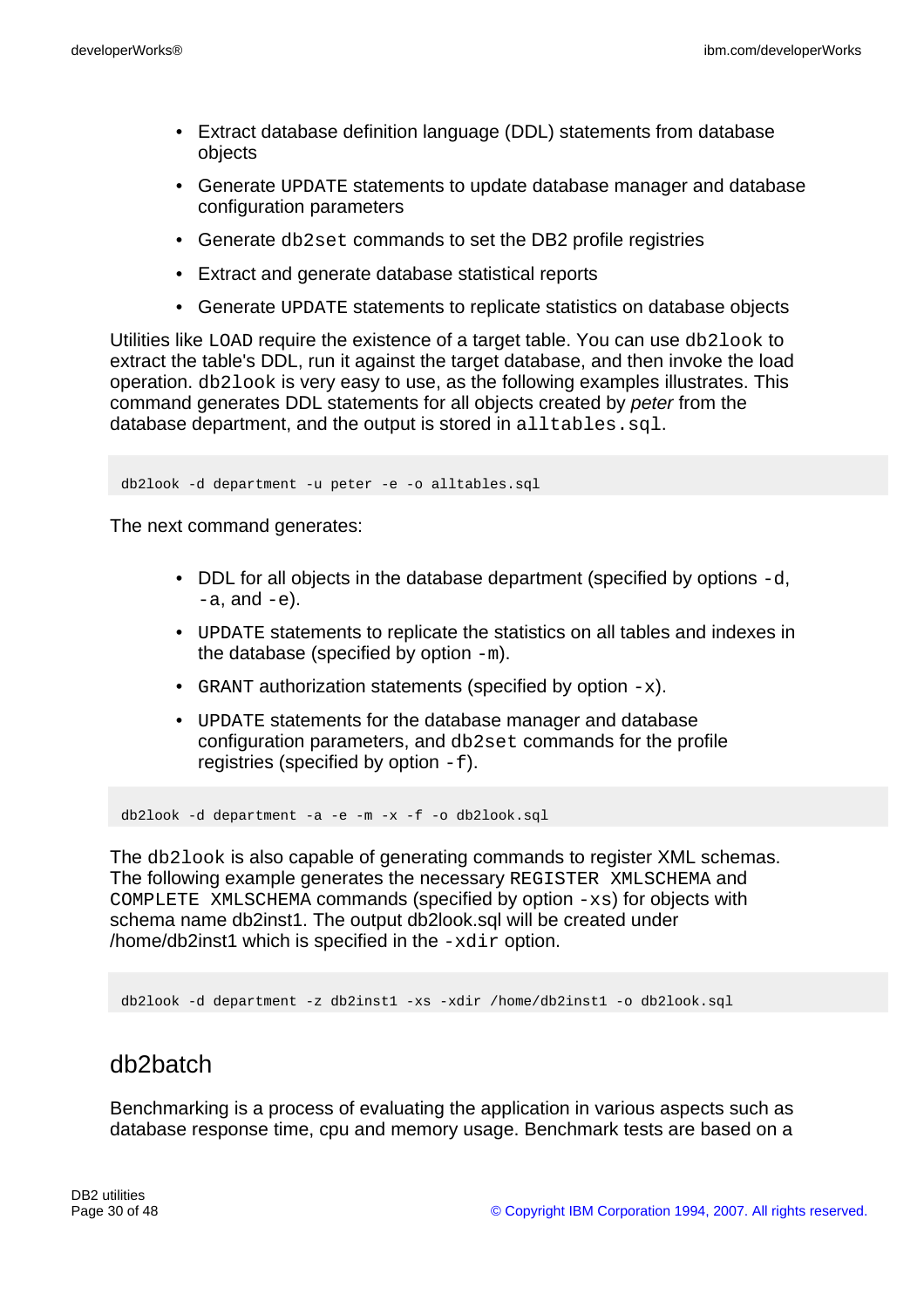repeatable environment so that the same test run under the same conditions. Results collected from the tests can then be evaulated and compared.

db2batch is a benchmarking tool that takes a set of SQL and/or XQuery statements, dynamically prepares, and describes the statements, and returns an answer set. Depending on the options used in the db2batch command, the answer set might return elapsed time of execution of the statements, database manager snapshots on memory usage such as bufferpool and cache information.

You can specify the statements you want to run benchmark on in a flat file or standard input. A number of control options can be set in the input file. They are specified with this syntax:  $-\frac{1}{2}$  =  $\frac{1}{2}$  control option value. Here is an example of an input file with control options. For a complete listing of control options, please refer to the Information Center.

```
-- db2batch.sql
-- ------------
--#SET PERF_DETAIL 3
--#SET ROWS_OUT 5
-- This query lists employees, the name of their department
-- and the number of activities to which they are assigned for
-- employees who are assigned to more than one activity less than
-- full-time.
--#COMMENT Query 1
select lastname, firstnme,
      deptname, count(*) as num_act
from employee, department, emp_act
where employee.workdept = department.deptno and
      employee.empno = emp_act.empno and
      emp_act.emptime < 1
group by lastname, firstnme, deptname
having count(*) > 2;
--#SET PERF_DETAIL 1
--#SET ROWS_OUT 5
--#COMMENT Query 2
select lastname, firstnme,
       deptname, count(*) as num_act
from employee, department, emp_act
where employee.workdept = department.deptno and
     employee.empno = emp_act.empno and
      emp_act.emptime < 1
group by lastname, firstnme, deptname
having count(*) \leq 2;
```
- Option PERF DETAIL 3 means that performance detail on elapsed time, a snapshot for the database manager, the database, and the application will be returned.
- Option ROWS OUT 5 means that only 5 rows are to be fetched from the result set regardless of the actual number of rows returned for the query.
- COMMENT Query1 simply gives the statement a name, Query1.

The following command invokes the benchmark tool against the SAMPLE database with the input file db2batch.sql.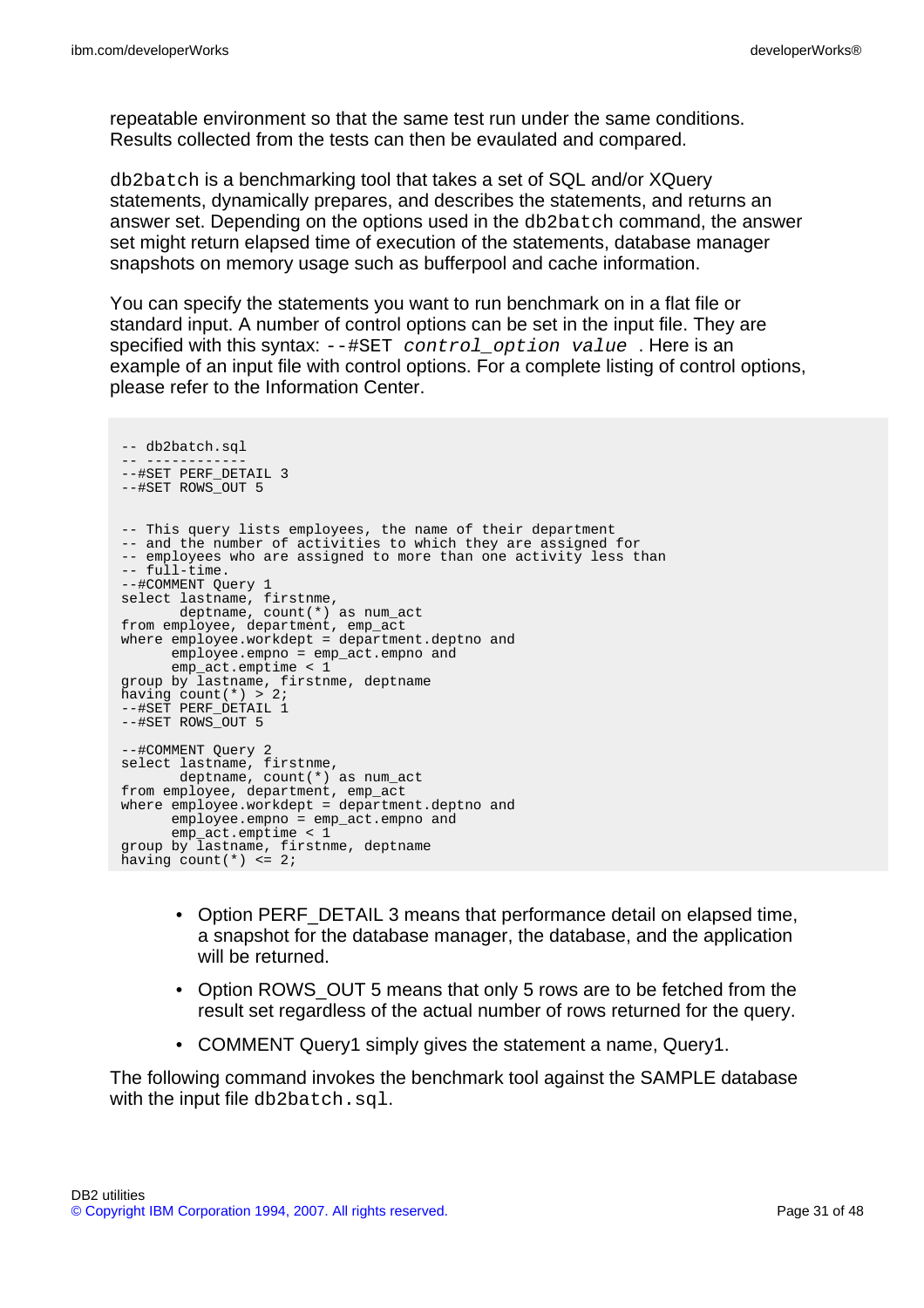```
db2batch -d sample -f db2batch.sql
```
This command will return the result set of both queries limited to 5 rows, elapsed time, and CPU time of the queries. Database manager, database, and application snapshots are also returned. Since the output is quite large, we are only showing the summary of the db2batch command here.

| * Summary Table:                                                                                                                              |                  |                                                                                |                                                                                                                       |        |
|-----------------------------------------------------------------------------------------------------------------------------------------------|------------------|--------------------------------------------------------------------------------|-----------------------------------------------------------------------------------------------------------------------|--------|
| Type Number Repetitions Total Time (s) Min Time (s)                                                                                           |                  |                                                                                |                                                                                                                       |        |
| Statement<br>Statement                                                                                                                        |                  |                                                                                | $\begin{array}{cccccccccccc} 1 & 1 & 0.052655 & 0.052655 & \ldots \ 2 & 1 & 0.004518 & 0.004518 & \ldots \end{array}$ |        |
| Max Time (s) Arithmetic Mean Geometric Mean Row(s) Fetched Row(s) Output                                                                      |                  |                                                                                |                                                                                                                       |        |
| $\ldots$ 0.052655 0.052655 0.052655<br>$\ldots$ 0.004518 0.004518 0.004518                                                                    |                  |                                                                                | 5<br>$\mathsf{R}$                                                                                                     | 5<br>5 |
| * Total Entries:<br>* Total Time:<br>* Minimum Time:<br>* Maximum Time:<br>* Arithmetic Mean Time: 0.028587 seconds<br>* Geometric Mean Time: | 0.052655 seconds | $\mathfrak{D}$<br>0.057173 seconds<br>$0.004518$ seconds<br>$0.015424$ seconds |                                                                                                                       |        |

The db2batch command supports many options. We are just listing a few here for you to get an idea the power of the tool.

- -m parameter\_file specifies an input file with parameter values to bind to the SQL statement parameter markers.
- -r result\_file specifies an output file to contain the result of the command.
- - i short|long|complete specifies what is being measured for the elapsed time intervals. short measures the elapsed time to run each statement. long measures the elapsed time to run each statement including overhead between statements. complete measures the elapsed time to run each statement where the prepare, execute, and fetch times are reported separately.
- -iso specifies the isolation level used for the statement. By default, db2batch uses the Repeatable Read isolation level.

# Section 7. DB2 maintenance utilities

## The RUNSTATS utility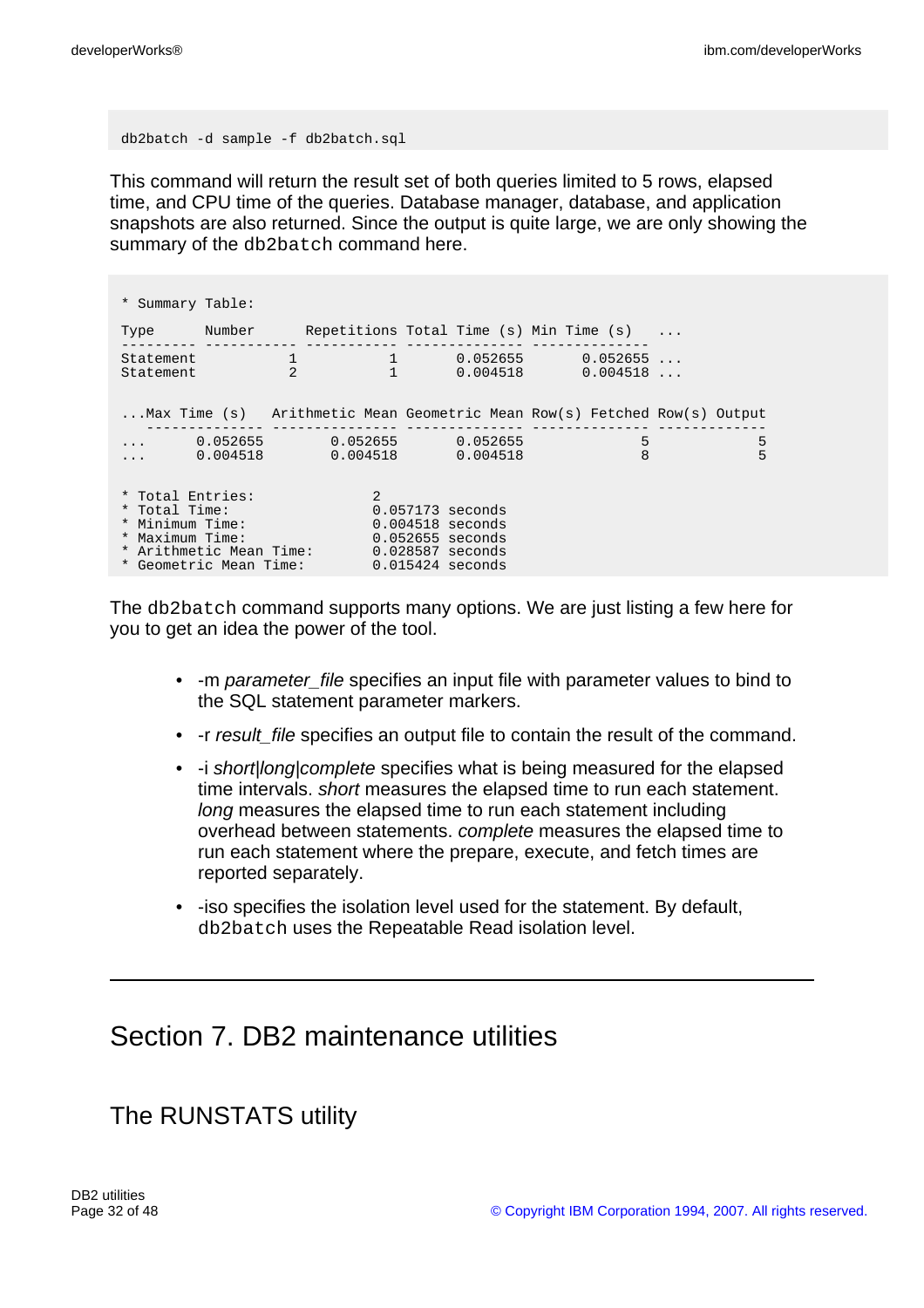DB2 utilizes a sophisticated cost-based optimizer to determine how data is being accessed. Its decisions are heavily influenced by statistical information about the size of the database tables and indexes. Therefore it is important to keep the database statistics up to date so that an efficient data access plan can be chosen. The RUNSTATS utility is used to update statistics about the physical characteristics of a table and the associated indexes. Characteristics include number of records (cardinality), number of pages, average record length, and so on.

Let's use some examples to illustrate the usage of this utility. The following command collects statistics on the table db2user.employee. Readers and writers are allowed to access the table while the statistics are being calculated:

RUNSTATS ON TABLE db2user.employee ALLOW WRITE ACCESS

The following command collects statistics on the table db2user.employee, as well as on the columns empid and empname with distribution statistics. While the command is running, the table is only available for read-only requests:

RUNSTATS ON TABLE db2user.employee WITH DISTRIBUTION ON COLUMNS ( empid, empname ) ALLOW READ ACCESS

The following command collects statistics on table db2user.employee and detailed statistics on all its indexes:

RUNSTATS ON TABLE db2user.employee AND DETAILED INDEXES ALL

You can be very specific when it comes to collecting statistics on the database objects. Different combination of the RUNSTATS options can be used to collect table statistics, index statistics, distribution statistics, sampling information, and etc. To simplify statistics collection, you can save the options you specify when you issue the RUNSTATS command in a statistics profile. If you want to collect the same statistics repeatedly on a table and do not want to re-type the command options, you simply do this:

RUNSTATS ON TABLE db2user.employee USE PROFILE

This command collects statistics on db2user.employee using the options recorded in the statistics profile for that table. So, how do you set a statistics profile? It is as easy as using the SET PROFILE ONLY option.

RUNSTATS ON TABLE db2user.employee WITH DISTRIBUTION ON COLUMNS ( empid, empname ) SET PROFILE ONLY

Notice that the option will only set the profile, the RUNSTATS command will not run. If you need to modify a previously registered statistics profile, use the UPDATE PROFILE ONLY option. Similarly, this option will only update the profile without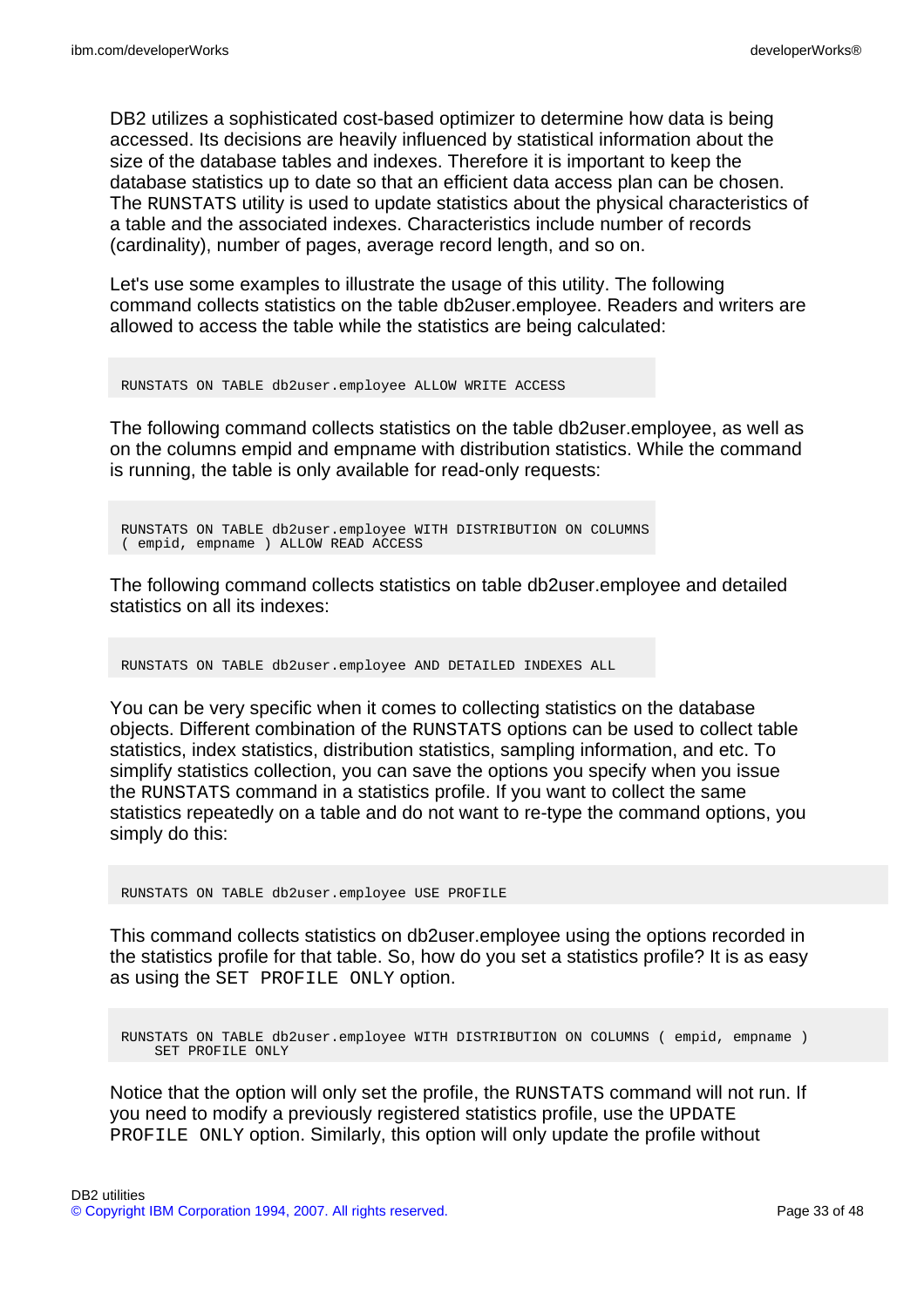running the RUNSTATS command. If you want to update the profile as well as updating the statistics, use the UPDATE PROFILE instead.

```
RUNSTATS ON TABLE db2user.employee WITH DISTRIBUTION DEFAULT NUM_FREQVALUES 50
NUM_QUANTILES 50
    UPDATE PROFILE
```
RUNSTATS is a resource-intensive utility. However, in order to maintain efficient database operation, statistics must be collected regularly. You should find regular windows of reduced database activity so that database statistics can be collected without affect the database performance. In some environment, there is no such window. Throttling of RUNSTATS utility can be considered to limit the amount of resources consumed by the utility. When the database activity is low, the utility runs more aggressively. On the other hand, when the database activity increases, the resources allocated to executing RUNSTATS are reduced. Here is how to specify the level of throttling.

RUNSTATS ON TABLE db2user.employee WITH DISTRIBUTION DEFAULT NUM\_FREQVALUES 50 NUM\_QUANTILES 50 UTIL\_IMPACT\_PRIORITY 30

The acceptable priority value ranges from 1 to 100. 100 representing the highest priority (meaning unthrottled) and 1 representing the lowest. 50 is the default priority level.

Note that automatic statistics collection is enabled by default when the database is created. It can be turned off by setting the database configuration parameter AUTO\_RUNSTATS to OFF.

## The REORG and REORGCHK utilities

Data being added and removed from the database might not be physically placed in a sequential order. In such a case, DB2 must perform additional read operations to access data. This usually means that more disk I/O operations are required, and we all know such operations are costly. In such a case, you should consider physically reorganizing the table to the index so that related data are located close to one other, hence minimizing I/O operations.

REORG is a utility to reorganize data for a table and/or index. Although data is physically rearranged, DB2 provides the option of performing this online or offline. Offline REORG by default allows other users to read the table. You may restrict table access by specifying the ALLOW NO ACCESS option. Online REORG (also called in-place REORG) supports both read and write access to the table. Since data pages are rearranged, concurrent applications might have to wait for REORG to complete with the current pages. You can easily stop, pause, or resume the process with the appropriate options.

The following examples are fairly self-explanatory: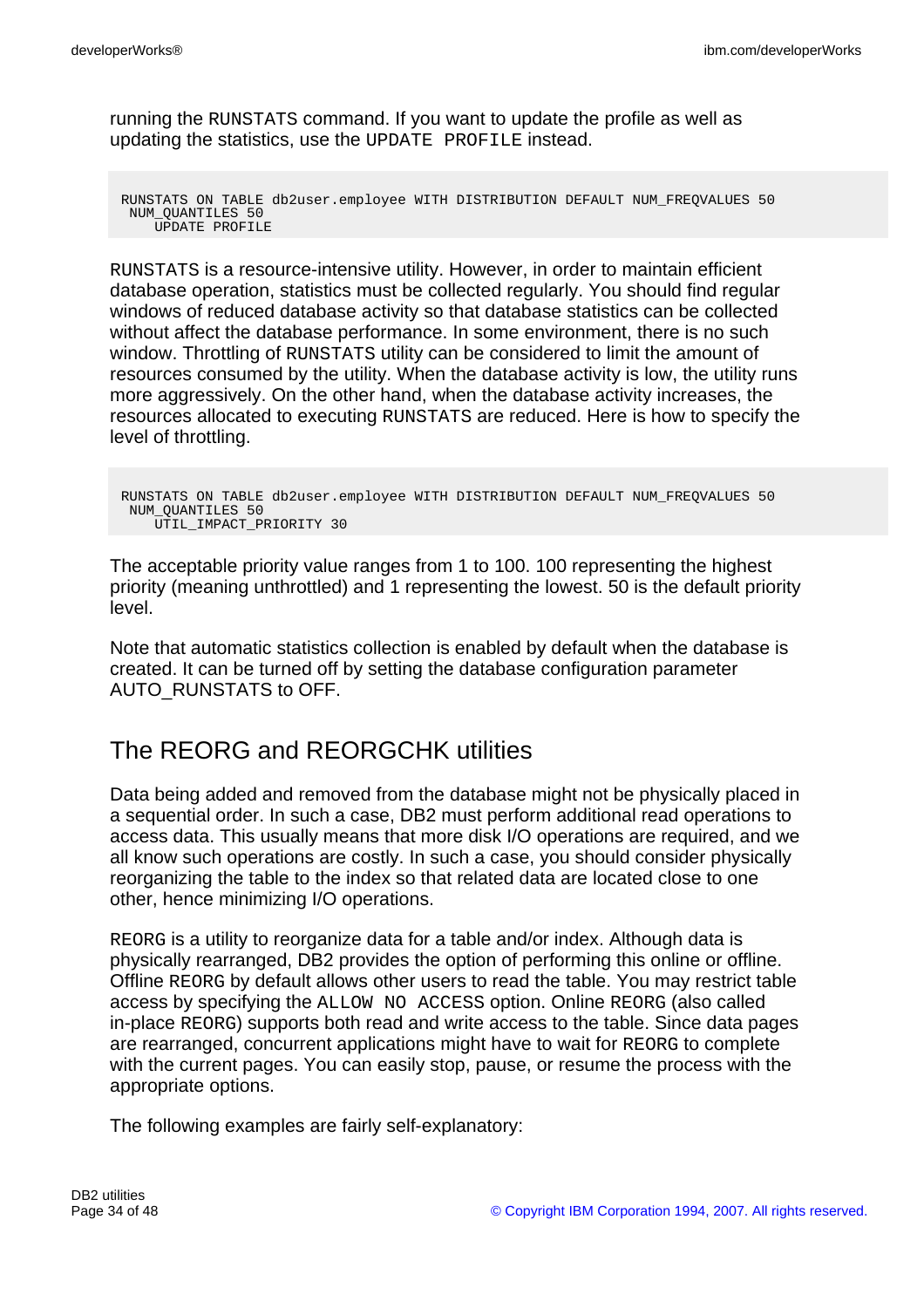REORG TABLE db2user.employee INDEX db2user.idxemp INPLACE ALLOW WRITE ACCESS REORG TABLE db2user.employee INDEX db2user.idxemp INPLACE PAUSE

You can also reorganize an index. If the CLEANUP clause is used as shown in one of the examples below, a cleanup will be done instead of a reorganization.

REORG INDEX db2user.idxemp FOR TABLE db2user.employee ALLOW WRITE ACCESS REORG INDEX db2user.idxemp FOR TABLE db2user.employee CLEANUP ONLY

REORGCHK is another data maintenance utility that has an option to retrieve current database statistics or update the database statistics. It will also generate a report on the statistics with REORG indicators. Using the statistics formulae, REORGCHK marks the tables or indexes with asterisks (\*) if there is a need to REORG.

Let's consider some examples. The following command generates a report of the current statistics on all tables that are owned by the runtime authorization ID:

REORGCHK CURRENT STATISTICS ON TABLE USER

The following command updates the statistics and generates a report on all the tables created under the schema smith:

REORGCHK UPDATE STATISTICS ON SCHEMA smith

And here's some REORGCHK sample output: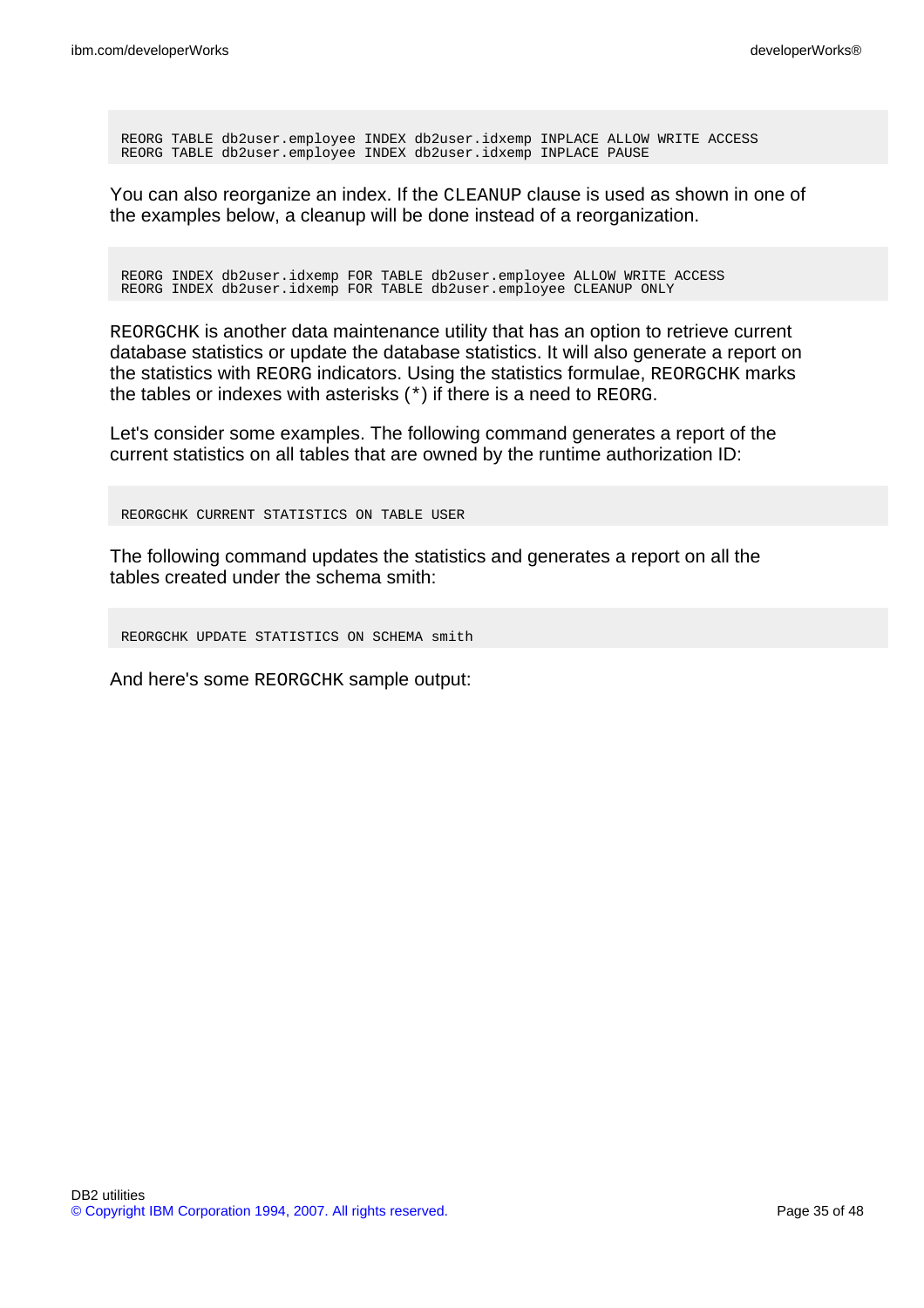| F1: 100 * OVERFLOW / CARD < $S$<br>F3: 100 * (Required Pages / Total Pages) > 80<br>SCHEMA<br><b>NAME</b><br>CARD.<br>0V<br><b>TSIZE</b><br>NP<br>FP<br>F1 F2<br>F3 REORG<br>------------<br><b>SYSATTRIBUTES</b><br>$52 \t 0 \t - 100 \t ---$<br><b>SYSBUFFERPOOLS</b><br>$ -$                                                                                                                                                                                                                             |  |
|-------------------------------------------------------------------------------------------------------------------------------------------------------------------------------------------------------------------------------------------------------------------------------------------------------------------------------------------------------------------------------------------------------------------------------------------------------------------------------------------------------------|--|
| F2: 100 * (Effective Space Utilization of Data Pages) > 68<br><b>SYSTEM</b><br>SYSIBM SYSBUFFERPOOLNODES<br>SYSIBM<br>SYSIBM SYSCHECKS                                                                                                                                                                                                                                                                                                                                                                      |  |
|                                                                                                                                                                                                                                                                                                                                                                                                                                                                                                             |  |
|                                                                                                                                                                                                                                                                                                                                                                                                                                                                                                             |  |
|                                                                                                                                                                                                                                                                                                                                                                                                                                                                                                             |  |
|                                                                                                                                                                                                                                                                                                                                                                                                                                                                                                             |  |
|                                                                                                                                                                                                                                                                                                                                                                                                                                                                                                             |  |
|                                                                                                                                                                                                                                                                                                                                                                                                                                                                                                             |  |
|                                                                                                                                                                                                                                                                                                                                                                                                                                                                                                             |  |
| State of<br>SYSIBM SYSCODEPROPERTIES                                                                                                                                                                                                                                                                                                                                                                                                                                                                        |  |
| SYSIBM SYSCOLAUTH                                                                                                                                                                                                                                                                                                                                                                                                                                                                                           |  |
| Index statistics:<br>F4: CLUSTERRATIO or normalized CLUSTERFACTOR > 80<br>F5: 100*(KEYS*(ISIZE+9)+(CARD-KEYS)*5) / ((NLEAF-NUM EMPTY LEAFS)*INDEXPAGESIZE) > 50<br>F6: (100-PCTFREE)*((INDEXPAGESIZE-96)/(ISIZE+12))**(NLEVELS-2)*(INDEXPAGESIZE-96)/<br>$(KRYS*(ISIZE+9) + (CADD-KRYS)*5) < 100$<br>F7: 100 * (MUMERIDS DELETED / (NUMBRIDS DELETED + CAPD)) < 20<br>F8: 100 * (NUM EMPTY LEAFS / NLEAF) < 20<br>CARD LEAF ELEAF LVLS ISIZE NDEL KEYS F4 F5 F6 F7 F8 REORG<br><b>SCHEMA</b><br><b>NAME</b> |  |
|                                                                                                                                                                                                                                                                                                                                                                                                                                                                                                             |  |
| Table: SYSIEM. SYSATTRIBUTES                                                                                                                                                                                                                                                                                                                                                                                                                                                                                |  |
| <b>SYSIEM</b><br>IBM83                                                                                                                                                                                                                                                                                                                                                                                                                                                                                      |  |
| $\sim$<br>SYSIEM<br><b>IBM84</b>                                                                                                                                                                                                                                                                                                                                                                                                                                                                            |  |
| $\sim$<br><b>SYSIBM</b><br>$\overline{\phantom{a}}$<br><b>TBMSS</b>                                                                                                                                                                                                                                                                                                                                                                                                                                         |  |
| Table: SYSIEM. SYSBUFFERPOOLNODES                                                                                                                                                                                                                                                                                                                                                                                                                                                                           |  |
| SYSIBM<br><b>TBM69</b><br>$\overline{\phantom{a}}$<br>۰<br>$\sim$                                                                                                                                                                                                                                                                                                                                                                                                                                           |  |
| Table: SYSIEM. SYSBUFFERPOOLS                                                                                                                                                                                                                                                                                                                                                                                                                                                                               |  |
| $1100 - - 0$<br>r<br>$\mathbf{1}$<br>22<br>$^{\circ}$<br>SYSIEM<br><b>IBM67</b><br>٥<br>$\mathbf{1}$                                                                                                                                                                                                                                                                                                                                                                                                        |  |
| $\mathbf{r}$<br>$\mathbf{1}$<br>o<br>$\mathbf{1}$<br>$- - 0$<br>10 <sup>°</sup><br>$\Omega$<br>1 100<br><b>SYSIEM</b><br>IBM68                                                                                                                                                                                                                                                                                                                                                                              |  |
| Table: SYSIEM. SYSCHECKS                                                                                                                                                                                                                                                                                                                                                                                                                                                                                    |  |
| <b>SYSIEM</b><br>IBM37                                                                                                                                                                                                                                                                                                                                                                                                                                                                                      |  |

## The REBIND utility and the FLUSH PACKAGE CACHE command

Before a database application program or any SQL statement can be executed, it is precompiled by DB2 and a package is produced. A package is a database object that contains compiled SQL statements used in the application source file. DB2 uses the packages to access data referenced in the SQL statements. How does the DB2 optimizer choose the data access plan for these packages? It relies on database statistics at the time the packages are created.

For static SQL statements, packages are created and bound to the database at compile time. If statistics are updated to reflect the physical database characteristics, existing packages should also be updated. The REBIND utility allows you to recreate a package so that the current database statistics can be used. The command is very simple:

REBIND PACKAGE package\_name

In many cases, SQL statements contain host variables, parameter markers, and special registers. The values of these variables are not know until run time. With the REOPT clause in the REBIND command, you can specify whether to have DB2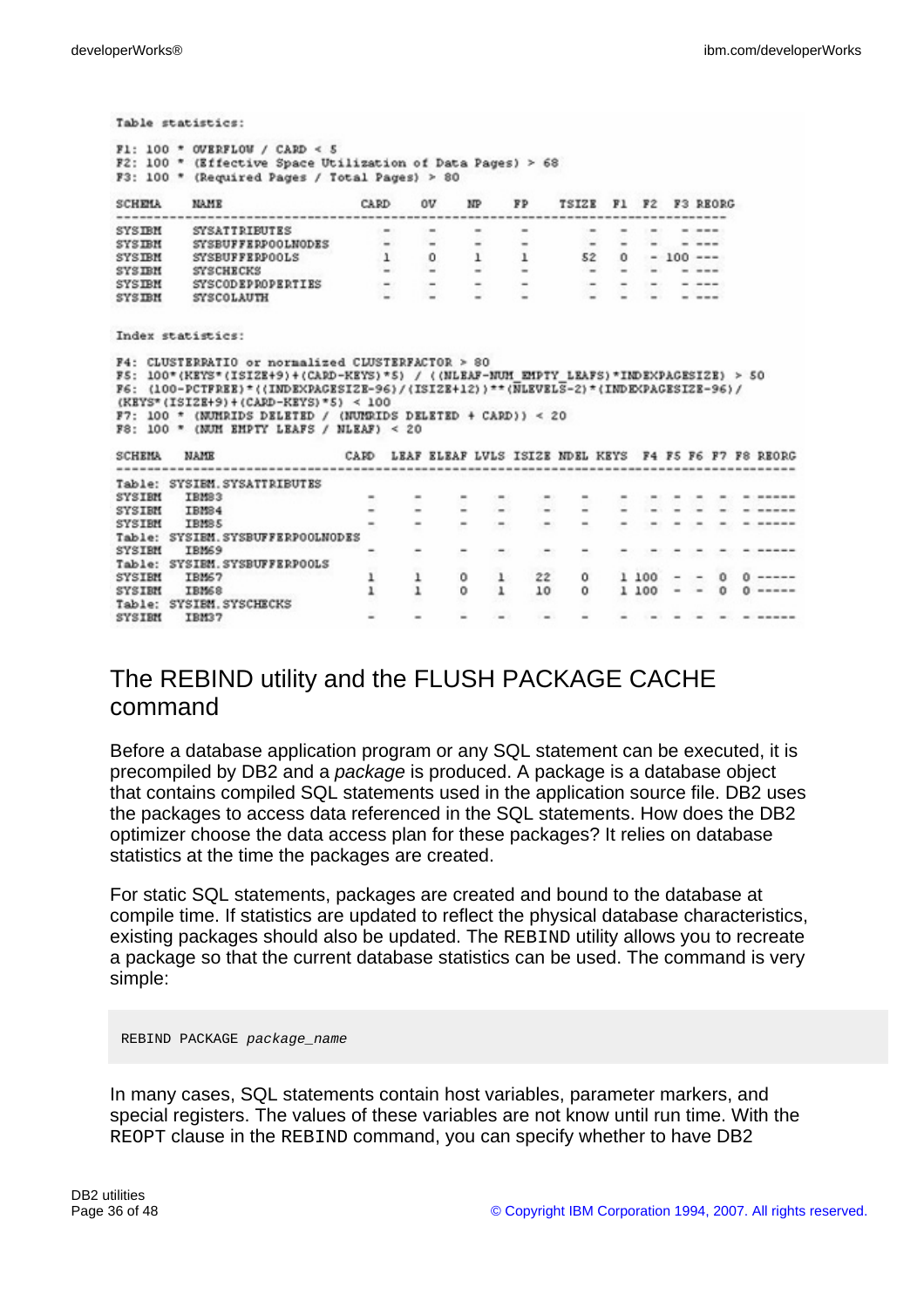optimize an access path using real values for host variables, parameter markers, and special registers. There are three REOPT options:

- NONE Real values of the host variables, parameter markers, and special registers used in the SQL statement will not be used to optimize an access path. The default estimates for these variable will be used instead.
- ONCE The access path for a given SQL statement will be optimized using the real values of the host variables, parameter markers, or special registers when the query is first executed.
- ALWAYS The access path for a give SQL statement will always be compiled and reoptimized using the values of the host variables, parameter markers, or special registers.

REBIND PACKAGE ACCTPKG REOPT ONCE

However, if you are going to change the application source, the existing associated package needs to be explicitly dropped and recreated. The REBIND utility is not used for this purpose. We bring this to your attention here because DBAs often misunderstand the usage of REBIND.

As for dynamic SQL statements, they are precompiled at runtime and stored in the package cache. If statistics are updated, you may flush the cache so that dynamic SQL statements are compiled again to pick up the updated statistics. The command looks like this:

FLUSH PACKAGE CACHE DYNAMIC

### Database maintenance process

Now that you understand RUNSTATS, REORG, REORGCHK, REBIND, and FLUSH PACKAGE CACHE, let's review the data maintenance process that should be performed regularly against your database. The process is illustrated in the following diagram: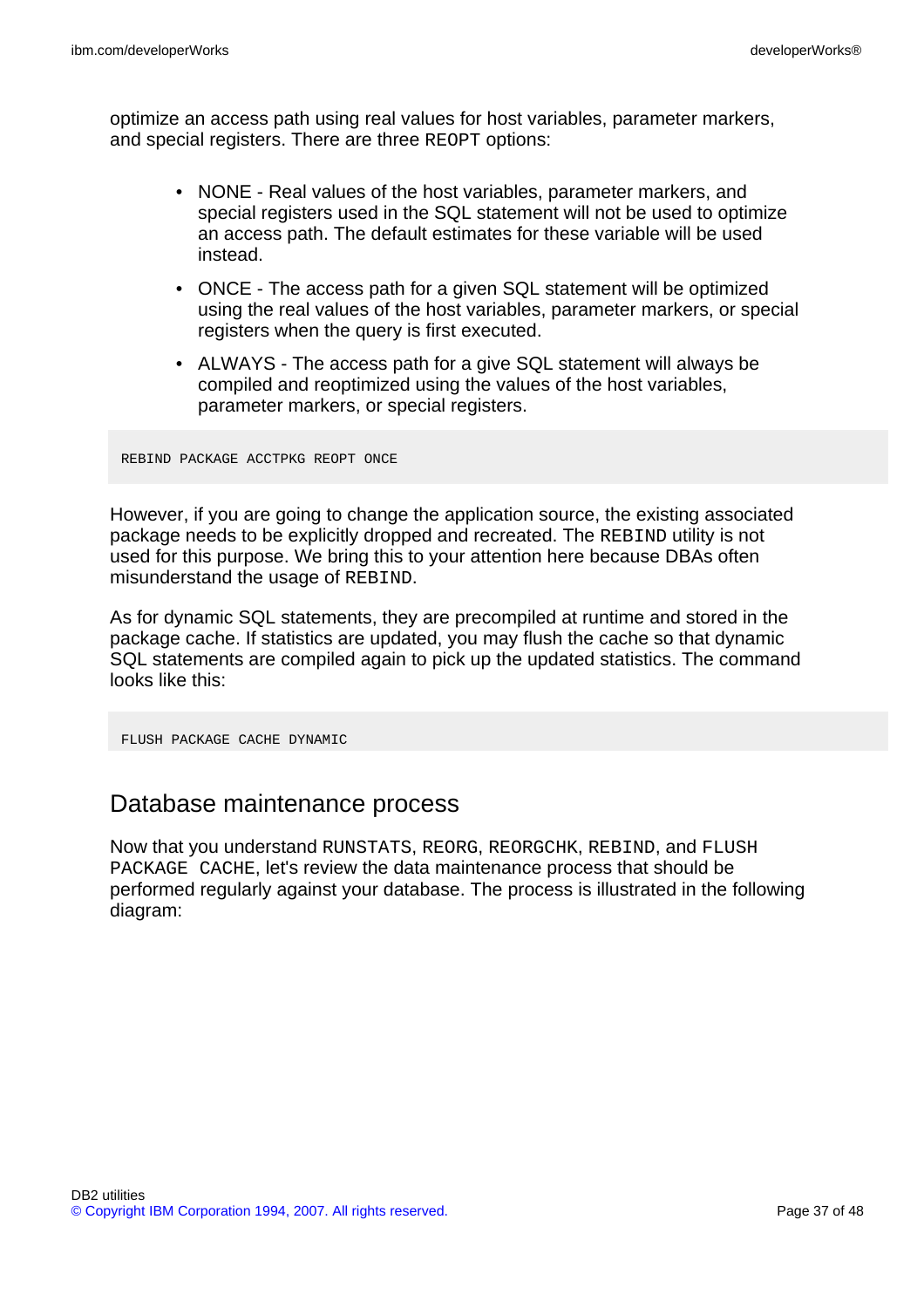

# Section 8. DB2 Control Center

# DB2 Control Center

By now, you should have used the DB2 Control Center one way or another. It is a graphical administration tool used to manage and administer local or remote DB2 servers. Here are just a few tasks you can perform with the Control Center:

- Configure DB2 instances and databases
- Create databases, table spaces, tables, and indexes using wizards
- Manage DB2 authorities and privileges
- Back up and recover data
- Create tasks and schedule automated jobs
- Export, import, and load data
- Explain problematic SQL statements

These tasks are explained in this tutorial series as well as in the DB2 Fundamentals tutorial series (see [Resources\)](#page-46-0). It is highly recommended that you use this tool and explore how it can help you manage DB2 servers more efficiently. The Control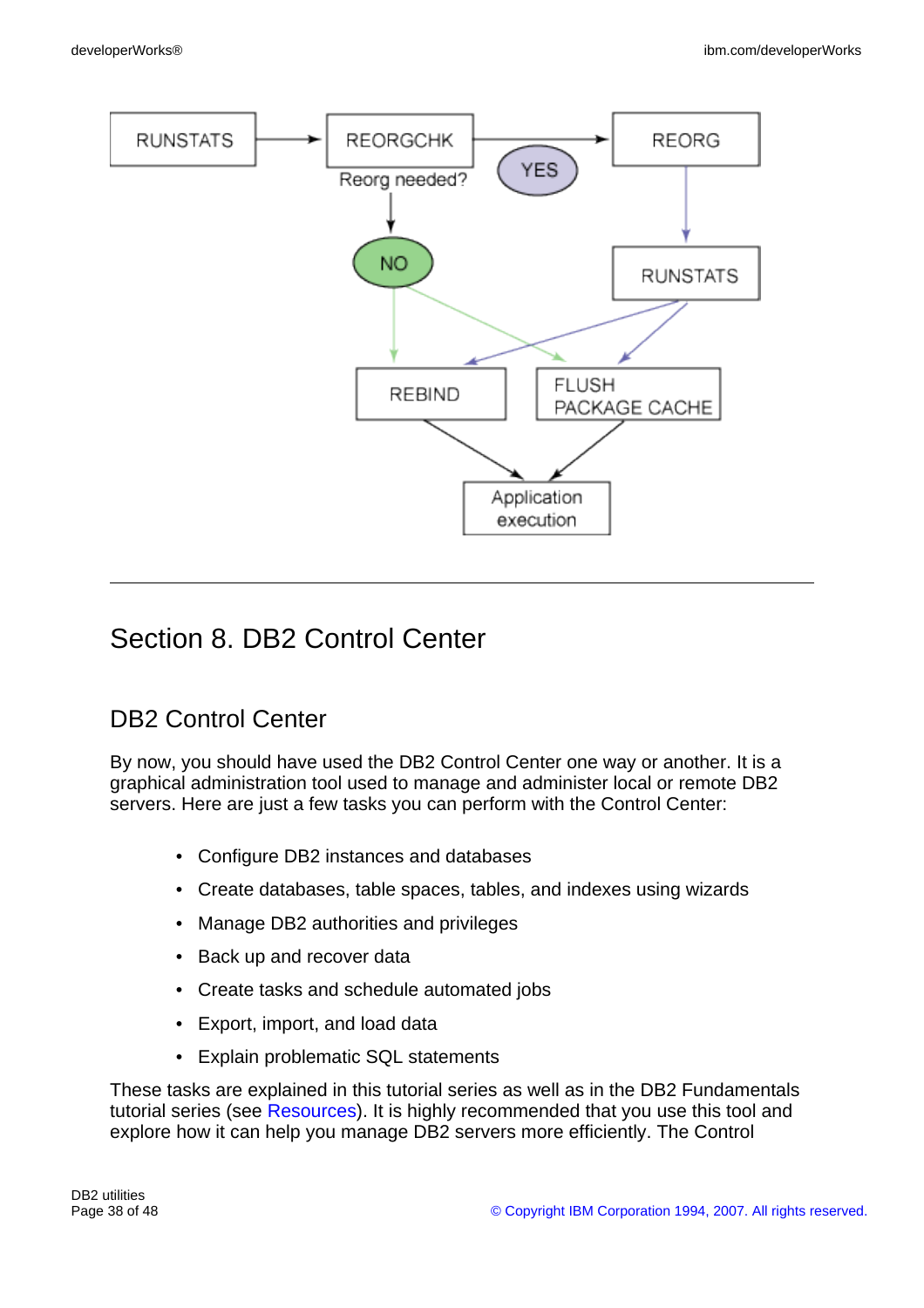Center can be conveniently started from the **IBM DB2=>General Administration Tools** program folder from the Start menu on the Windows platforms. You can also start it with the db2cc command.



## DB2 Control Center Views

DB2 9.1 allows you to select and customize Control Center views you want to work with. There are three different views:

- The basic view gives you an interface to work with all the essential objects such as databases, tables, and views.
- The advanced view displays all objects and actions available in the Control Center. This view is usually used if you want to connect to DB2 for z/OS or IMS systems.
- The custom view gives you the ability to customize the objects and actions according to your preference.

When you start the DB2 Control Center, you can specify which view you want to use just like what you see here.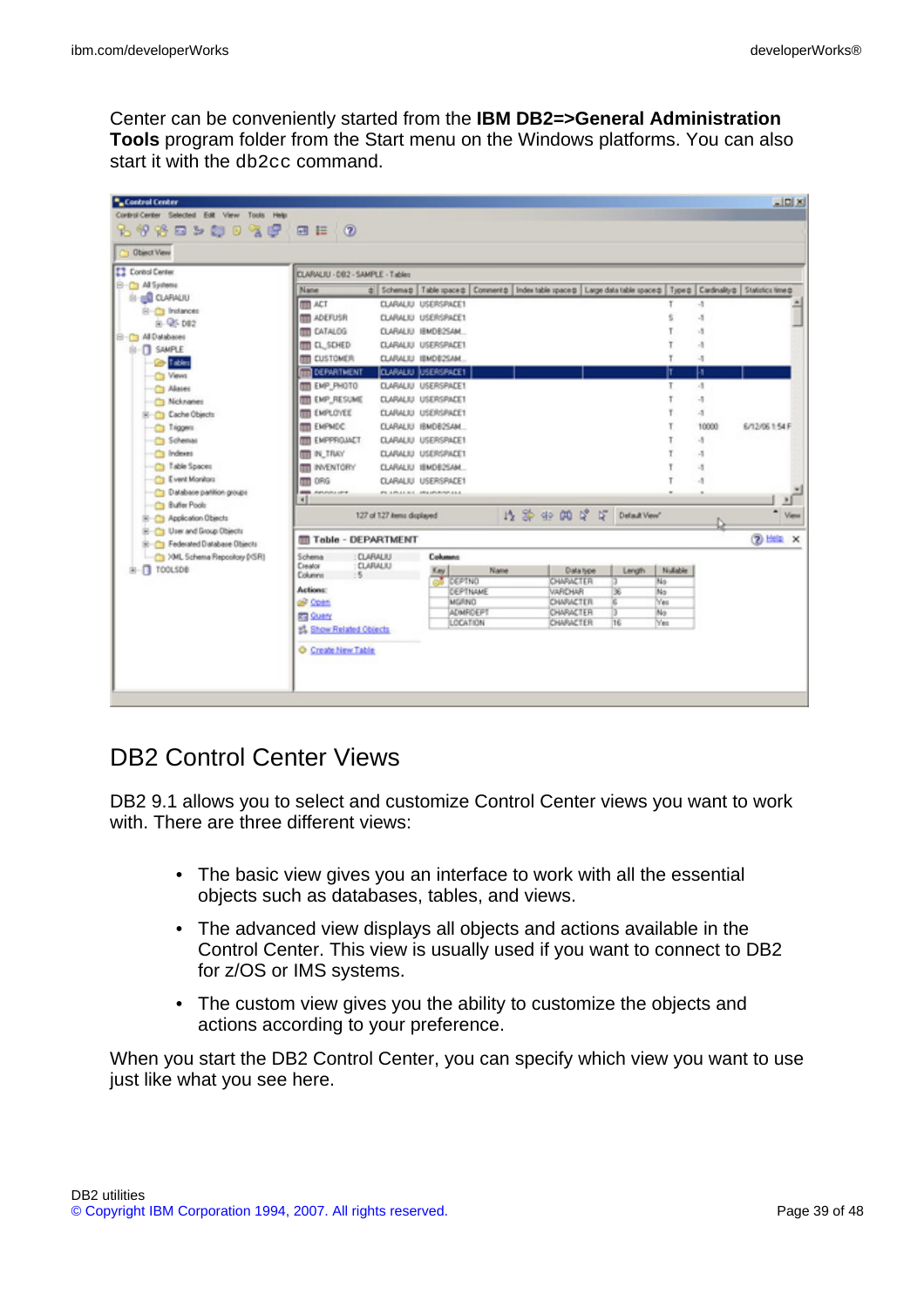|            | <b>Control Center View</b>                                                                                        |  |
|------------|-------------------------------------------------------------------------------------------------------------------|--|
|            | Specify the Control Center view that you want to display.                                                         |  |
| C Basic    |                                                                                                                   |  |
| C Advanced |                                                                                                                   |  |
| C Custom   | Modify                                                                                                            |  |
| Details    |                                                                                                                   |  |
|            | The custom view gives you the ability to tailor the object<br>tree and the object actions to your specific needs. |  |
|            | $\nabla$ Show this window at startup time                                                                         |  |

If you choose **Modify** in the Control Center View, you will get to a window similar to the following. Notice that on the left pane, you choose the folders and objects to be displayed. According to the selection in this pane, the right pane allows you to further customize the associated actions (or pop-up menus).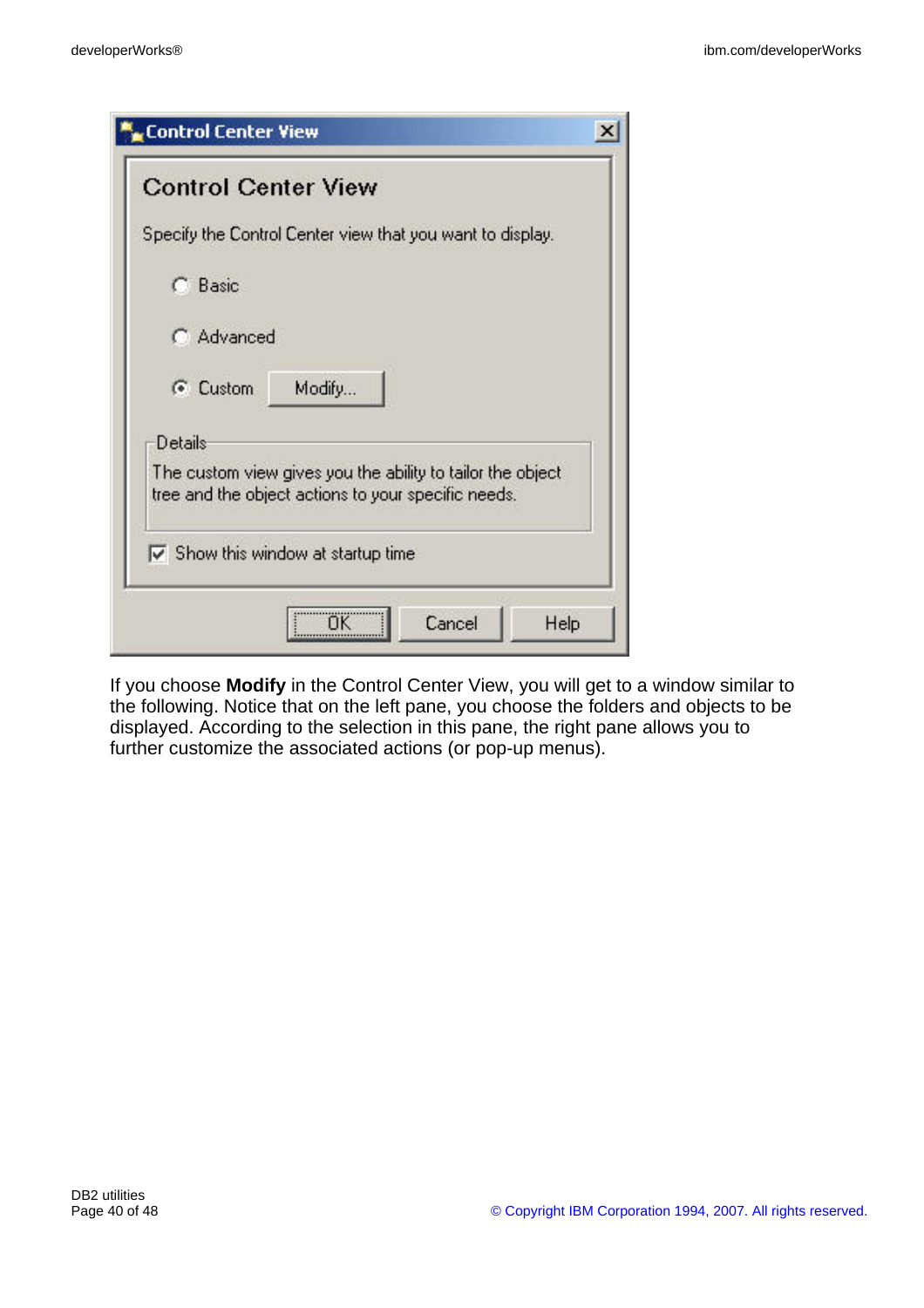| Folders, objects, and actions displayed |                         | Select the folders or folder objects and the related pop-up menu actions that you want displayed in the Control Center. |      |
|-----------------------------------------|-------------------------|-------------------------------------------------------------------------------------------------------------------------|------|
| Folders and Objects                     | Show                    | Federated Database Objects<br>n                                                                                         |      |
| <b>Control Center</b>                   |                         | Pop-up menu                                                                                                             |      |
| El All Systems                          | ⊽                       |                                                                                                                         |      |
| El All Databases                        | ⊽                       | Actions                                                                                                                 | Show |
| Tables<br>$+$                           | ⊽                       | Create Wrapper                                                                                                          | ⊽    |
| Views<br>⊞                              | ⊽                       | Create Federated Objects                                                                                                | ⊽    |
| Aliases<br>Œŀ                           | ⊽                       | Show Actions                                                                                                            | ⊽    |
| Nicknames<br>œ.                         | п                       |                                                                                                                         |      |
| Cache Objects<br>œ-                     | п                       |                                                                                                                         |      |
| Triggers<br>⊞                           | $\overline{\mathbf{v}}$ |                                                                                                                         |      |
| Schemas<br>Œŀ                           | ঢ়                      |                                                                                                                         |      |
| Indexes<br>œ.                           | ⊽                       |                                                                                                                         |      |
| Table Spaces<br>œ                       | ⊽                       |                                                                                                                         |      |
| <b>Event Monitors</b><br>œ              | ⊽                       |                                                                                                                         |      |
| Database partition groups<br>田          | п                       |                                                                                                                         |      |
| <b>Buffer Pools</b><br>F)               | ⊽                       |                                                                                                                         |      |
| <b>Application Objects</b><br>田         | ⊽                       |                                                                                                                         |      |
| On Here and Course Objects.             | 57                      |                                                                                                                         |      |
| Hide system objects                     |                         |                                                                                                                         |      |

## Working with the DB2 Control Center

In the Control Center, information about any database object can easily be accessed. For example, if you select a table, details about that table will be retrieved and displayed in the right lower panel. To show related objects of this table, simply click the **Show Related Objects** link. As shown in the picture below, you can also launch other tools from the Tools menu.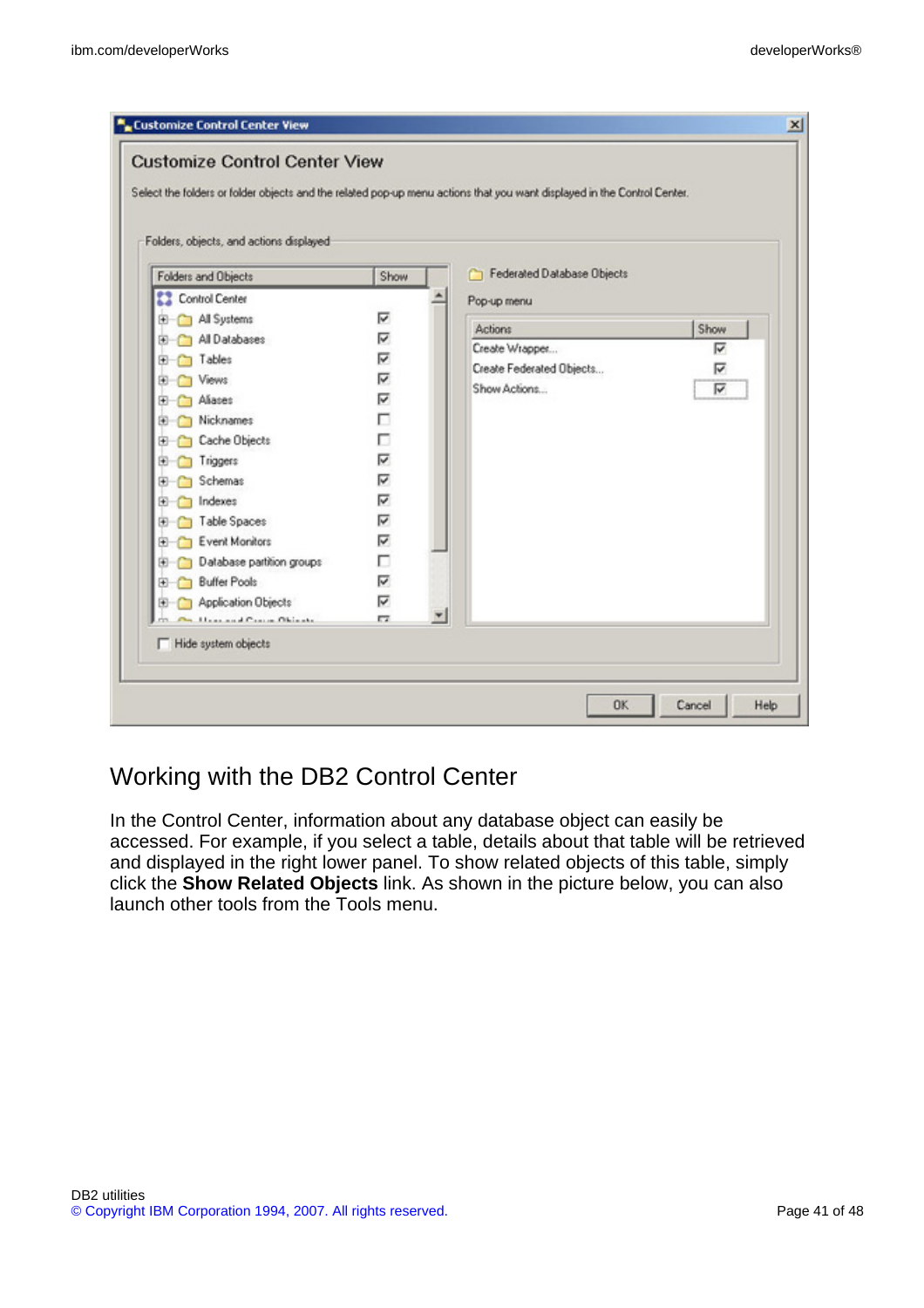

# Section 9. DB2 Advisors

## DB2 Design Advisor

The Design Advisor is a handy tool that can help you to determine what database objects can improve the performance of a given workload. A workload is basically a set of SQL statements for which the Design Advisor evaluates based on the characteristics of the workload, the characteristics of the database, and the hardware resources. It uses the DB2 optimizer, the database statistics, and the Explain mechanism to generate recommendations for new indexes, new materialized query tables (MQT), conversion to multidimensional clustering (MDC) tables, redistribution of tables, deletion of indexes and MQTs unused by the specified workload. You might be familiar with MQTs and MDCs. They are advanced database objects which are not covered in the DBA exam (731). If you are interested in advanced database objects, please refer to the DB2 Information Center.

You can start the advisor from the command line with the db2advis along with the necessary inputs. There are few ways to specify a workload using the db2advis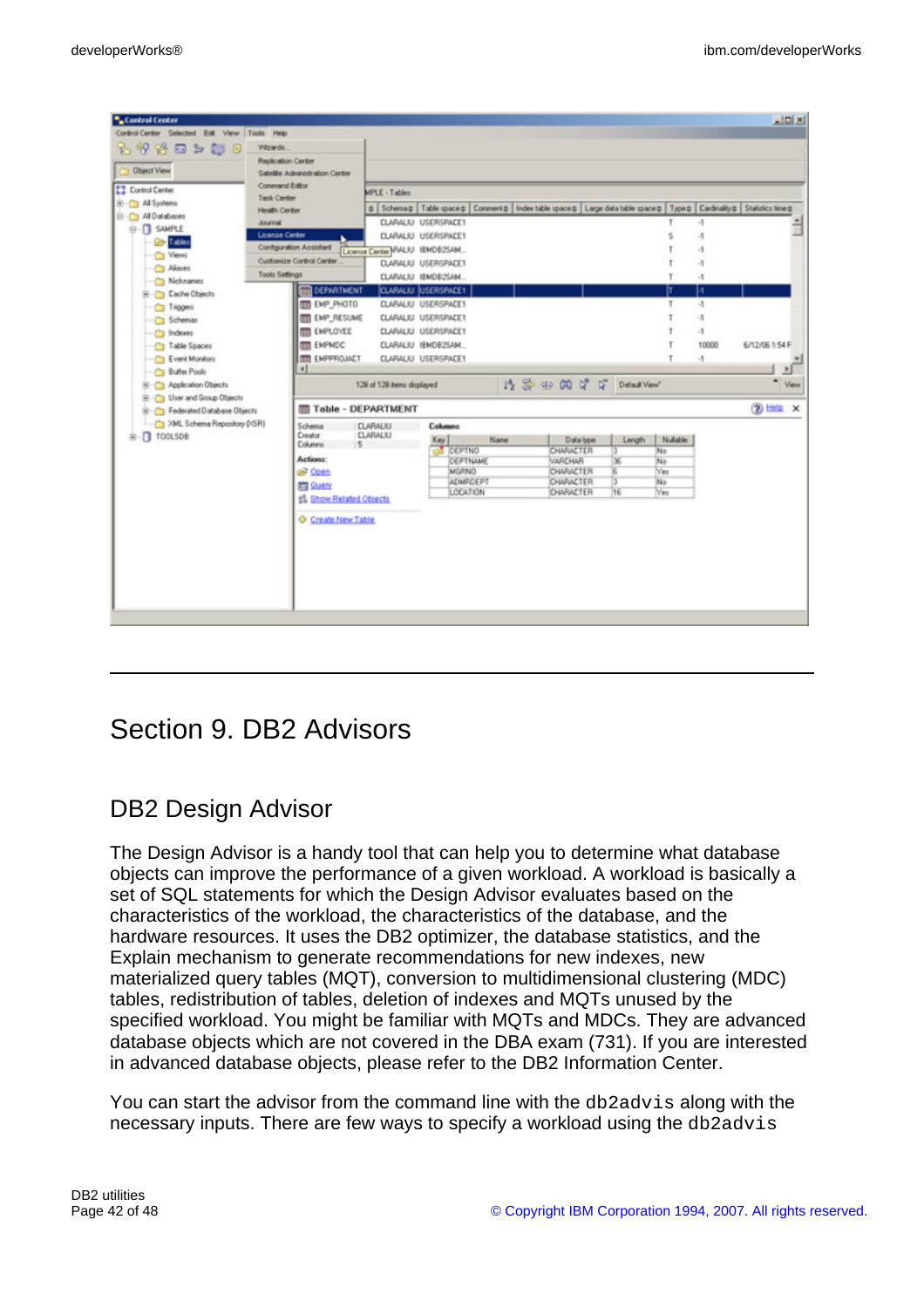command.

You can specify a single SQL statement when issuing the db2advis command. The following example evaluates the given SQL statements and makes recommendations accordingly.

```
db2advis -d sample -s "select * from employee where workdept='A00' and
salary > 40000" -o output.out
```
You can use a set of dynamic SQL statements captured in a DB2 snapshot. To do so, you need to reset the database monitor with the command.

```
db2 reset monitor for database database-name
```
Let your application run for a desired period of time and allow DB2 snapshots to capture the dynamic SQL statements. Issue the following db2advis command to evaluate the workload and make recommendations. Here the -g option tells the design advisor to get the SQL statements from the dynamic SQL snapshots. In addition, the -p option causes the captured SQL statements to be stored in the ADVISE\_WORKLOAD system tables.

```
db2advis -d sample -g -p -o output.out
```
Alternatively, you can create a workload file containing a set of SQL statements. Set the frequency of the statements in the workload. Here is a sample workload file.

--#SET FREQUENCY 100 SELECT COUNT(\*) FROM EMPLOYEE; SELECT \* FROM EMPLOYEE WHERE LASTNAME='HAAS'; --#SET FREQUENCY 1 SELECT \* FROM EMPLOYEE WHERE WORKDEPT='A00' AND SALARY > 40000;

Then, simply run the db2advis command with the -i option.

db2advis -d sample -i input.sql -o output.out

The Design Advisor can also be started from the Control Center. Select the database you want to work with, Select Design Advisor from its pop-up menu. You will get the Design Advisor as shown here.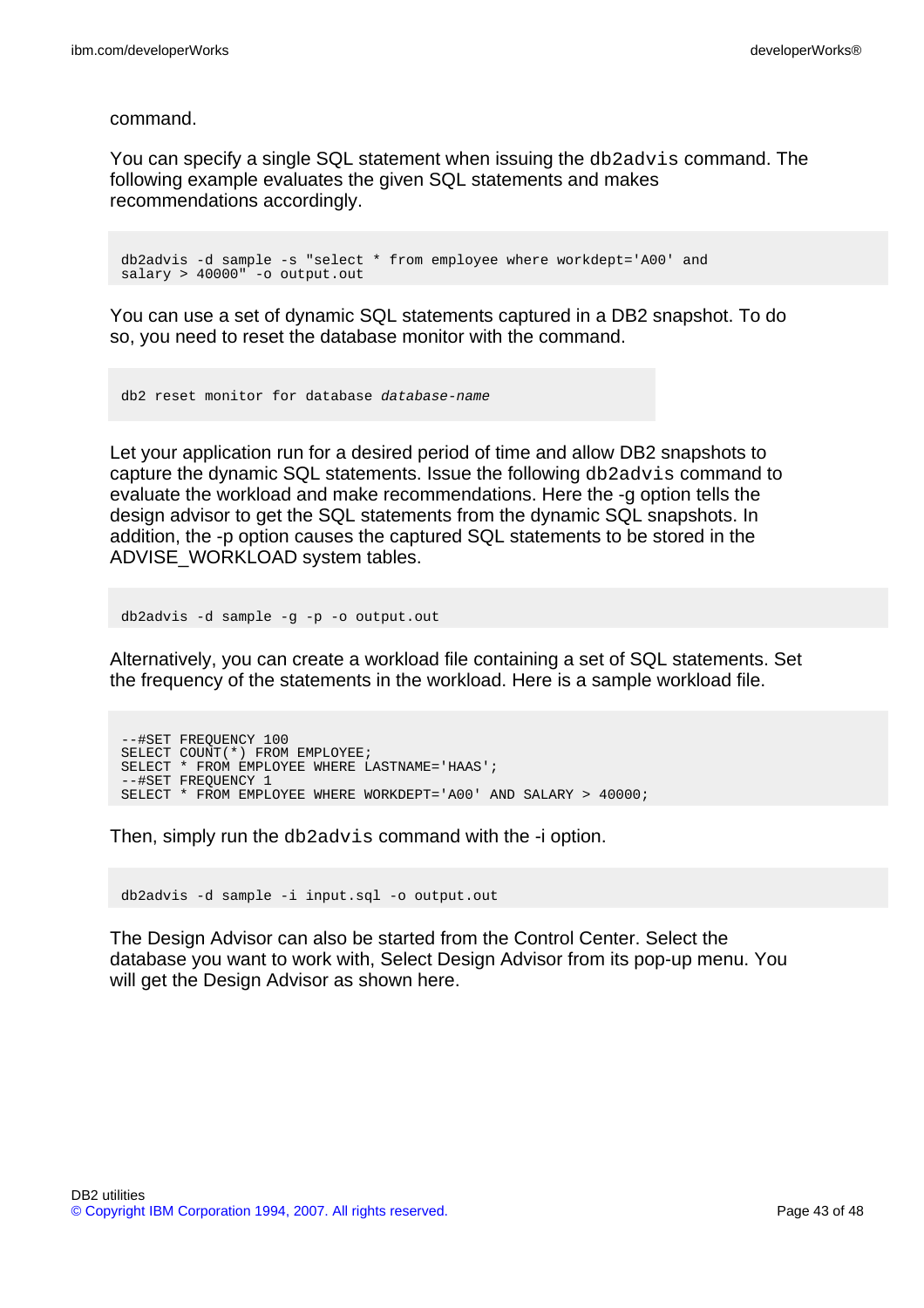| 1. Introduction                          | Define a new workload      |                                                                                                                                                                           |      |           |               |
|------------------------------------------|----------------------------|---------------------------------------------------------------------------------------------------------------------------------------------------------------------------|------|-----------|---------------|
| 2. Features                              |                            | A workload is a set of SQL statements and their frequency. To add SQL statements to your new workload, click Import or Add.<br>Recommendations are based on this workload |      |           |               |
| 3. Workload<br>4. Statistics             |                            |                                                                                                                                                                           |      |           |               |
| 5. Options                               | Workload name              | emplookup                                                                                                                                                                 |      |           |               |
| 6. Calculation                           |                            | Schema to qualify the workload User ID                                                                                                                                    |      |           |               |
| 7. Becommendations:<br>8. Unused Objects | SQL statements in workload |                                                                                                                                                                           |      |           |               |
| 9. Schedule                              |                            | SQL Statement                                                                                                                                                             | Name | Frequency | Import        |
| 10. Summary                              |                            |                                                                                                                                                                           |      |           | Add.          |
|                                          |                            |                                                                                                                                                                           |      |           | Chenge.       |
|                                          |                            |                                                                                                                                                                           |      |           | <b>Remove</b> |
|                                          |                            |                                                                                                                                                                           |      |           |               |
|                                          |                            |                                                                                                                                                                           |      |           |               |
|                                          |                            |                                                                                                                                                                           |      |           |               |
|                                          |                            |                                                                                                                                                                           |      |           |               |
|                                          |                            |                                                                                                                                                                           |      |           |               |
|                                          |                            |                                                                                                                                                                           |      |           |               |
|                                          |                            |                                                                                                                                                                           |      |           |               |
|                                          |                            |                                                                                                                                                                           |      |           |               |
|                                          |                            |                                                                                                                                                                           |      |           |               |

As you step through the tool, you can import a SQL workload, make changes to the SQL statements, update statistics for certain tables, choose to evaluate the workload now, and etc.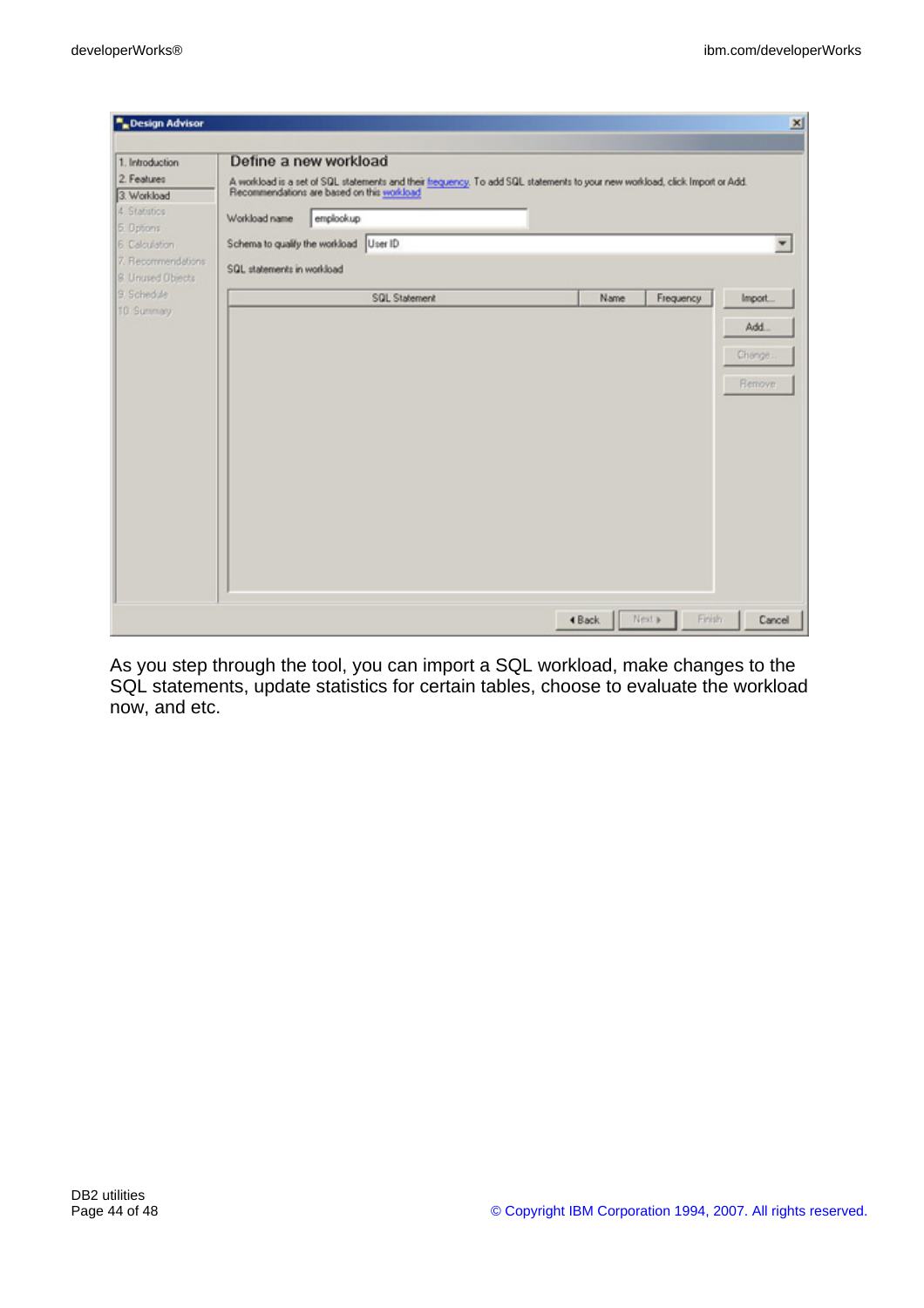

# Section 10. Conclusion

### Summary

In this tutorial, a number of DB2 utilities were introduced to assist you in maintaining DB2 data. You have learned about: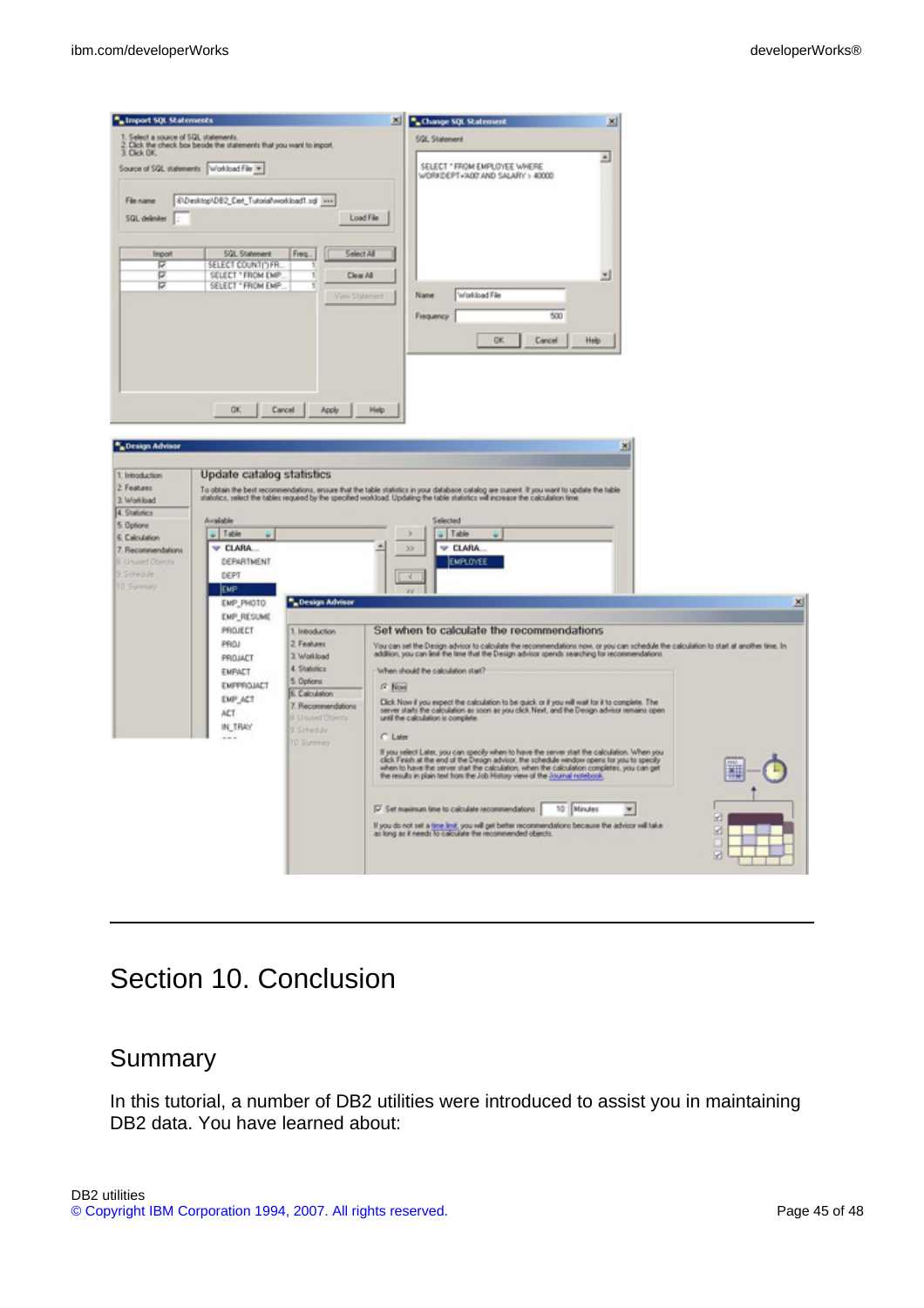- Different file formats that DB2 data movement utilities can work with.
- The EXPORT utility, which is used to extract data from a table or a view. Remember, XML data is also supported.
- The IMPORT utility, which can be used to perform bulk insert into a table or a view. Remember, XML data is also supported.
- The LOAD utility, which can also populate table with input data by writing formatted pages into the database directly.
- The four phases of a load operation: load, build, delete, and index copy.
- That a loaded table is placed in the SET INTEGRITY PENDING state if the table has constraints other than unique constraints defined.
- The use of the SET INTEGRITY command to remove SET INTEGRITY PENDING state.
- That, for recoverable databases, the table space for which the loaded table is defined will be placed in BACKUP PENDING state.
- Different options and file type modifiers to customize the EXPORT, IMPORT, and LOAD operations.
- The purpose of each data maintenance tool: RUNSTATS, REORG, REORGCHK, REBIND, and the FLUSH PACKAGE CACHE command.
- The use of few utilities such as db2move, db2look, db2batch, the Control Center and the Design Advisor.

Good luck with the exam!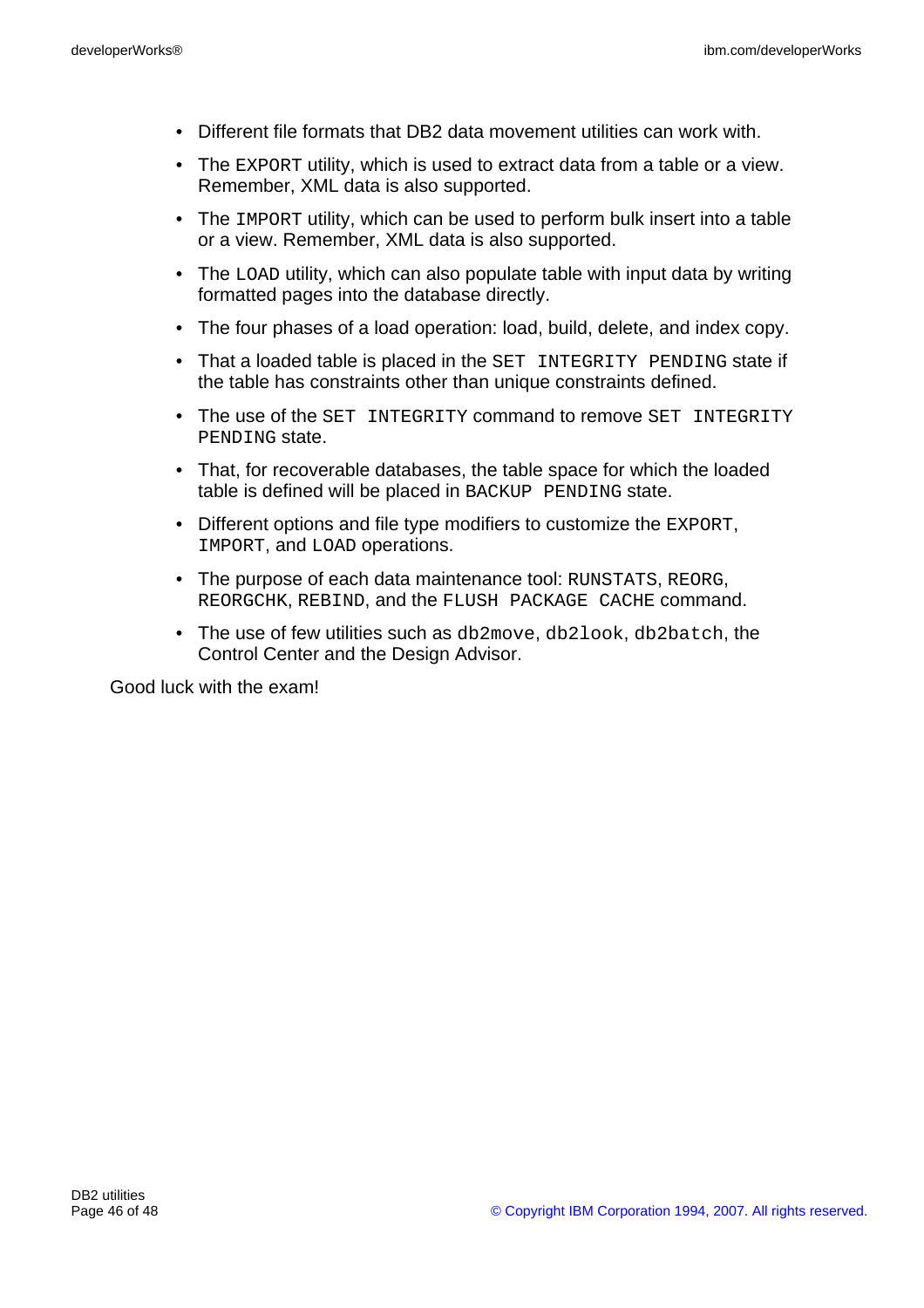# <span id="page-46-0"></span>Resources

### **Learn**

- You can learn more about DB2 utilities to maintain data from the following resources:
	- DB2 Data Movement Utilities Guide
	- DB2 SQL Reference
	- DB2 Command Reference
	- DB2 Administration Guide Performance
- For more on DB2 backup and restore strategies, please refer to the [sixth tutorial](http://www.ibm.com/developerworks/edu/i-dw-db2-cert7316-i.html?S_TACT=105AGX11&S_CMP=tut) [in this series.](http://www.ibm.com/developerworks/edu/i-dw-db2-cert7316-i.html?S_TACT=105AGX11&S_CMP=tut)
- Stay current with [developerWorks technical events and webcasts.](http://www.ibm.com/developerworks/offers/techbriefings/?S_TACT=105AGX19&S_CMP=db2cert)
- Check out the other parts of the [DB2 9 DBA exam 731 prep tutorial series.](http://www.ibm.com/developerworks/offers/lp/db2cert/db2-cert731.html?S_TACT=105AGX19&S_CMP=db2cert)
- You can learn more about managing DB2 from the following resources:
	- DB2 9 Administration Guide: Performance
	- [DB2 9 Information Center,](http://publib.boulder.ibm.com/infocenter/db2luw/v9/) the following topics:
		- Setting up the DB2 server after manual installation
		- Configuring client to server communications
		- Configuring DB2 server communications
	- DB2 9 Administration Guide: Implementation:
- For more information on the DB2 9 for Linux, UNIX, and Windows Database Administration Certification (Exam 731), check out these links:
	- [Information Management Training information](http://www-306.ibm.com/software/data/education/cert.html)
	- [General Certification information](http://www-306.ibm.com/software/data/education/cert.html) -- including some book suggestions, exam objectives, and courses.
- [DB2 9 overview](http://www-306.ibm.com/software/data/db2/v9/pr.html). Find information about the new data server that includes patented pureXML technology.
- [Certification exam](http://www-03.ibm.com/certify/tests/test_index.shtml) site. Click the exam number to see more information about Exams 730 and 731.

### **Get products and technologies**

- [trial version of DB2 9](http://www.ibm.com/developerworks/downloads/im/udb/?S_TACT=105AGX19&S_CMP=db2cert) is available for free download.
- Download [DB2 Express-C,](http://www.ibm.com/developerworks/downloads/im/udbexp/index.html?S_TACT=105AGX19&S_CMP=db2cert) a no-charge version of DB2 Express Edition for the community that offers the same core data features as DB2 Express Edition and